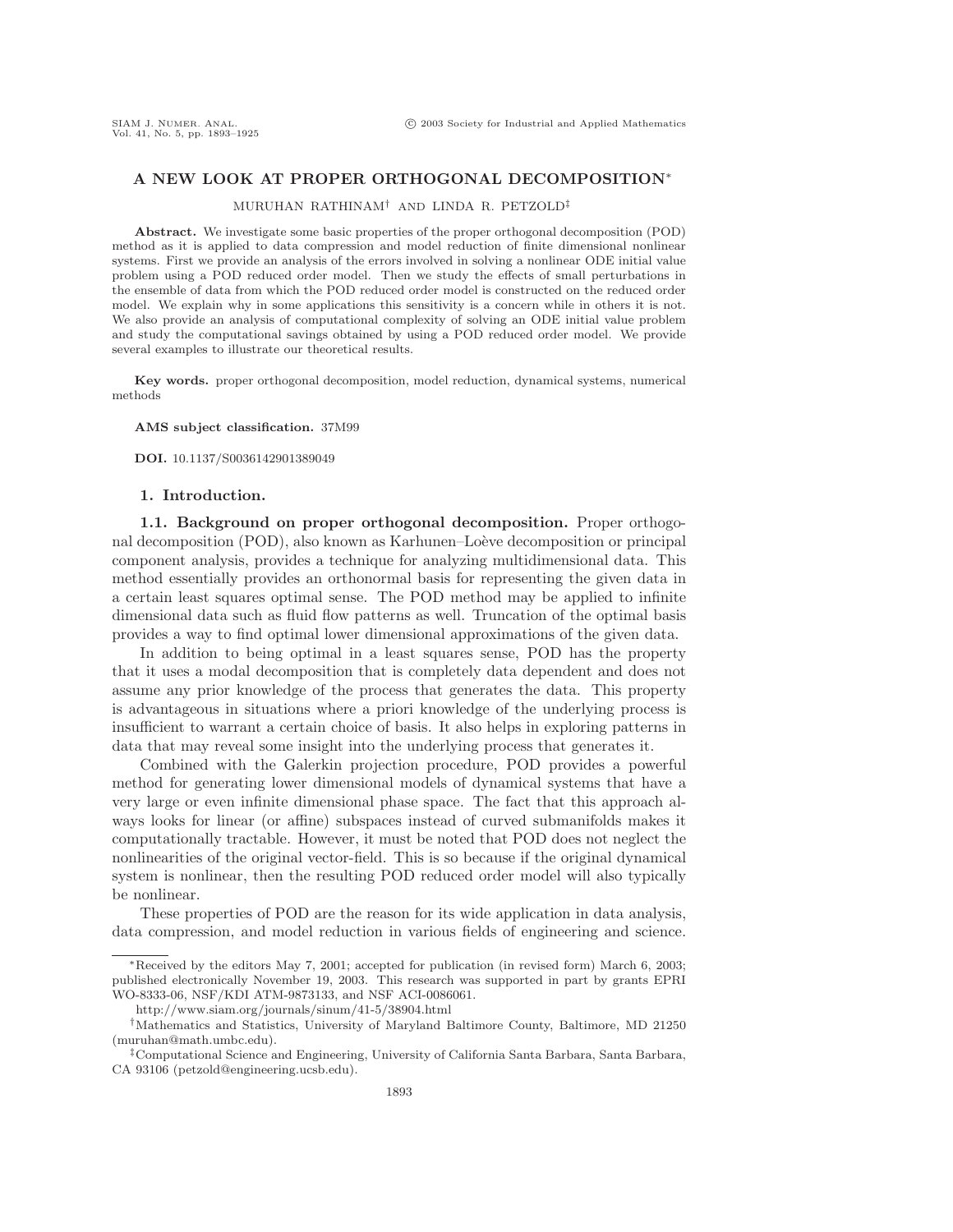Applications of POD include image processing [22], data compression, signal analysis [2], modeling and control of chemical reaction systems [12, 25, 26], turbulence models [14], coherent structures in fluids [14], control of fluids [10], electrical power grids [21, 20, 18], and wind engineering to name a few.

Extensions and modifications to POD have been proposed by various researchers to accommodate properties of the applications at hand. For instance, instead of time averaging, arclength-based averaging has been found to be useful in capturing dynamics involving "intermittent" attractors in [12]. The predefined POD method has been studied in [8], where modes are selected not only on the basis of energy of the data but also on some prior knowledge of the system. Structure preserving model reduction based on POD for mechanical systems with Lagrangian structure has been developed in [15].

Systems with symmetry deserve special attention. Several authors have made important contributions. Expanding the data set using symmetry was proposed in [27, 28, 29], and later works have shown that it is an essential step in capturing the correct dynamics [3, 4]. Methods for combining reduction theory with POD have been developed in [23].

**1.2. Contributions of this work.** In this paper we study some basic questions about POD. We focus on finite dimensional systems and follow a deterministic approach. The contributions of this paper include a study of the errors involved in solving an initial value problem using a POD reduced order model of a dynamical system, the sensitivity of the results of POD to perturbations in the data that is used to form the reduced model, as well as computational efficiency gained in using POD in model reduction applications. Even though these are some fundamental questions relating to POD, we believe that they have not been given sufficient attention in the literature.

**1.3. Outline of the paper.** The rest of the paper is organized as follows. In section 2, we review the POD method as it is applied in data representation as well as in model reduction. In section 3, we present some mathematical preliminaries on the manifold of projection matrices and finite time solution norms of linear time invariant systems. The former is relevant in the sensitivity analysis, and the latter will be useful since throughout this paper we derive particular results for linear time invariant systems. In section 4, we provide an error analysis of the POD method of model reduction as applied to a general nonlinear system. An example is provided to illustrate the various factors affecting the errors. In section 5, we study the sensitivity of the POD projection matrix P (Proposition 5.4), the projected data  $\tilde{y}$ , and the reduced model solution  $\hat{y}$  to perturbations in the data x that is used to form the reduced model. We also study the particular case  $y = x$ , where the particular data/solution y for which the reduced model is applied is the same as the ensemble of data  $x$  from which the reduced model is constructed. Two examples are provided to illustrate the sensitivity results, one focusing on the  $y = x$  case. In section 6, we present an estimate of the computational complexity involved in integrating a system of ODEs with and without the use of POD reduced order models. We also provide two examples to illustrate the various factors affecting the computational savings. Finally, in section 7, we make concluding remarks.

**2. Proper orthogonal decomposition (POD).** POD provides a method for finding the best approximating subspace to a given set of data. Originally POD was used as a data representation technique. For model reduction of dynamical systems,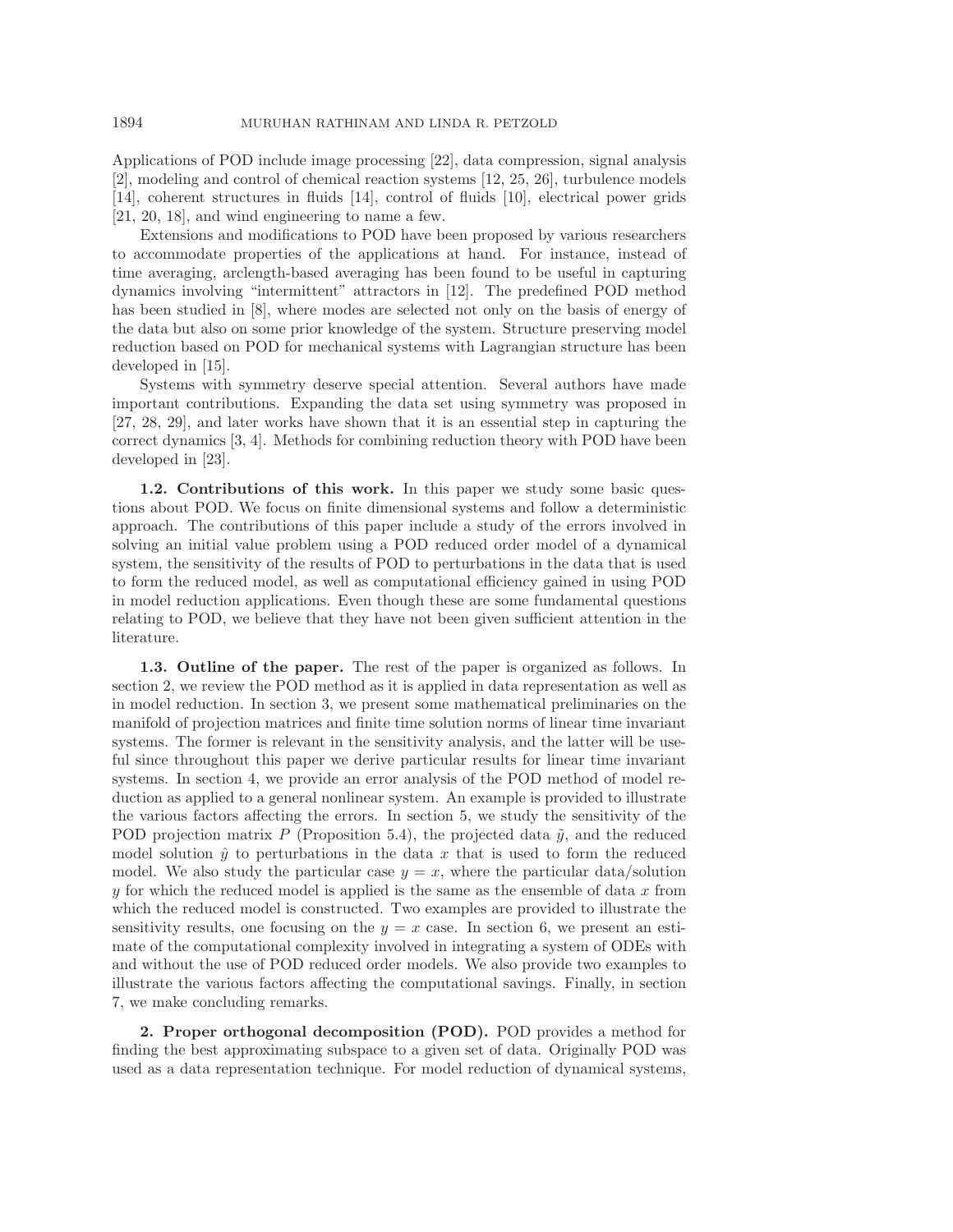POD may be used on data points obtained from system trajectories obtained via experiments, numerical simulations, or analytical derivations. Additional information may be found in [14, 19, 17, 16].

**2.1. POD in data representation.** We shall assume that the *data points* lie in  $\mathbb{R}^n$ . In the case of a dynamical system this is the phase space. A *data set* is a collection  $x^{\alpha} \in \mathbb{R}^n$ , where  $\alpha \in \mathcal{I}$ . The *index set*  $\mathcal{I}$  may be a finite set  $\{1, \ldots, N\}$ , or a time interval [0, T], or more generally of the form  $\mathcal{I} = [0, T] \times \{1, \ldots, N\}$ . The latter corresponds to a collection of trajectories. For example, in an image coding problem  $\mathcal I$  is a finite discrete set. In model reduction of dynamical systems,  $\mathcal I$  could be of the more general form above. We define an inner product between sets of data  $x_1$  and  $x_2$  with the same index set  $\mathcal I$  in the obvious way. For example, if  $x_1$  and  $x_2$  are each a collection of N trajectories in the common interval  $[0,T]$ , i.e.,  $x_i^{\alpha} : [0,T] \to \mathbb{R}^n$  for  $\alpha = 1, \ldots, N$  and  $i = 1, 2$ , then

$$
(x_1, x_2) = \sum_{\alpha=1}^{N} \int_0^T (x_1^{\alpha}(t))^T x_2^{\alpha}(t) dt.
$$

The corresponding norm is denoted  $\|.\|$ .

*Remark* 2.1. Note that we are using the inner product in our data space  $(\mathbb{R}^n)$  to induce an inner product in the space of data sets with the same index set.

We shall explain the POD method using the index set  $\mathcal{I} = [0, T] \times \{1, ..., N\}.$ Given a data set x, POD seeks a subspace  $S \subset \mathbb{R}^n$  so that the total square distance

$$
||x - \rho_S x||^2 = \sum_{\alpha=1}^N \int_0^T ||x^{\alpha}(t) - \rho_S x^{\alpha}(t)||^2 dt
$$

is minimized. Here  $\rho_S$  is the orthogonal projection onto the subspace S and  $\rho_S x$  is the projected data set. The solution to this problem requires the construction of the correlation matrix defined by

$$
R = \sum_{\alpha=1}^{N} \int_0^T x^{\alpha}(t) (x^{\alpha}(t))^T dt.
$$

Note that R is symmetric positive semidefinite. Let  $\lambda_1 \geq \lambda_2 \cdots \geq \lambda_N \geq 0$  be the ordered eigenvalues of R. Then the minimum value of  $||x - \rho_S x||^2$  over all  $k(\leq n)$ dimensional subspaces S is given by  $\sum_{j=k+1}^{n} \lambda_j$  [14]. In addition the minimizing S is the invariant subspace corresponding to the eigenvalues  $\lambda_1, \ldots, \lambda_k$ .

Often it may be best to find an affine subspace as opposed to a linear subspace. This requires us first to find the mean value of the data points

$$
\bar{x} = \frac{1}{NT} \sum_{\alpha=1}^{N} \int_{0}^{T} x^{\alpha}(t) dt
$$

and then construct the *covariance matrix*  $\overline{R}$  given by

$$
\bar{R} = \sum_{\alpha=1}^{N} \int_0^T (x^{\alpha}(t) - \bar{x})(x^{\alpha}(t) - \bar{x})^T dt.
$$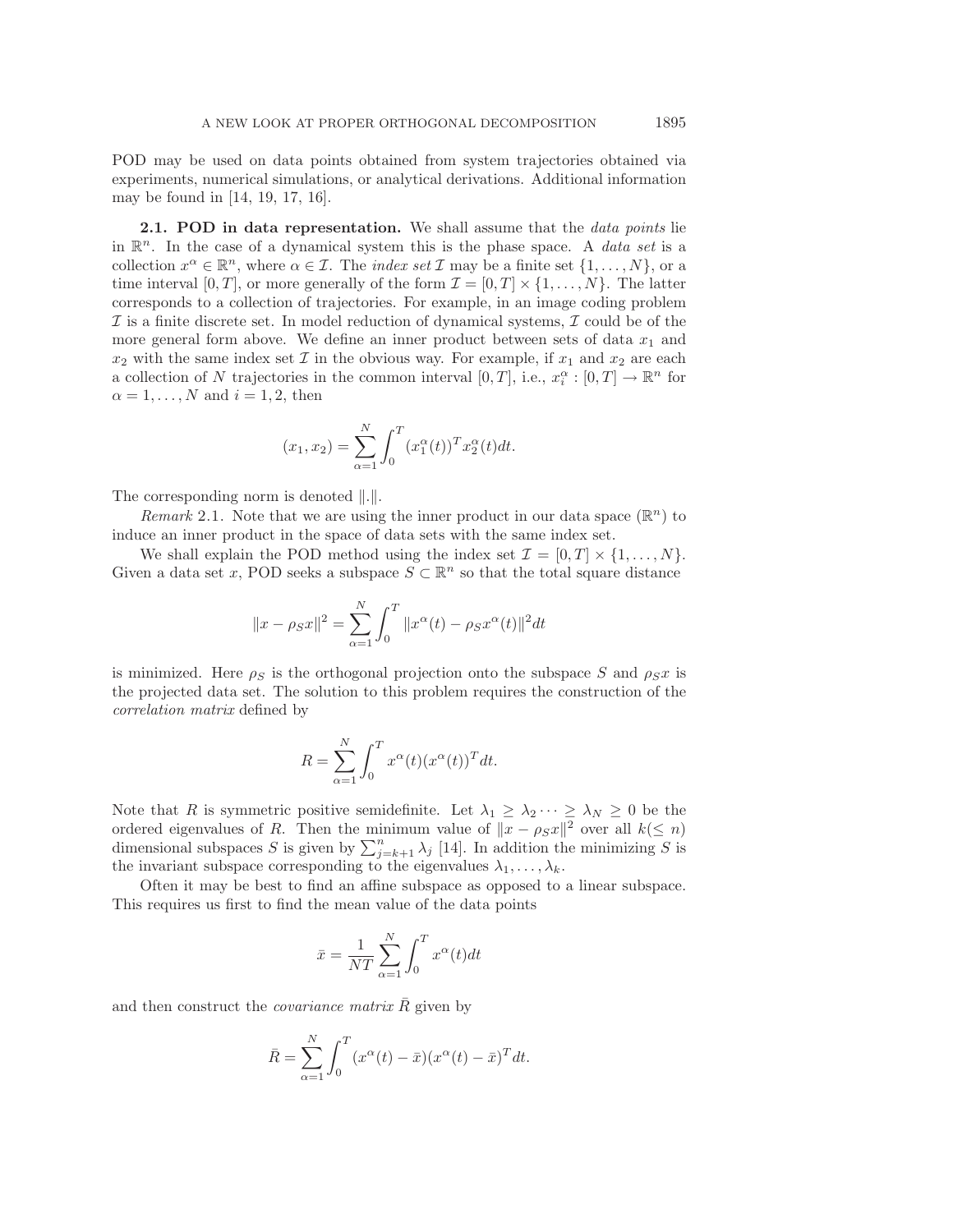Let  $S_0$  be the invariant subspace of the largest k eigenvalues of  $\overline{R}$ . Then the best approximating affine subspace S passes through  $\bar{x}$  and is obtained by shifting  $S_0$  by  $\bar{x}$ . Algebraically the projection onto the subspace S is given by

$$
(2.1) \t\t\t z = \rho(x - \bar{x}),
$$

where  $z \in \mathbb{R}^k$  are coordinates in the subspace  $S, x \in \mathbb{R}^n$  are coordinates in the original coordinate system in  $\mathbb{R}^n$ , and the matrix  $\rho$  of the projection consists of row vectors  $\phi_i^T$   $(i = 1, \ldots, k)$ , where  $\phi_i$  are the unit eigenvectors corresponding to the largest k eigenvalues of  $\overline{R}$ . Note that given any point  $p \in S$  with coordinates  $z \in \mathbb{R}^k$ , the coordinates  $x \in \mathbb{R}^n$  of the same point in the original coordinate system are given by

$$
x = \rho^T z + \bar{x}.
$$

The affine projection  $\tilde{x} \subset S$  of a point  $x \in \mathbb{R}^n$  in the original coordinates is given by

$$
\tilde{x} = P(x - \bar{x}) + \bar{x},
$$

where  $P = \rho^T \rho \in \mathbb{R}^{n \times n}$  is the matrix of the (linear) projection expressed in the original coordinate system in  $\mathbb{R}^n$ .

Remark 2.2. Note that the reduced subspace is uniquely characterized by the pair  $(\bar{x}, P)$ . Different data sets may lead to the same pair  $(\bar{x}, P)$ , and the detailed information about the data x is lost.

**2.2. POD in model reduction.** The POD method may also be used in obtaining a lower dimensional model of a dynamical system. In this case, having found the approximating subspace for our system data, the next task is to construct a vectorfield on this subspace that represents the reduced order model. The procedure we describe is known as Galerkin projection and has been widely used in reducing PDEs to ODEs by projecting onto appropriate basis functions that describe the spatial variations in the solution. The procedure is applicable to any subspace; the subspace need not be obtained from the POD method. See [14] for more details.

Suppose the original dynamical system in  $\mathbb{R}^n$  is given by a vector-field f,

$$
\dot{x} = f(x, t).
$$

Let  $S \subset \mathbb{R}^n$  be the best k dimensional approximating affine subspace with projection given by (2.1). A vector-field  $f_a$  in the subspace S is constructed by the following rule: for any point  $p \in S$  compute the vector-field  $f(p, t)$  and take the projection  $\rho f(p, t)$ onto the subspace S to be the value of  $f_a(p, t)$ . If z are the subspace coordinates of p, then  $f_a(z, t) = \rho f(\rho^T z + \bar{x}, t)$ . Thus we obtain the following reduced model:

(2.2) 
$$
\dot{z} = f_a(z, t) = \rho f(\rho^T z + \bar{x}, t).
$$

If we are solving an initial value problem with  $x(0) = x_0$ , then in the reduced model one has the initial condition  $z(0) = z_0$ , where

$$
z_0 = \rho(x_0 - \bar{x}).
$$

Hence the approximating solution  $\hat{x}(t)$  in the original coordinates in  $\mathbb{R}^n$  is given by

$$
\hat{x}(t) = \rho^T z(t) + \bar{x}.
$$

From the above it is easy to see that the approximating solution  $\hat{x}(t)$  is the solution to the following initial value problem:

(2.3) 
$$
\dot{\hat{x}} = Pf(\hat{x}, t); \quad \hat{x}(0) = \hat{x}_0 = P(x_0 - \bar{x}) + \bar{x}.
$$

Note that  $\hat{x}_0$  is just the projection of  $x_0$  onto the affine subspace S.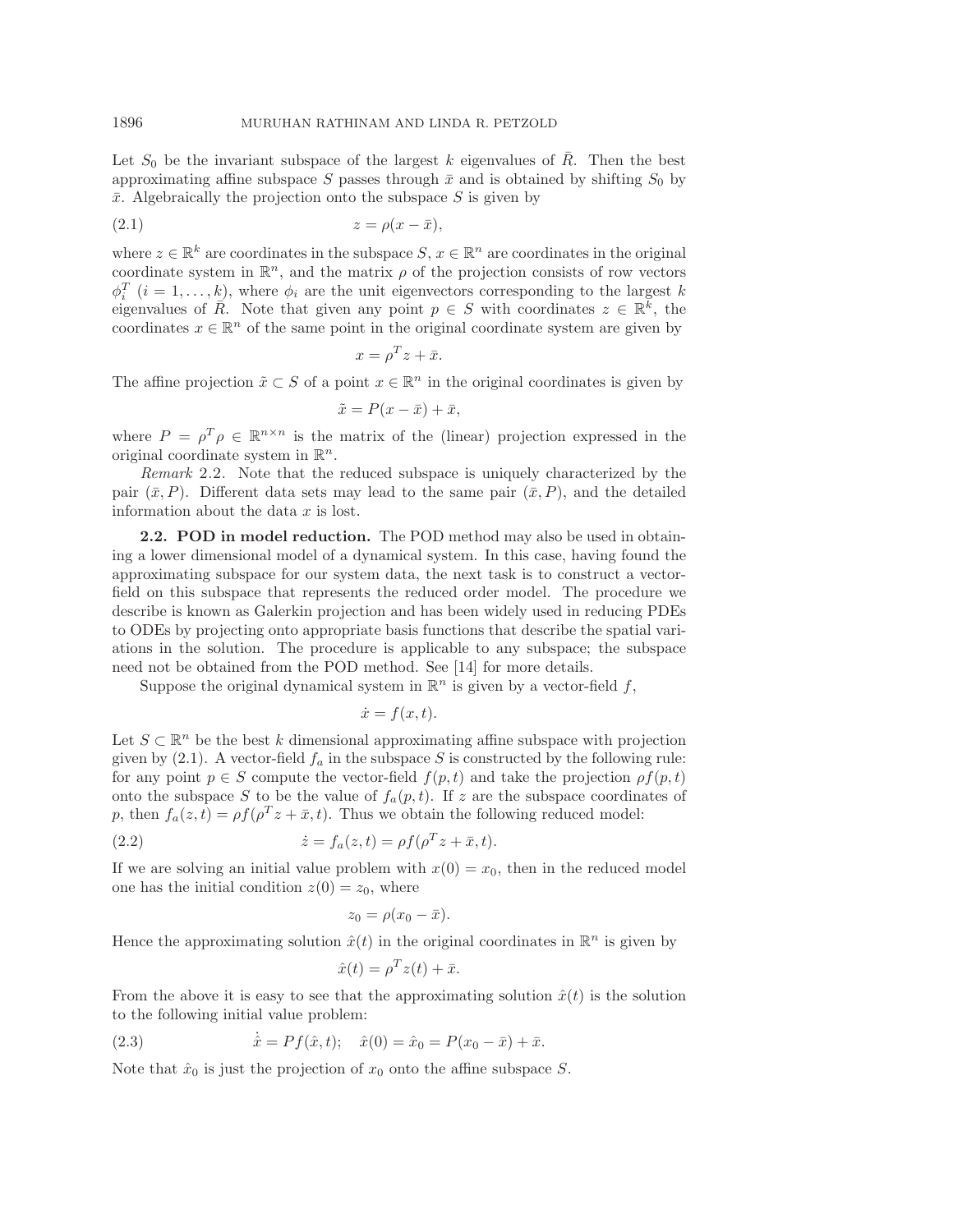### **3. Mathematical preliminaries.**

**3.1. Manifold of projection matrices.** Let  $\mathcal{P} \subset \mathbb{R}^{n \times n}$  be the manifold of all rank  $k(< n)$  (orthogonal) projection matrices. ( $P$  is known in the literature as the Grassmannian [6].) For a general introduction to manifolds, tangent spaces, and differentiation on manifolds, see [1, 6]. Since we will be dealing with variations  $E$  of projections  $P \in \mathcal{P}$  in our POD sensitivity analysis, we need a characterization of the tangent space  $T_P \mathcal{P}$  to  $\mathcal{P}$  at a given point  $P \in \mathcal{P}$ . The variation  $E \in T_P \mathcal{P}$  cannot be any arbitrary matrix. In fact, the dimension of  $\mathcal P$  and hence that of  $T_P\mathcal P$  for any P is  $k(n-k)$ .

Without loss of generality, we can induce an orthonormal change of coordinates in  $\mathbb{R}^n$  such that a given projection P becomes the canonical projection  $(P_0)$  in these coordinates, i.e.,

$$
P_0 = \left[ \begin{array}{cc} I_{k\times k} & 0_{k\times n-k} \\ 0_{n-k\times k} & 0_{n-k\times n-k} \end{array} \right].
$$

In many places in our analysis we shall assume the use of these canonical coordinates.

Let  $V = T_{P_0} \mathcal{P}$ , i.e., the tangent space to  $\mathcal P$  at the canonical projection  $P_0$ . Using the relations  $P^2 = P$  and  $P^T = P$  (symmetric) and letting  $P = P_0$ , it is easy to see that V consists of matrices of the form

$$
\left[\begin{array}{cc}0_{k\times k} & X_{k\times n-k} \\X_{n-k\times k}^T & 0_{n-k\times n-k}\end{array}\right]
$$

,

where  $X$  is arbitrary. We will use the Frobenius norm for projection matrices  $P$  and their variations E in our analysis. We consider the basis  $\{E^{ij}: i = 1,\ldots,k; j = 1,\ldots,k\}$  $1,\ldots,n-k$  for V, where

$$
E^{ij} = \left[ \begin{array}{cc} 0 & X_{ij} \\ X_{ij}^T & 0 \end{array} \right]
$$

and  $X_{ij}$  is the  $k \times (n-k)$  matrix with all zeros except for a 1 in the  $(i, j)$ th element. Clearly  $||E^{ij}|| = \sqrt{2}$ .

Remark 3.1. It may be noted that  $E^{ij}$  corresponds to an infinitesimal rotation of the subspace S (onto which  $P_0$  projects) in the plane of the coordinates  $x_i$  and  $x_{i+k}$ . Consider the family of subspaces  $S(\theta)$  which are spanned by

$$
\{e_1,\ldots,e_{i-1},\cos\theta e_i+\sin\theta e_{j+k},e_{i+1},\ldots,e_k\},\,
$$

where  $e_1, \ldots, e_n$  are the canonical basis vectors in  $\mathbb{R}^n$ . Note that when  $\theta = 0$ , S corresponds to the image of  $P_0$ . Computing the corresponding family of projection matrices  $P(\theta)$ , we can see that  $E^{ij} = \frac{dP}{d\theta}(\theta = 0)$ .

**3.2. Finite time response of a linear time invariant system with time varying input.** Some of the analysis in this paper requires estimating the norm of the trajectory of a linear time invariant system in a finite interval in response to a forcing input term.

Consider the system

$$
\dot{x} = Ax + u
$$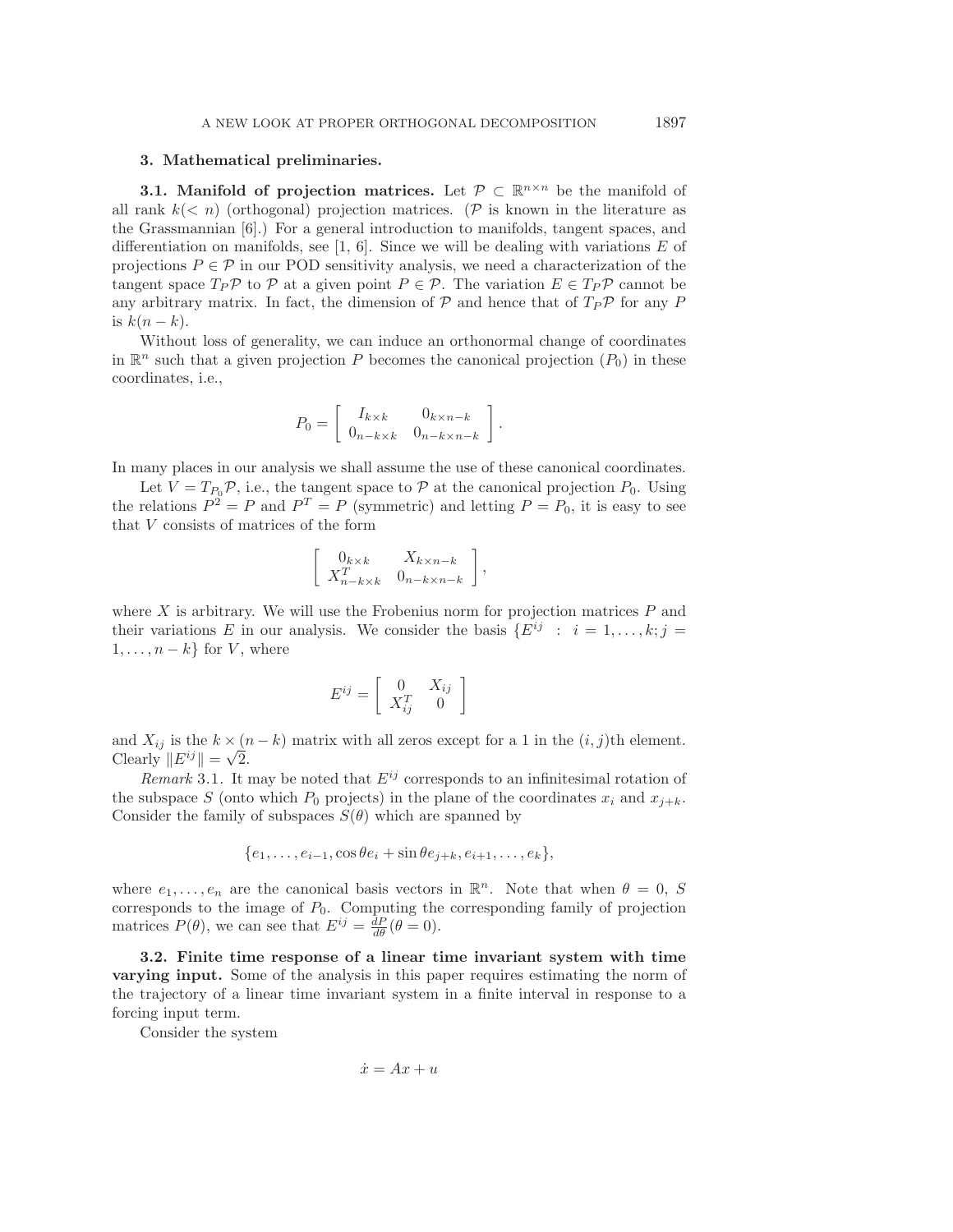(where  $x \in \mathbb{R}^n$ ) with input  $u(t) \in \mathbb{R}^n$  and initial condition  $x(0) = x_0$  in the interval  $[0, T]$ . The solution is

$$
x(t) = \int_0^t e^{A(t-\tau)} u(\tau) d\tau + e^{At} x_0.
$$

This may be written in the form

(3.1) 
$$
x = F(T; A)u + G(T; A)x_0,
$$

where  $F(T; A) : \mathcal{L}_2([0,T], \mathbb{R}^n) \to \mathcal{L}_2([0,T], \mathbb{R}^n)$  and  $G(T; A) : \mathbb{R}^n \to \mathcal{L}_2([0,T], \mathbb{R}^n)$ are linear operators. It is in general very difficult to obtain sharp estimates for the norms of  $F(T; A)$  and  $G(T; A)$ , and in fact this basically reduces to the problem of estimating the norm of the matrix exponential. As such we shall not provide an estimate, but we remark that these norms grow exponentially with  $T$  at a rate that is determined by the largest real part of any eigenvalue of A and in addition depend on the nonnormality of A. See [11] for an estimate of matrix exponential. In our analysis we shall estimate  $||x||$  as

(3.2) 
$$
||x|| \le ||F(T; A)|| ||u|| + ||G(T; A)|| ||x_0||,
$$

expressing the results in terms of  $||F(T; A)||$  and  $||G(T; A)||$ .

**4. Error analysis of the POD method of model reduction.** Consider solving the initial value problem  $\dot{x} = f(x, t), x(0) = x_0$ , using a POD reduced order model in the interval  $[0, T]$ . Then in effect we are solving the initial value problem  $(2.3)$ . We shall derive an estimate for the error  $e(t)=\hat{x}(t) - x(t)$ . Denote the component of  $e(t)$  orthogonal to the subspace S by  $e_o(t)$  and the component parallel to S by  $e_i(t)$ . Thus  $e_o(t)$  and  $e_i(t)$  are orthogonal vectors. Hence by definition  $Pe_o(t)=0$ and  $Pe_i(t) = e_i(t)$ . It is important to observe that  $e_o(t)$  comes from the first part of the method, i.e., the subspace approximation. It is the error between  $x(t)$  and its projection onto the subspace S. If one is considering a data compression problem, then  $e_o(t) = e(t)$ . But since we form a reduced order model by projecting the vector-field onto S, we make further approximations resulting in the additional error  $e_i(t)$ .

Remark 4.1. Note that for any function  $g : [0, T] \to \mathbb{R}^n$ ,  $||g(t)||$  is a norm in  $\mathbb{R}^n$ which shall be the 2-norm throughout this paper. The function norm will be denoted by  $||g||$ , and unless explicitly stated otherwise it will be assumed to be the 2-norm.

We can derive an error estimate for  $e_i(t)$  in terms of  $e_o(t)$ . Differentiating  $e_o(t)$  +  $e_i(t) = \hat{x}(t) - x(t)$  and substituting into the ODEs for  $\hat{x}$  and x, we get

$$
\dot{e}_o + \dot{e}_i = Pf(\hat{x}, t) - f(x, t).
$$

Multiplying on the left by P and using  $P^2 = P$ , we obtain the initial value problem for  $e_i(t)$ :

(4.1) 
$$
\dot{e}_i = P(f(x(t) + e_o(t) + e_i, t) - f(x(t), t)); \quad e_i(0) = 0.
$$

Note that  $e_i(0) = 0$  since the starting point  $\hat{x}_0$  is the projection of  $x_0$  onto S. Thus the error  $e_i$  is governed by (4.1), where we may regard  $x(t)$  and  $e_o(t)$  as forcing terms. See Figure 4.1, where x is the true solution,  $\tilde{x}$  the projected solution, and  $\hat{x}$  the solution of the reduced model. The errors  $e_i$  and  $e_o$  are also shown.

In the case of a linear time invariant system  $\dot{x} = Ax$ , (4.1) takes a simple form:

(4.2) 
$$
\dot{e}_i = P A e_i + P A e_o(t); \quad e_i(0) = 0.
$$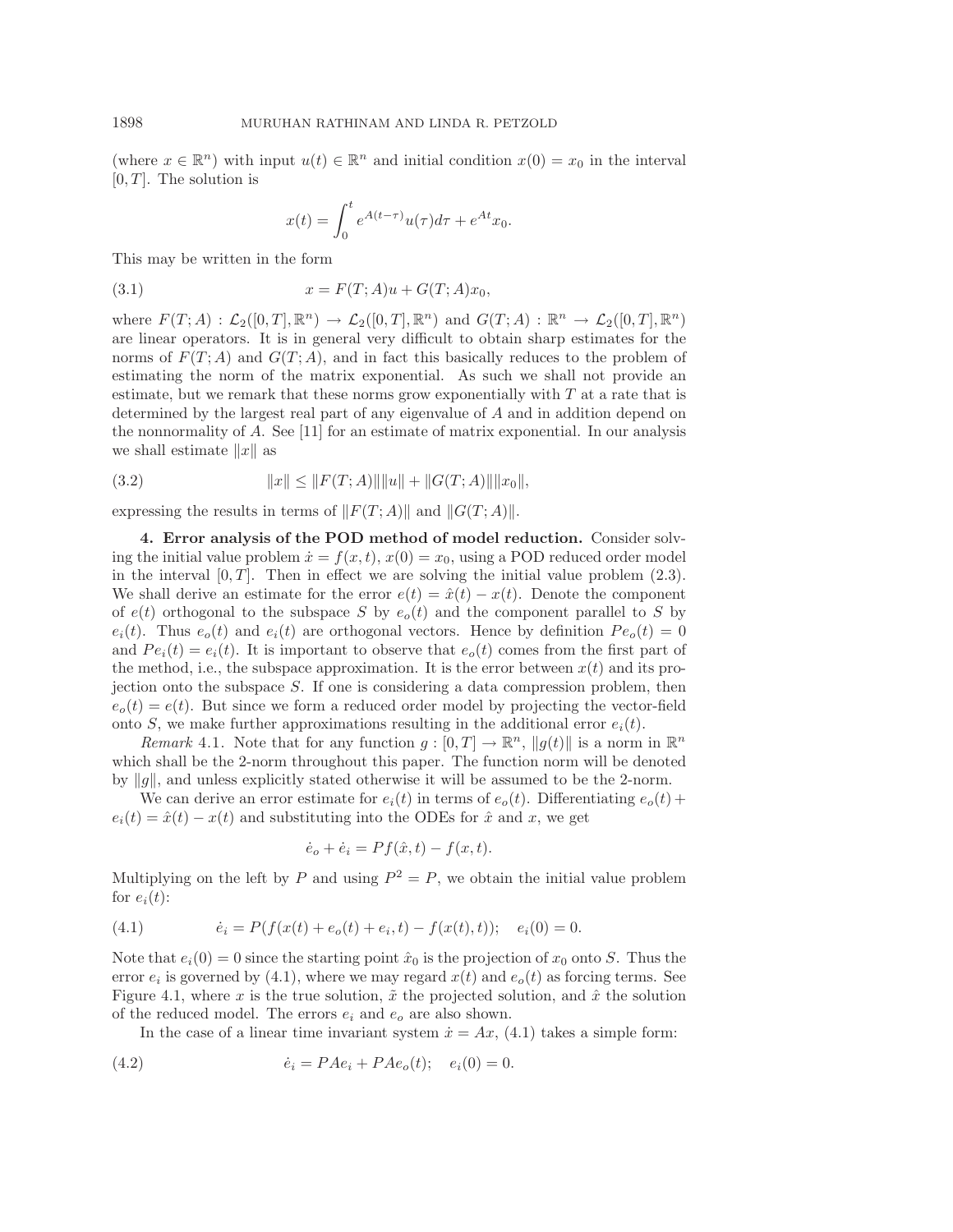

Fig. 4.1. POD error.

Applying the notation of (3.1), we get the estimate

$$
||e_i||_2 \le ||F(T; \hat{A})|| ||\tilde{A}||\epsilon.
$$

Hence the total error is

(4.3) 
$$
\|e\|_2 \le \left(\|F(T;\hat{A})\| \|\tilde{A}\| + 1\right)\epsilon.
$$

Here  $\hat{A} = \rho A \rho^T$  and  $\tilde{A} = \rho A \rho^T$ , where  $\rho$  is the projection in subspace coordinates  $(P = \rho^T \rho)$ , and  $\rho_c$  is the orthogonal complement to  $\rho$ .  $\epsilon$  is the 2-norm of  $e_o$  (i.e.,  $||e_o||_2 = \epsilon$ .

Before we state a proposition for the general nonlinear case, recall the definition of a *logarithmic norm related to a 2-norm* of a square matrix  $A \in \mathbb{R}^{k \times k}$  denoted by  $\mu(A)$ :

$$
\mu(A) = \lim_{h \to 0, h > 0} \frac{\|I + hA\|_2 - 1}{h},
$$

where  $I$  is the identity matrix [13].

PROPOSITION 4.2. Consider solving the initial value problem  $\dot{x} = f(x, t)$ ,  $x(0) =$  $x_0$ , using the POD reduced order model in the interval [0, T]. Let  $\rho \in \mathbb{R}^{k \times n}$  be the relevant projection matrix, and let S denote the affine subspace onto which POD projects. Write the solution (of the full model)  $x(t)$  and the solution  $\hat{x}(t)$  of the reduced model as

$$
x(t) = \rho^T u(t) + \rho_c^T v(t) + \bar{x}
$$

and

$$
\hat{x}(t) = \rho^T u(t) + \rho^T w(t) + \bar{x}
$$

so that the errors  $e_o(t)$  and  $e_i(t)$  and the projected solution  $\tilde{x}(t)$  are given by

$$
e_o(t) = -\rho_c^T v(t),
$$
  

$$
e_i(t) = \rho^T w(t),
$$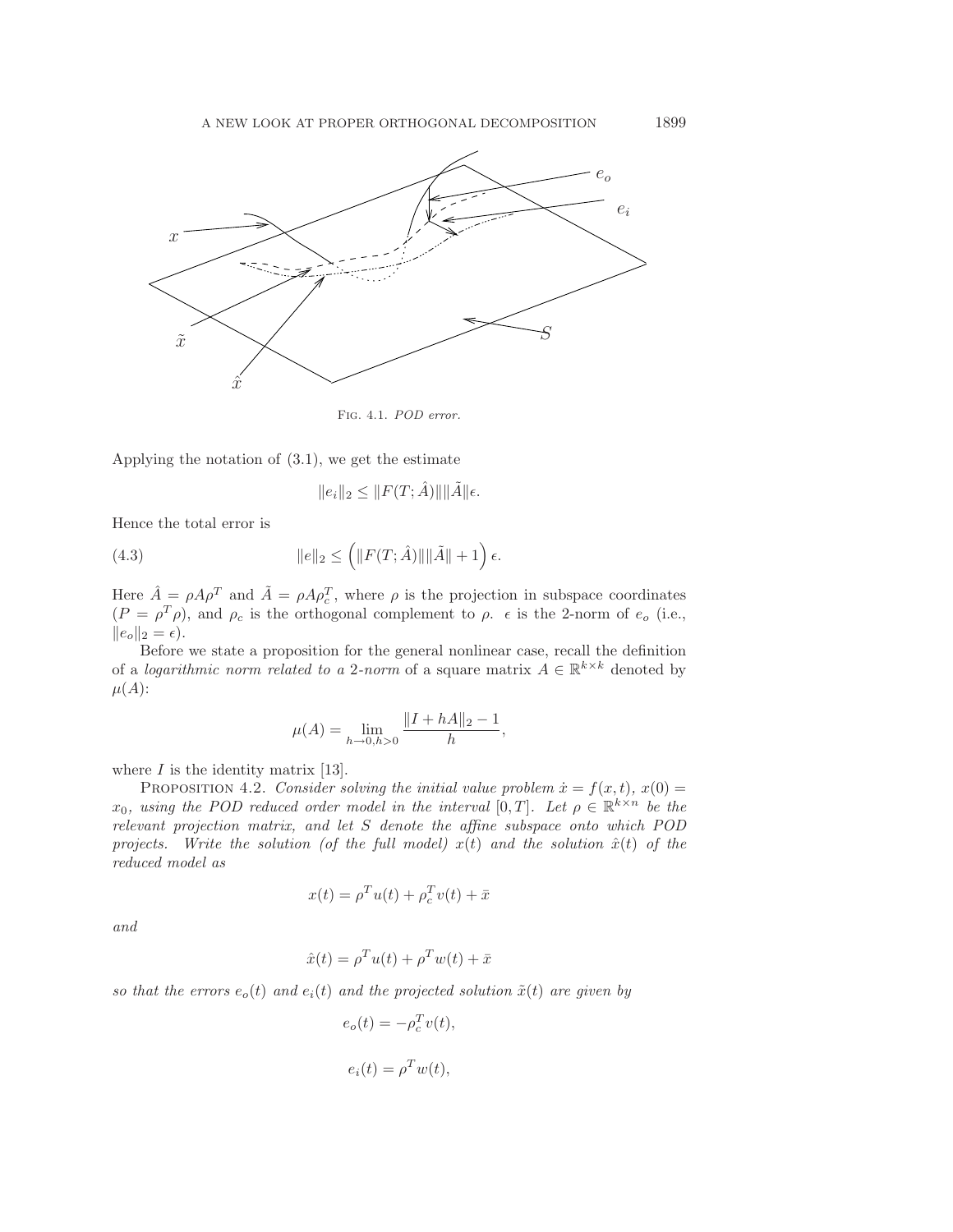and

$$
\tilde{x}(t) = \rho^T u(t) + \bar{x}.
$$

Note that  $u(t) \in \mathbb{R}^k$ ,  $w(t) \in \mathbb{R}^k$ , and  $v(t) \in \mathbb{R}^{n-k}$ . Let  $\gamma \geq 0$  be the Lipschitz constant of  $\rho f(x, t)$  in the directions orthogonal to S in a region containing  $x(t)$  and  $\tilde{x}(t)$ . To be precise, suppose

$$
\|\rho f(\tilde{x}(t) + \rho_c^T v, t) - \rho f(\tilde{x}(t), t)\| \le \gamma \|v\|
$$

for all  $(v, t) \in D \subset \mathbb{R}^{n-k} \times [0, T]$ , where the region D is such that the associated region  $\tilde{D} = \{(\tilde{x}(t) + \rho_c^T v, t): (v, t) \in D\} \subset \mathbb{R}^n \times [0, T]$  contains  $(\tilde{x}(t), t)$  and  $(x(t), t)$  for all  $t \in [0,T]$ . Let  $\mu(\rho \frac{\partial f}{\partial x}(\bar{x} + \rho^T z, t)\rho^T) \leq \bar{\mu}$  for  $(z,t) \in V \subset \mathbb{R}^k \times [0,T]$ , where the region V is such that it contains  $(u(t), t)$  and  $(u(t) + w(t), t)$  for all  $t \in [0, T]$  and  $\mu$  denotes the logarithmic norm related to the 2-norm. Let  $\epsilon = ||e_0||_2$ . Then the error  $e_i$  in the ∞-norm satisfies

(4.4) 
$$
||e_i||_{\infty} \leq \epsilon \frac{\gamma}{\sqrt{2\bar{\mu}}} \sqrt{e^{2\bar{\mu}T} - 1},
$$

and the 2-norm of the total error satisfies

(4.5) 
$$
\|e\|_2 \le \epsilon \sqrt{1 + \frac{\gamma^2}{4\bar{\mu}^2} (e^{2\bar{\mu}T} - 1 - 2\bar{\mu}T)}.
$$

Proof. We shall closely follow the ideas in [13, pp. 54–60]. Since

$$
\dot{w}(t) = \rho f(\bar{x} + \rho^T u(t) + \rho^T w(t), t) - \rho f(\bar{x} + \rho^T u(t) + \rho_c^T v(t), t),
$$

for  $h > 0$  using Taylor expansion we have

$$
||w(t+h)|| = ||w(t) + h\rho f(\bar{x} + \rho^T u(t) + \rho^T w(t), t) - h\rho f(\bar{x} + \rho^T u(t) + \rho_c^T v(t), t)||
$$
  
+ O(h<sup>2</sup>)  

$$
\leq ||w(t) + h\rho f(\bar{x} + \rho^T u(t) + \rho^T w(t), t) - h\rho f(\bar{x} + \rho^T u(t), t)||
$$
  
+ h||\rho f(\bar{x} + \rho^T u(t) + \rho\_c^T v(t), t) - \rho f(\bar{x} + \rho^T u(t), t)|| + O(h<sup>2</sup>).

Applying the mean value theorem to  $\eta \mapsto \eta + h \rho f(\bar{x} + \rho^T \eta, t)$ , we get

$$
||w(t) + h\rho f(\bar{x} + \rho^T u(t) + \rho^T w(t), t) - h\rho f(\bar{x} + \rho^T u(t), t)||
$$
  
\n
$$
\leq \left(\max_{\eta \in [u(t), u(t) + w(t)]} \left\| I + h\rho \frac{\partial f}{\partial x}(\bar{x} + \rho^T \eta, t)\rho^T \right\| \right) ||w(t)||,
$$

where for any two vectors  $\eta_1, \eta_2$  in  $\mathbb{R}^k$ ,  $[\eta_1, \eta_2]$  denotes the line segment joining the two. It follows that

$$
\frac{\|w(t+h)\| - \|w(t)\|}{h} \leq \bar{\mu} \|w(t)\| + \gamma \|v(t)\| + O(h),
$$

where the  $O(h)$  term may be uniformly bounded independent of  $w(t)$  [13]. Then it follows from Theorem 10.3 of [13] (also see Theorem 10.6 in [13]) that

$$
||e_i(t)|| = ||w(t)|| \le \gamma \int_0^t e^{\bar{\mu}(t-\tau)} ||v(t)|| d\tau,
$$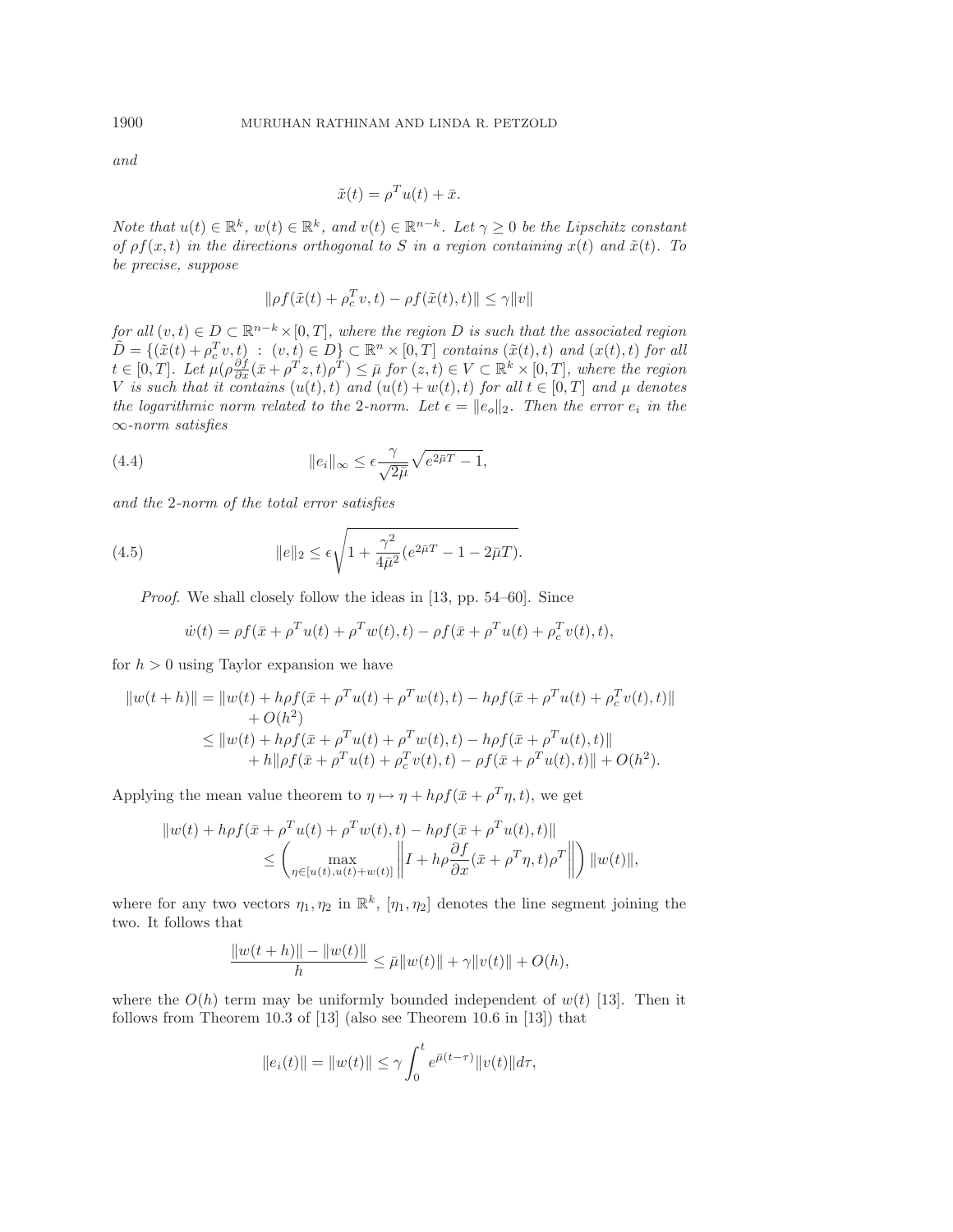since  $e_i(t) = \rho^T w(t)$ . After applying the Cauchy–Schwarz inequality on the right side, we get

(4.6) 
$$
||e_i(t)|| \leq \frac{\gamma}{\sqrt{2\bar{\mu}}} \sqrt{e^{2\bar{\mu}t} - 1} \sqrt{\int_0^t ||e_o(\tau)||^2 d\tau}.
$$

From this we readily obtain (4.4). Also bounding  $\sqrt{\int_0^t ||e_o(\tau)||^2 d\tau}$  by  $\epsilon$  and integrating (4.6), we obtain an upper bound for  $||e_i||_2$  which can be combined with  $||e_o||_2$  to get  $(4.5).$ 

Remark 4.3. This analysis separates the two different errors and provides a bound for the total error in terms of the projection error  $\epsilon$  of the true solution  $x(t)$ . The value of  $\epsilon$  depends only on the true solution  $x(t)$  and on the pair  $(P, \bar{x})$  which determines the reduced order model (but not directly on f). If P and  $\bar{x}$  were computed from the true solution  $x(t)$  in the interval  $[0, T]$  (this is somewhat an ideal situation), then  $\epsilon = \sqrt{\sum_{j=k+1}^{n} \lambda_j}$ , where  $\lambda_i$  are the eigenvalues of the covariance matrix. However, if the reduced model was computed from some other trajectories as often is the case in applications of model reduction methods, then  $\epsilon$  would depend on how close  $x(t)$  was to the trajectories used as data in addition to the quantity  $\sum_{j=k+1}^{n} \lambda_j$  (typically the fractional error  $\frac{\epsilon}{\|x\|_2}$  will be larger than  $\frac{\sum_{j=k+1}^n \lambda_j}{\sum_{j=1}^n \lambda_j}$ . For instance, in hybrid systems such as power systems where discrete events abruptly change some system parameters, data obtained from trajectories before the event results in a reduced order model with a large  $\epsilon$  for simulations after the event [7].

Example 1. This example serves to illustrate the various factors that affect  $e_i$ given the same projection error  $e_o$ . We shall consider a linear time invariant system  $\dot{x} = Ax; x(0) = x_0$ . Assume A has distinct eigenvalues and that it possesses some fast decaying modes (eigenvalues with large negative real parts). Let  $S \subset \mathbb{R}^n$  be the invariant subspace corresponding to the rest of the eigenvalues, where S is  $k(< n)$ dimensional. If we have sufficiently many trajectories that have initial conditions symmetrically placed with respect to  $S$ , then the POD method will pick  $S$  as the subspace to project onto. We shall assume this to be the case. Performing an orthonormal change of coordinates if needed, we may assume that S corresponds to the last  $n - k$  coordinates being zero. In these coordinates, the A matrix has the form

$$
A = \left[ \begin{array}{cc} A_1 & A_{12} \\ 0 & A_2 \end{array} \right],
$$

where  $A_1 \in \mathbb{R}^{k \times k}$ ,  $A_{12} \in \mathbb{R}^{k \times (n-k)}$ , and  $A_2 \in \mathbb{R}^{(n-k)\times (n-k)}$ . In fact the real Schur decomposition of A will put it in the above form. We shall say A is "block normal" if the off diagonal block  $A_{12} = 0$ .

Also note that

$$
\rho = \left[ \begin{array}{cc} I_{k \times k} & 0_{k \times (n-k)} \end{array} \right]
$$

and

$$
\rho_c = \left[ \begin{array}{cc} 0_{(n-k)\times k} & I_{(n-k)\times (n-k)} \end{array} \right].
$$

Hence  $\bar{\mu} = \mu(A_1)$  and  $\gamma = ||A_{12}||$ .

For a given initial condition and time interval, the error  $e_0$  relates to the last three components of the solution and does not change if  $A_2$  is unchanged. We can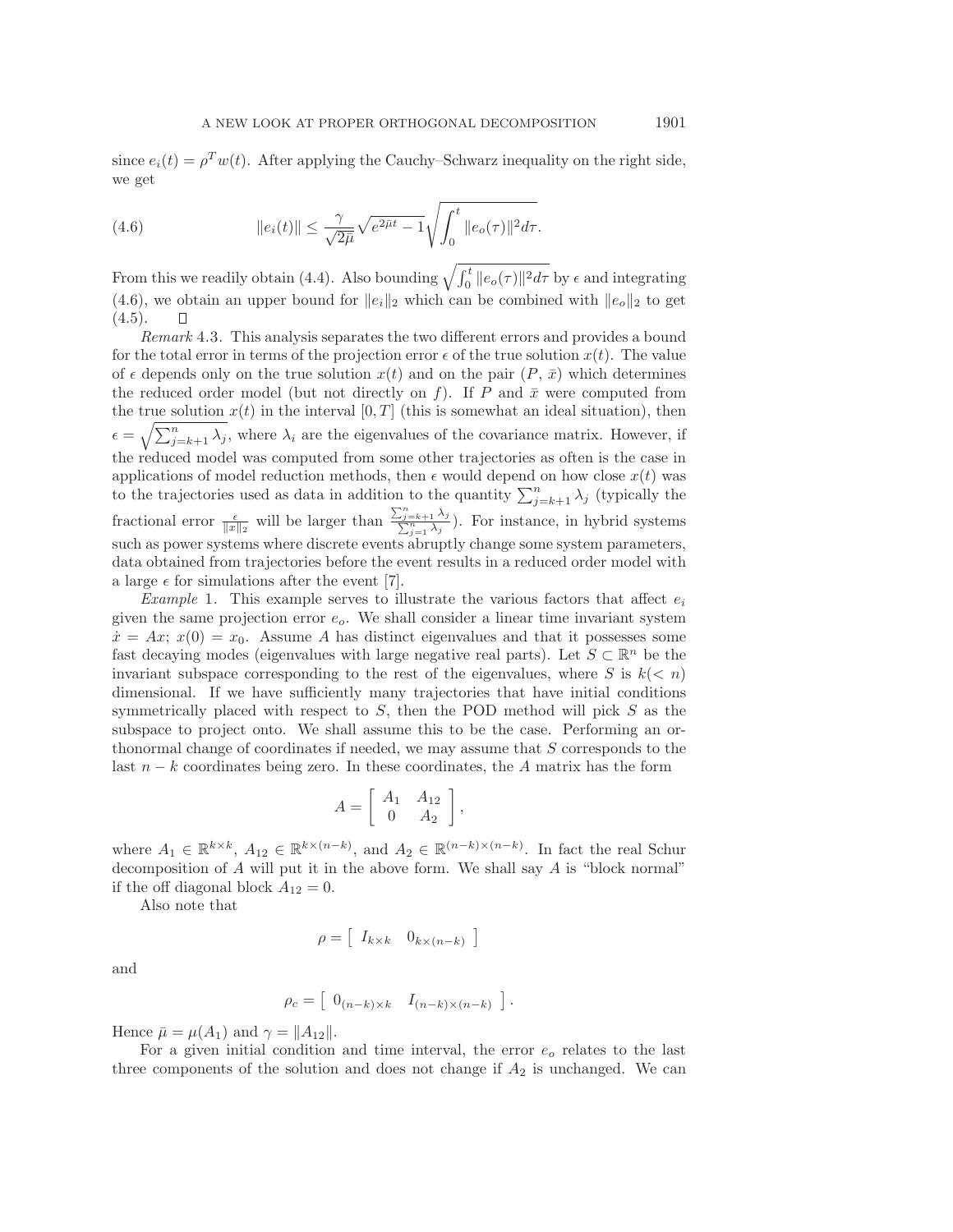independently change  $\bar{\mu}$  and  $\gamma$  by changing  $A_1$  and  $A_{12}$ , respectively. We kept  $A_2$ unchanged, thus keeping  $\epsilon = ||e_0||_2$  unchanged, and studied the effects of changing  $A_1$  (and hence  $\bar{\mu}$ ) and  $A_{12}$  (and hence  $\gamma$ ) independently on the POD error. First we chose

$$
A_1 = \begin{bmatrix} -0.1000 & 0 & 0 \\ 0 & -0.1732 & 2.0 \\ 0 & -2.0 & -0.1732 \end{bmatrix},
$$

$$
A_{12} = \begin{bmatrix} 0.3893 & 0.5179 & -1.543 \\ 1.390 & 1.300 & 0.8841 \\ 0.06293 & -0.9078 & -1.184 \end{bmatrix},
$$

and

$$
A_2 = \begin{bmatrix} -1.0 & 0 & 0 \\ 0 & -1.226 & -0.7080 \\ 0 & 0.7080 & -1.226 \end{bmatrix}.
$$

Note that the eigenvalues of  $A_2$  have large negative real parts compared to the eigenvalues of  $A_1$ , and the eigenvalues of A are the union of these two sets. The corresponding  $\bar{\mu} = -1$  and  $\gamma = 2.4419$ . We randomly chose an initial condition and computed  $x(t), \tilde{x}(t)$ , and  $\hat{x}(t)$  in the interval [0,5]. Note that the reduced model has dimension 3 and that the last three components of both  $\tilde{x}(t)$  and  $\hat{x}(t)$  are zero. Similarly, the first three components of  $e_i(t)$  and  $e_o(t)$  are zero. See Figure 4.2, where only the nonzero components are plotted. The computed value of the projection error was  $\epsilon = ||e_o||_2 = 1.4575$ . The sup-norm and the 2-norm of the error in the subspace S were also computed and found to be  $||e_i||_{\infty} = 1.5589$  and  $||e_i||_2 = 2.5733$ . The bounds provided by the theory were  $||e_i||_{\infty} \leq 6.3271$  and  $||e_i||_2 \leq 10.7930$ .

The second choice was to keep  $A_1$  and  $A_2$  the same but scale  $A_{12}$  down by a factor of 2. We kept the same initial condition and time interval. This results in the same  $\bar{\mu}$ , but  $\gamma = 1.2209$ . In fact, according to (4.2), the effect of scaling  $A_{12}$  affects the error  $e_i$  linearly, and we expect  $e_i(t)$  to be scaled down by the same factor of 2. Figure 4.3 shows a plot of  $e_i(t)$  for both cases. This highlights how the rate of change of S components of the vector-field in the directions orthogonal to S affect the error. In the extreme case when  $A_{12} = 0$  (i.e., A is "block normal"), the components of the vector-field parallel to  $S$  are invariant in the directions perpendicular to  $S$ , and the error  $e_i$  is zero. Thus the error  $e_i$  is zero for a matrix that is "block normal" (with respect to a decomposition of the space based on "fast decay" and the rest of the eigenmodes) if the POD indeed captures the attracting subspace S correctly.

The error  $e_i$  is more influenced by  $\bar{\mu}$  than  $\gamma$  (as long as  $\gamma > 0$ ), and  $\bar{\mu}$  is supposed to capture the growth or decay of solutions of the vector-field of the reduced model. Keeping  $A_2$  and  $A_{12}$  the same, we changed  $A_1$  so that

$$
A_1 = \begin{bmatrix} -0.1000 & 0 & 1.0 \\ 0 & -0.1732 & 2.0 \\ 0 & -2.0 & -0.1732 \end{bmatrix}.
$$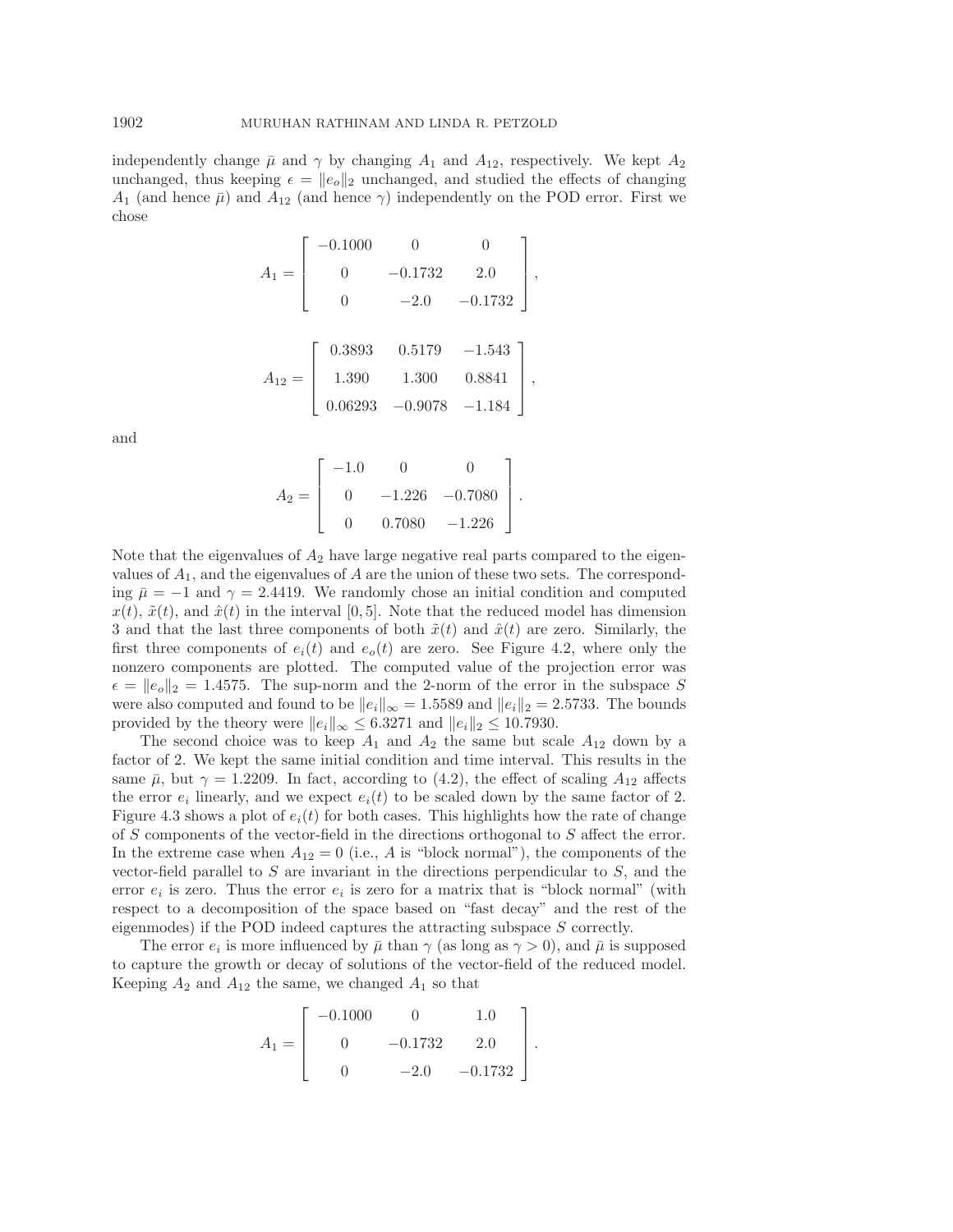

FIG. 4.2. Example 1 on POD error. Solid: Projected solution  $\tilde{x}(t)$ . Dashed: Reduced model solution  $\hat{x}(t)$ . Dotted: Projection error  $e_o(t)$ . Only the three nonzero components  $\tilde{x}_1, \tilde{x}_2, \tilde{x}_3, \tilde{x}_1, \hat{x}_2, \tilde{x}_3$ and  $e_{o4}, e_{o5}, e_{o6}$  are plotted.



FIG. 4.3. Example 1 on POD error. The effect of scaling  $A_{12}$  on the error  $e_i$  in the subspace S. Solid:  $e_i$  for unscaled  $A_{12}$ . Dotted:  $e_i$  for scaled down  $A_{12}$ . Only the three nonzero components are plotted.

The corresponding  $\bar{\mu} = 0.3647$ . Note that this does not change the eigenvalues of  $A_1$ , but it does change its normality. This choice of  $A_1$  is no longer normal, and even though the eigenvalues remain the same, the short term behavior of  $e_i(t)$  is changed. In fact,  $e_i(t)$  does not decay as much as in the normal case. This results in  $||e_i||_{\infty} = 2.2088$  and  $||e_i||_2 = 3.4565$ . The bounds provided by the theory are  $||e_i||_{\infty} \le 25.4739$  and  $||e_i||_2 \le 28.3330$ .

**5. Sensitivity of POD to perturbations in data.** Given a data set  $x$ , POD constructs a projection  $P(x)$  onto a subspace which may then be used to approximate some other data set  $y$ . If POD is applied to model reduction to compute the approximation  $\hat{y}$  to the true solution y of some ODE initial value problem, then the projection  $P(x)$  will influence  $\hat{y}$ . Typically in POD applications the data set x comes from experimental measurement or numerical computations. Hence the data  $x$  has some error associated with it. Therefore, it is important to study the effect of these errors on the outcome of the POD model reduction procedure. In this section, we shall theoretically investigate the effect of infinitesimal perturbations of x on  $P(x)$ ,  $\tilde{y}$ , and  $\hat{y}$ . We also look at the special case when  $y = x$ .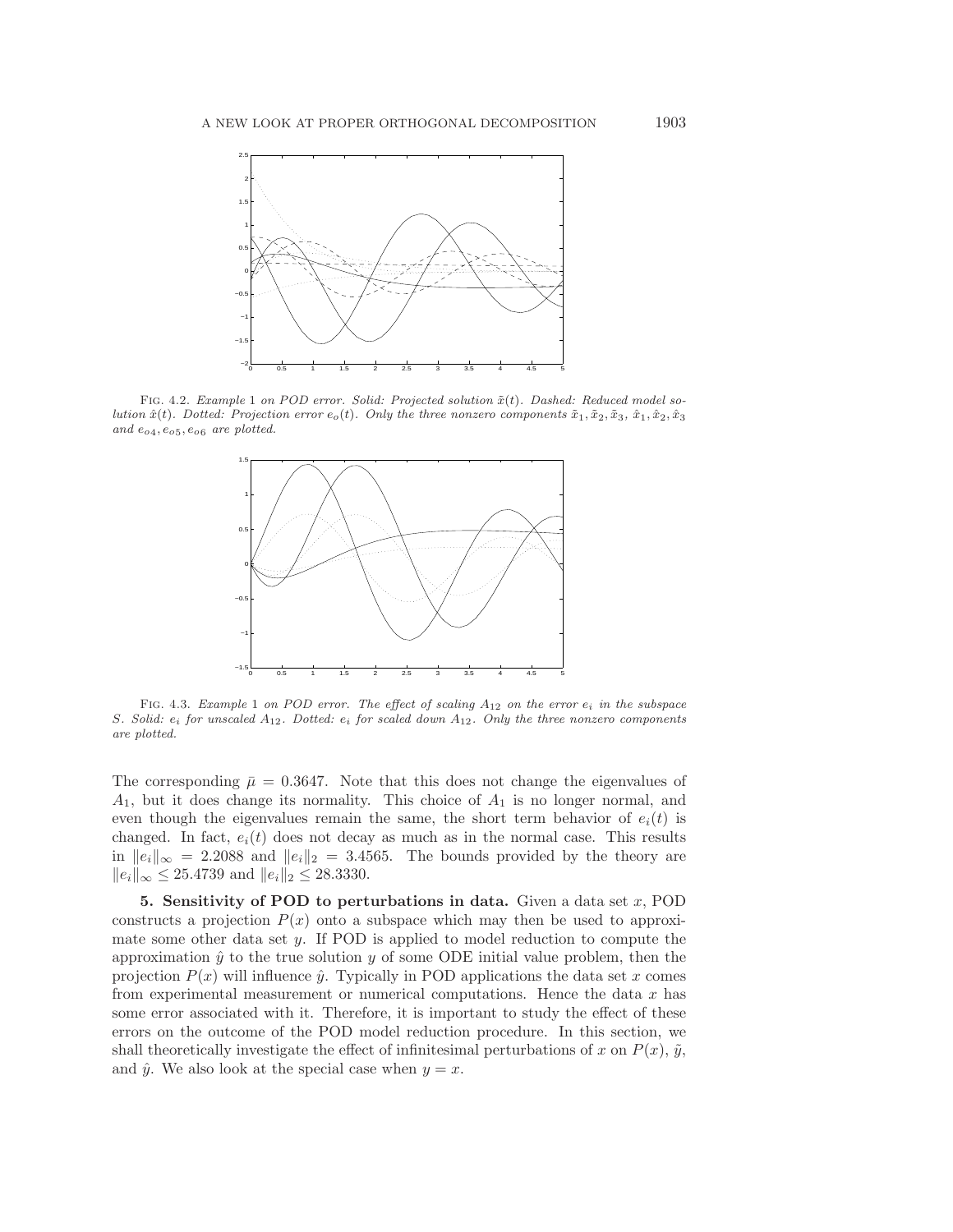### 1904 MURUHAN RATHINAM AND LINDA R. PETZOLD

**5.1. POD sensitivity factor.** Let x be a data set, and let  $P(x)$  be the corresponding POD projection. In this section, we analyze the sensitivities of the POD projection matrix  $P(x)$ , with respect to variations in the data x. Our analysis applies to any data set x taking values in  $\mathbb{R}^n$ , but for simplicity of exposition we assume x to be a single trajectory  $(x : [0, T] \to \mathbb{R}^n)$  whenever we need to be concrete.

Shifting the origin in data space if necessary, we may assume the mean data values  $\bar{x}=0$ . In addition, we can find an orthonormal change of coordinates such that the covariance matrix of  $x$  is diagonal. We shall call this a *canonical coordinate system* for data set  $x$ . Assuming the use of these canonical coordinates, let

(5.1) 
$$
x = \sum_{\alpha=1}^{n} x_{\alpha} e_{\alpha},
$$

where  $e_{\alpha}$  are the standard basis vectors in  $\mathbb{R}^n$ . Then it can be shown that the scalar data sets  $x_{\alpha}$  are orthogonal. More specifically,

$$
(x_{\alpha}, x_{\beta}) = \lambda_{\alpha} \delta_{\alpha, \beta}.
$$

Here  $\lambda_1, \lambda_2, \ldots, \lambda_n$  are the eigenvalues of the covariance matrix of x. If, in addition, we permute the coordinates such that  $\lambda_1 \geq \lambda_2 \cdots \geq \lambda_n \geq 0$  are the ordered eigenvalues, then we call this an ordered canonical coordinate system. Throughout the rest of the analysis, we shall assume that, after ordering,  $\lambda_k > \lambda_{k+1}$  unless stated otherwise.

The POD projection matrix  $P \in \mathcal{P} \subset \mathbb{R}^{n \times n}$  is defined as the minimizer of the function

$$
e(P, x) = (Px - x, Px - x).
$$

Differentiating with respect to  $P$  in the direction of  $E$ , we obtain

$$
\frac{\partial e}{\partial P}(E) = 2(Px - x, Ex).
$$

Thus stationary points  $P$  of  $e$  are given by the condition

$$
(Px - x, Ex) = 0, \quad E \in T_P \mathcal{P}.
$$

Performing an orthonormal change of coordinates if necessary, we may assume  $P = P_0$ (canonical projection) is a stationary point. Then all variations  $E \in V = T_{P_0} \mathcal{P}$ . Requiring  $(P_0x - x, E^{ij}x) = 0$  for all  $E^{ij}$  gives us the conditions that  $(x_i, x_{i+k}) = 0$ for all  $1 \leq i \leq k$  and  $1 \leq j \leq n-k$ . This shows that all the stationary points of e are given by P that project onto any of the  $k$  dimensional invariant subspaces of the covariance matrix of  $x$ . A solution  $P$  to the above equation will be a strong local minimum if and only if the second derivative  $\frac{\partial^2 e}{\partial P^2}$  is positive definite and this may be shown to be equivalent to  $\lambda_k > \lambda_{k+1}$ . Under this assumption, P is also a well-defined function of  $x$  locally.

LEMMA 5.1. Without loss of generality, let  $P = P_0$  be a stationary point in some canonical coordinate system (this may not be ordered). Let  $E \in V$  and  $E \in V$  be given by

$$
E = \left[ \begin{array}{cc} 0_{k \times k} & X_{k \times n-k} \\ X_{n-k \times k}^T & 0_{n-k \times n-k} \end{array} \right]
$$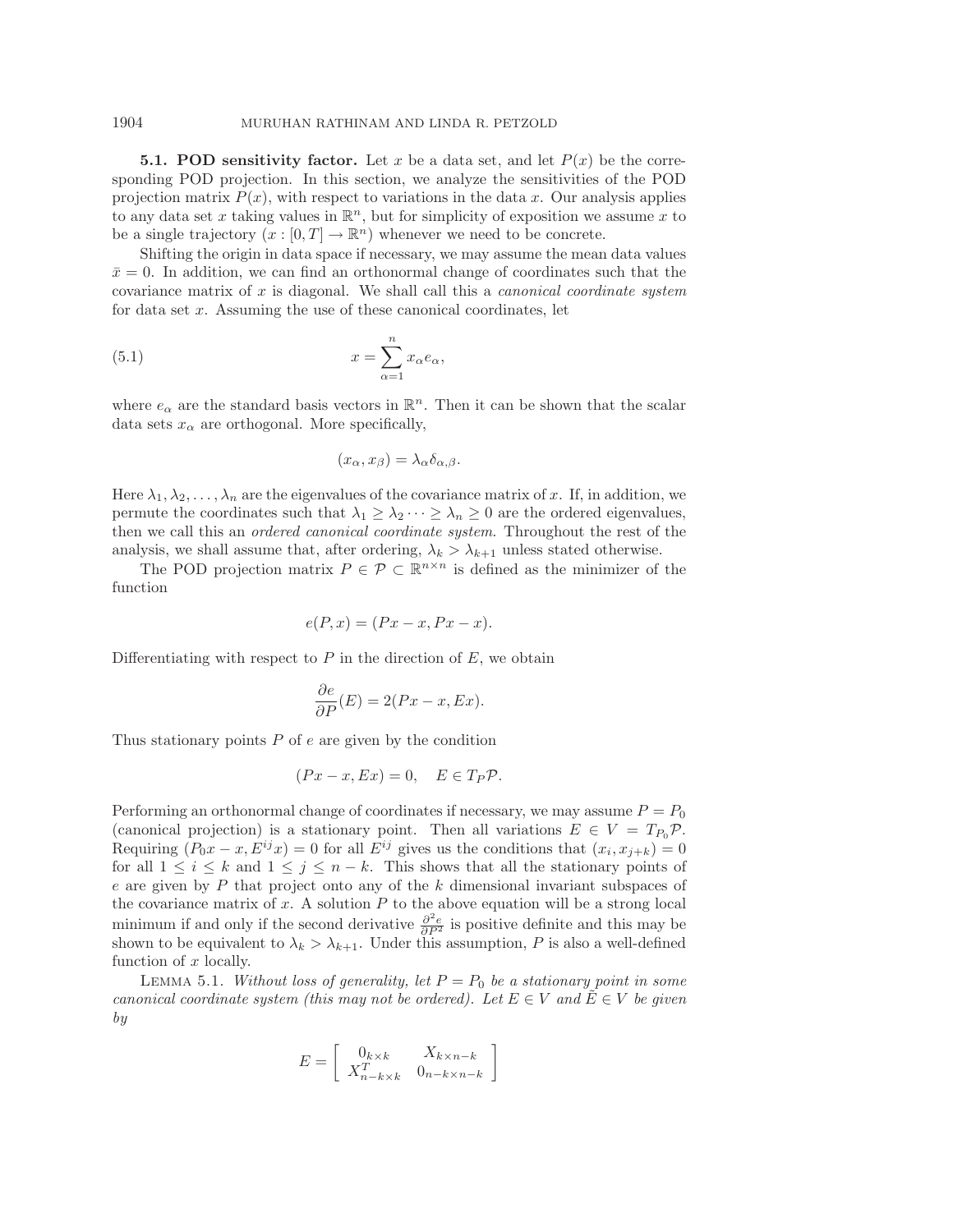and

$$
\tilde{E} = \left[ \begin{array}{cc} 0_{k \times k} & \tilde{X}_{k \times n-k}^T \\ \tilde{X}_{n-k \times k} & 0_{n-k \times n-k} \end{array} \right]
$$

.

Then the Hessian satisfies

(5.2) 
$$
\frac{\partial^2 e}{\partial P^2}(E)(\tilde{E}) = 2(X^T x_1, \tilde{X}^T x_1) - 2(X x_2, \tilde{X} x_2).
$$

*Proof.* Since e is a function on the manifold  $P$ , one could introduce local coordinates on  $P$  to compute the Hessian of  $e$  at a stationary point. However, we shall use a coordinate independent method which allows us to work with matrices and keep the algebra simple. It may be shown that if  $P(t, s)$  is a smooth mapping from  $\mathbb{R}^2$  into  $\mathcal P$ such that  $P(0,0) = P_0$ ,  $P_t(0,0) = E \in V$  and  $P_s(0,0) = \tilde{E} \in V$  and if  $\frac{\partial e}{\partial P}(P_0) = 0$ , then the Hessian at  $P = P_0$  is given by

$$
\frac{\partial^2 e}{\partial P^2}(E)(\tilde{E}) = e_{ts}(0,0),
$$

where  $P$  and  $e$  are regarded as functions of  $t$  and  $s$  and subscripts denote partial derivatives.

Differentiating  $e = 2(Px - x, Px - x)$  with respect to t, we get

$$
e_t = 2(P_t x, Px - x),
$$

and differentiating again with respect to s, we get

(5.3) 
$$
e_{ts} = 2(P_{ts}x, Px - x) + 2(P_{t}x, P_{s}x).
$$

Suppose

$$
P_{ts}(0,0) = \left[ \begin{array}{cc} W_1 & W_2 \\ W_3 & W_4 \end{array} \right].
$$

The matrices  $W_1, W_2, W_3$ , and  $W_4$  are not arbitrary but satisfy some relations. These are obtained by differentiating the relation  $P^2 = P$  twice. In fact, we get

$$
P_{ts}P + P_tP_s + P_sP_t + PP_{ts} = P_{ts},
$$

and after substituting expressions for  $P, P_t, P_s$ , and  $P_{ts}$  (at  $(t, s) = (0, 0)$ ) in the above and using the fact that  $P_{ts}$  is symmetric, we obtain that  $W_1 = -\tilde{X}X^T - X\tilde{X}^T$ ,  $W_4 = \tilde{X}X^T - \tilde{X}X^T$  $\tilde{X}^T X + \tilde{X}^T \tilde{X}, W_3^T = W_2$ , where  $W_2$  is an arbitrary  $k \times (n-k)$  matrix. It then follows that  $P_{ts}(0,0) = \tilde{F} + W$ , where

$$
F = \left[ \begin{array}{cc} -\tilde{X}X^T - X\tilde{X}^T & 0\\ 0 & \tilde{X}^TX + X^T\tilde{X} \end{array} \right]
$$

and

$$
W = \left[ \begin{array}{cc} 0 & W_2 \\ W_2^T & 0 \end{array} \right],
$$

and hence  $W \in V$ . Hence from (5.3) we obtain

$$
e_{ts}(0,0) = 2(Fx,P_0x-x) + 2(Wx,P_0x-x) + 2(EX,\tilde{E}x).
$$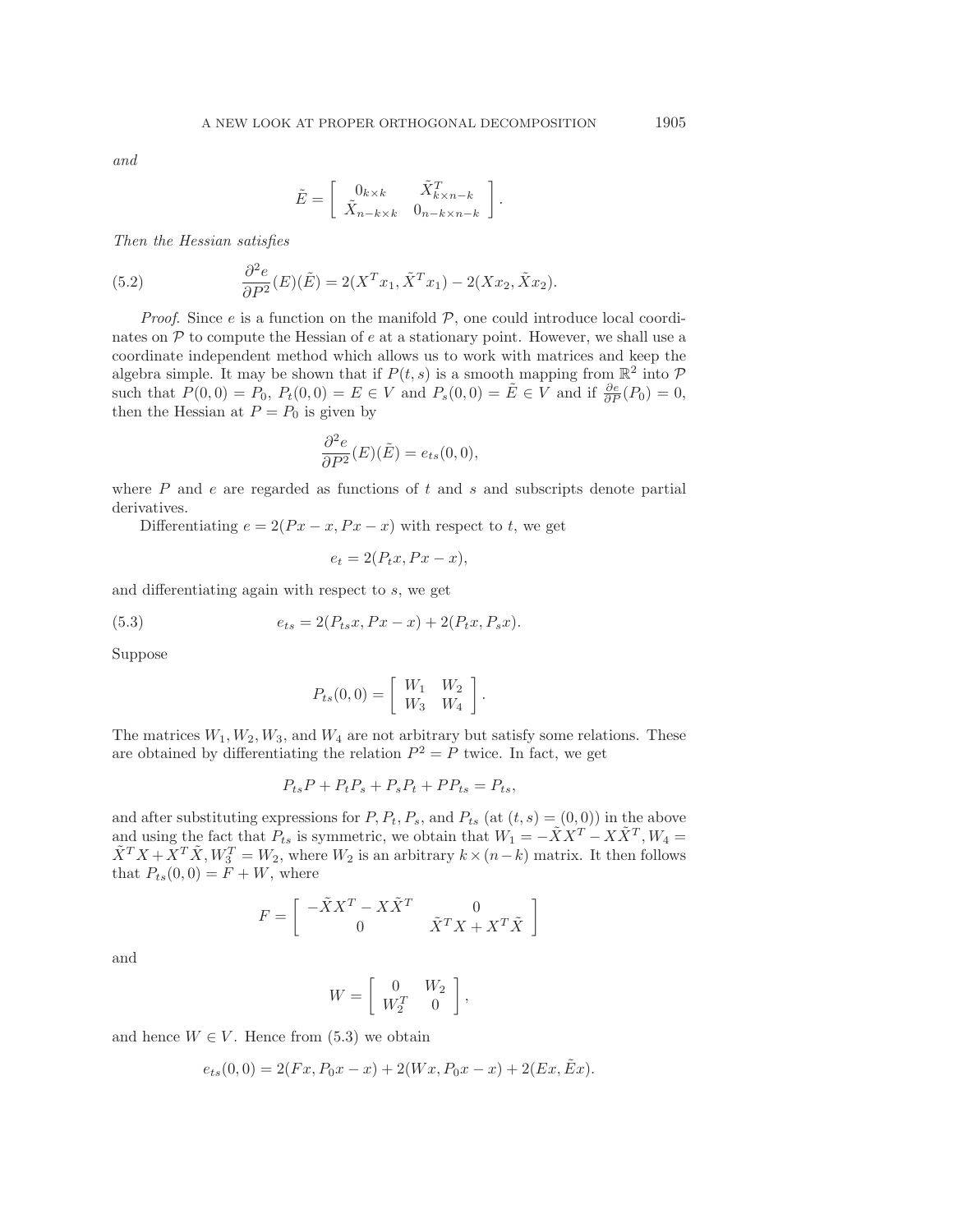Since  $\frac{\partial e}{\partial P} = 0$  at  $P(0,0) = P_0$  by assumption and  $W \in V$ , it follows that  $(Wx, P_0x$  $x$ ) = 0. Let  $x = (x_1, x_2)$ , where  $x_1(t) \in \mathbb{R}^k$  and  $x_2(t) \in \mathbb{R}^{n-k}$ . It is easy to see that

$$
(Ex, \tilde{E}x) = (Xx_2, \tilde{X}x_2) + (X^T x_1, \tilde{X}^T x_1),
$$

where the inner products on the right-hand side are in the appropriate function spaces. Since  $(Fx, P_0x - x) = ((P_0 - 1)Fx, x)$ , after computing  $(P_0 - 1)F$  it can be shown that

$$
(Fx, P_0x - x) = -(\tilde{X}^T X x_2 + X^T \tilde{X} x_2, x_2) = -2(Xx_2, \tilde{X} x_2).
$$

 $\Box$ 

Equation (5.2) follows from this.

*Remark* 5.2. From (5.2) it may be shown that the Hessian  $\frac{\partial^2 e}{\partial P^2}$  has  $E^{ij}$  as its eigenvectors with corresponding eigenvalues  $2(\lambda_i - \lambda_{j+k})$  for  $1 \le i \le k$  and  $1 \le j \le k$  $n - k$  (note that we did not order the eigenvalues). Thus the stationary point  $P = P_0$ is a strong minimum (maximum) if and only if the first  $k$  eigenvalues are strictly greater (smaller) than the rest. It is clear that if, after ordering,  $\lambda_k > \lambda_{k+1}$ , then there is a unique strong minimum and a unique strong maximum. The rest of the stationary points are saddle points.

The sensitivity of P to variations in data x is given by  $\frac{dP}{dx}(\delta x)$ , the directional derivative of P with respect to x in the direction  $\delta x$ , where  $\delta x : [0, T] \to \mathbb{R}^n$  is assumed to be a unit-norm variation of  $x$  ( $\|\delta x\| = 1$ ). It suffices to consider zero mean variations. This is because one may decompose any variation  $\delta x \in \mathcal{L}_2([0,T] \to \mathbb{R}^n)$ into a constant function plus a zero mean function, and it is easy to see that the constant function part affects only the mean value  $\bar{x}$  of the data while the zero mean function part affects only the projection P.

Remark 5.3. Variations of variables are denoted by prefix  $\delta$  except for variations of  $P$ , which are denoted by  $E$  (or  $E$ , etc.). We will use the 2-norm for functions and the Frobenius norm for matrices P and E.

The norm  $\left\|\frac{dP}{dx}\right\|$  is defined by

$$
\left\| \frac{dP}{dx} \right\| = \sup_{\|\delta x\|=1} \left\| \frac{dP}{dx} (\delta x) \right\|
$$

and measures the worst-case sensitivity of  $P$  to unit-norm variations of  $x$ . However, it makes more sense to consider the nondimensional quantity defined by

(5.4) 
$$
S_k(x) = \left\| \frac{dP}{dx} \right\| \|x - \bar{x}\|,
$$

which we shall call the POD sensitivity factor. It is the worst-case ratio (in the limit of zero perturbation) of the perturbation of P to the fractional perturbation  $\frac{\delta(x-\bar{x})}{||x-\bar{x}||}$ . We use  $x-\bar{x}$  instead of x because P depends only on  $x-\bar{x}$ . If we scale the data set x by a constant  $c \in \mathbb{R}$ , then both  $\bar{x}$  and  $x - \bar{x}$  also scale by c, but P remains unchanged  $(P(cx) = P(x))$ . The definition of  $S_k$  takes care of this scaling symmetry. In fact, we get  $S_k(x) = S_k(cx)$ . Note that the suffix k stands for the dimension of the reduced subspace  $S \subset \mathbb{R}^n$  in which the projected data lives.

PROPOSITION 5.4. Consider applying POD to a data set x to find the best approximating  $k(< n)$  dimensional subspace. Let the ordered eigenvalues of the covariance matrix of the data x be given by  $\lambda_1 \geq \cdots \geq \lambda_n$ . Suppose  $\lambda_k > \lambda_{k+1}$ , which ensures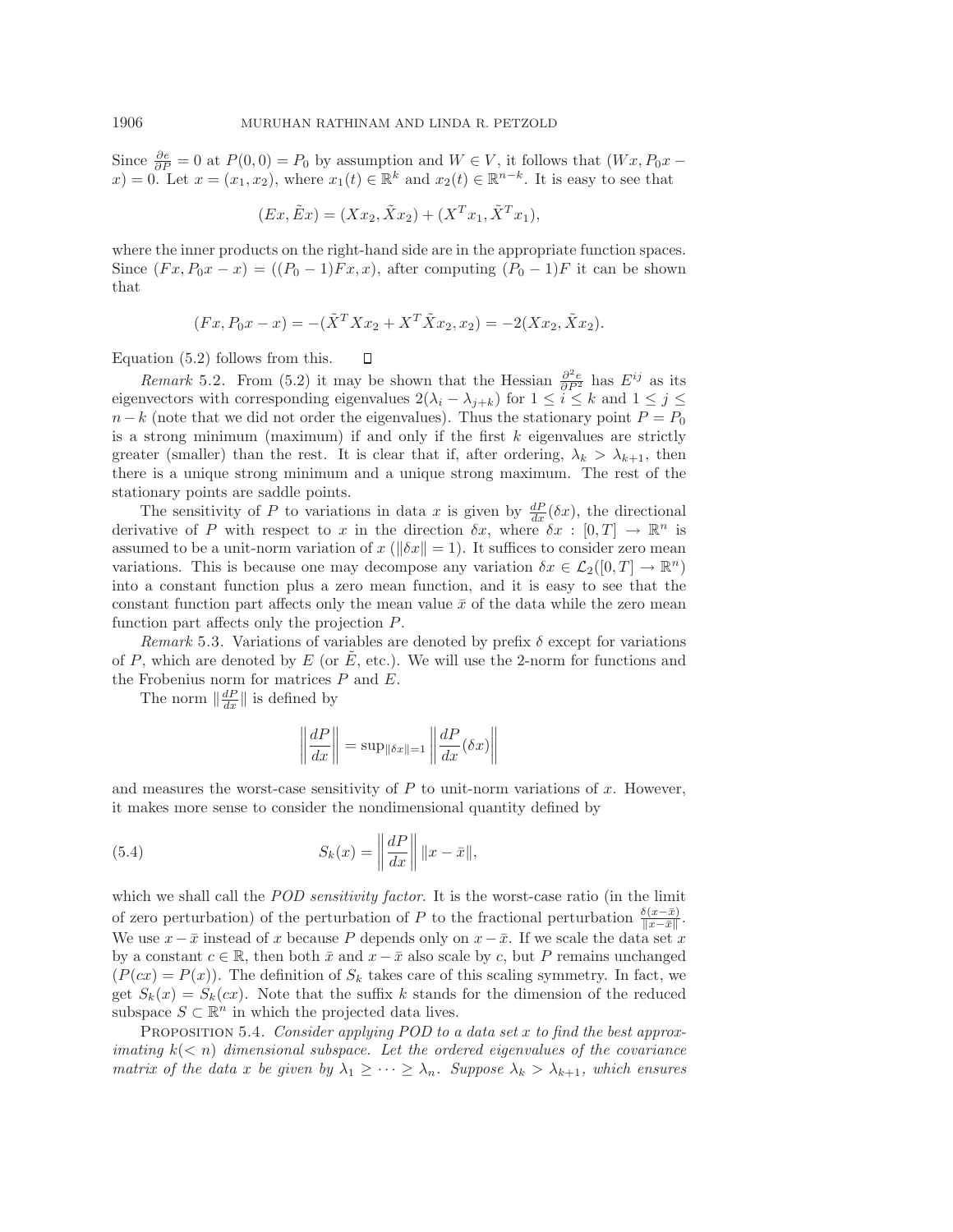that  $P(x)$  is well defined. Then

(5.5) 
$$
S_k(x) = \max_{i \leq k, j \leq n-k} \sqrt{2} \frac{\sqrt{\lambda_i + \lambda_{j+k}}}{\lambda_i - \lambda_{j+k}} \sqrt{\lambda_1 + \dots + \lambda_n} \geq \sqrt{2}.
$$

Furthermore, in the ordered canonical coordinates corresponding to data x, the unitnorm variation  $\delta x$  that causes the maximal variation in P is given by

(5.6) 
$$
\delta x = \frac{E^{\tilde{i},\tilde{j}}(x-\bar{x})}{\sqrt{\lambda_{\tilde{i}} + \lambda_{\tilde{j}+k}}},
$$

where  $i = \tilde{i}$  and  $j = \tilde{j}$  maximize the right-hand side of (5.5).

Proof. In this proof we will use ordered canonical coordinates. Differentiating  $\frac{\partial e}{\partial P}(E) = 0$  totally with respect to x in the  $\delta x$  direction, we get

(5.7) 
$$
\frac{\partial^2 e}{\partial P^2}(E)\left(\frac{dP}{dx}(\delta x)\right) + \frac{\partial^2 e}{\partial P \partial x}(E)(\delta x) = 0 \quad \forall E \in V.
$$

Hence  $\frac{dP}{dx}(\delta x)$  is implicitly defined through the above equation.

The mixed partial  $\frac{\partial^2 e}{\partial P \partial x}$  is given by

(5.8)  
\n
$$
\frac{\partial^2 e}{\partial P \partial x}(E)(\delta x) = 2(EX, (P-1)\delta x) + 2(E\delta x, (P-1)x)
$$
\n
$$
= 2((PE - E)x, \delta x) + 2((EP - E)x, \delta x)
$$
\n
$$
= -2(EX, \delta x),
$$

where in the first step we used the fact that  $E^T = E$  and  $P^T = P$ , and in the second step we used the fact that  $PE + EP = E$  (which comes from  $P^2 = P$ ). Note that if  $\bar{x} \neq 0$ , then  $e = (P(x - \bar{x}) - (x - \bar{x}), P(x - \bar{x}) - (x - \bar{x}))$ . Even though we assumed without loss of generality that  $\bar{x} = 0$ , when we take variations of x we need to consider the corresponding variations of  $\bar{x}$ . However, since we care only about zero mean variations  $\delta x$ , for those the corresponding variation  $\delta \bar{x}=0$ . Hence we are justified in neglecting the term  $\bar{x}$ .

It is instructive to examine the finite dimensional space  $U$  of  $\mathbb{R}^n$ -valued functions defined by

(5.9) 
$$
U = \text{span}\{E'(x - \bar{x}) : E' \in V\}.
$$

From (5.8) (note that we assumed  $\bar{x} = 0$ ) it can be seen that if  $\delta x$  is orthogonal to U, then  $\frac{\partial^2 e}{\partial P \partial x} = 0$ , and hence by (5.7)  $\frac{dP}{dx}(\delta x) = 0$ . Since we are only interested in variations  $\delta x$  that introduce nonzero variations in P, we shall assume  $\delta x \in U$ . It can be shown that the map  $E' \in V \to E'(x - \bar{x}) \in U$  is an isomorphism. This is readily seen by evaluating this map on the basis  $E^{ij}$  and showing that  $E^{ij}(x - \bar{x}) = E^{ij}x$ form an independent set. In fact,

$$
E^{ij}x = x_i e_{j+k} + x_{j+k} e_i,
$$

and hence

(5.10) 
$$
(E^{ij}x, E^{lm}x) = \lambda_i + \lambda_{j+k}, \quad l = i, j = m,
$$

$$
= 0 \quad \text{otherwise.}
$$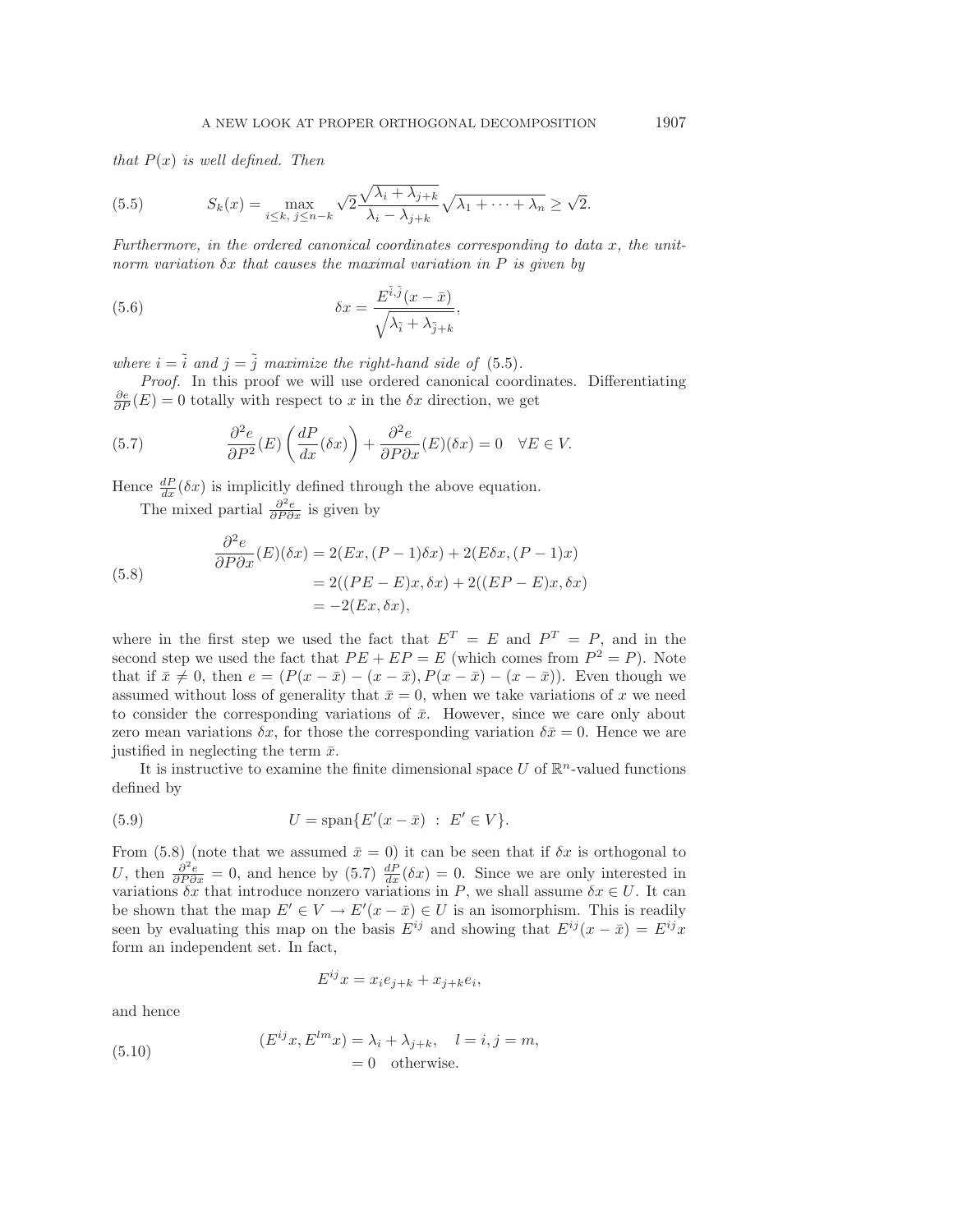Hence  $\{E^{ij}x : i = 1,\ldots,k; j = 1,\ldots,n-k\}$  is an orthogonal set (and is clearly independent as well).

Substitute (5.2) and (5.8) into the implicit equation (5.7) for  $\frac{dP}{dx}$ , and let

$$
\frac{dP}{dx}(\delta x) = \begin{bmatrix} 0 & \tilde{X} \\ \tilde{X}^T & 0 \end{bmatrix}
$$

and  $\delta x = (\delta x_1, \delta x_2)$ , where  $\delta x_1(t) \in \mathbb{R}^k$  and  $\delta x_2(t) \in \mathbb{R}^{n-k}$ . Then we obtain an equation for  $\tilde{X}$ :

$$
(5.11) \quad (X^T x_1, \tilde{X}^T x_1) - (X x_2, \tilde{X} x_2) = (X x_2, \delta x_1) + (X^T x_1, \delta x_2) \quad \forall X \in \mathbb{R}^{k \times (n-k)}.
$$

Let  $\delta x = E'x \in U$ , where

$$
E' = \sum_{l,m} \alpha_{lm} \frac{E^{lm}}{\sqrt{\lambda_l + \lambda_{m+k}}},
$$

and let  $\tilde{X} = \sum_{l,m} \beta_{lm} X_{lm}$ . Substituting these into (5.11) for  $X = X_{ij}$ , we get

$$
\beta_{ij} = \alpha_{ij} \frac{\sqrt{\lambda_i + \lambda_{j+k}}}{\lambda_i - \lambda_{j+k}}.
$$

Hence it follows that

(5.12) 
$$
\frac{dP}{dx}(\delta x) = \sum_{i,j} \alpha_{ij} \frac{\sqrt{\lambda_i + \lambda_{j+k}}}{\lambda_i - \lambda_{j+k}} E^{ij}.
$$

The requirement that  $\|\delta x\| = 1$  is equivalent to  $\sum_{i,j} \alpha_{ij}^2 = 1$ . Since  $\|E^{ij}\| = \sqrt{2}$ , it follows that

(5.13) 
$$
\left\| \frac{dP}{dx} \right\| = \max_{i \le k, j \le n-k} \sqrt{2} \frac{\sqrt{\lambda_i + \lambda_{j+k}}}{\lambda_i - \lambda_{j+k}},
$$

with the maximizing unit-norm variation  $\delta x$  given by (5.6). (Note that we need to replace x by  $x-\bar{x}$ , since we assumed for simplicity that  $\bar{x} = 0$ .) The equation in (5.5) follows from this. The inequality in (5.5) follows because

$$
\max_{i \leq k, j \leq n-k} \frac{\sqrt{\lambda_i + \lambda_{j+k}}}{\lambda_i - \lambda_{j+k}} \sqrt{\lambda_1 + \dots + \lambda_n} \geq \max_{i \leq k, j \leq n-k} \frac{\lambda_i + \lambda_{j+k}}{\lambda_i - \lambda_{j+k}} \geq 1.
$$

The following corollary is obvious from the above proof.

COROLLARY 5.5. Assuming  $\lambda_k > \lambda_{k+1}$  as before and the use of ordered canonical coordinates, the linear map  $\delta x \in U \mapsto E(x-\bar{x}) \in U$ , where  $E = \frac{dP}{dx}(\delta x)$ , is self-adjoint and has as its eigenvectors the orthonormal basis of U given by  $\{u_{ij}\}$  for  $i = 1, \ldots, k$ and  $j = 1, \ldots, n - k$ , which are defined by

$$
u_{ij} = E^{ij}(x - \bar{x}) = \frac{x_i e_{j+k} + x_{j+k} e_i}{\sqrt{\lambda_i + \lambda_{j+k}}}.
$$

The corresponding eigenvalues are  $\frac{\lambda_i + \lambda_{j+k}}{\lambda_i - \lambda_{j+k}}$ . Hence the induced 2-norm of this operator is  $\frac{\lambda_k + \lambda_{k+1}}{\lambda_k - \lambda_{k+1}}$ .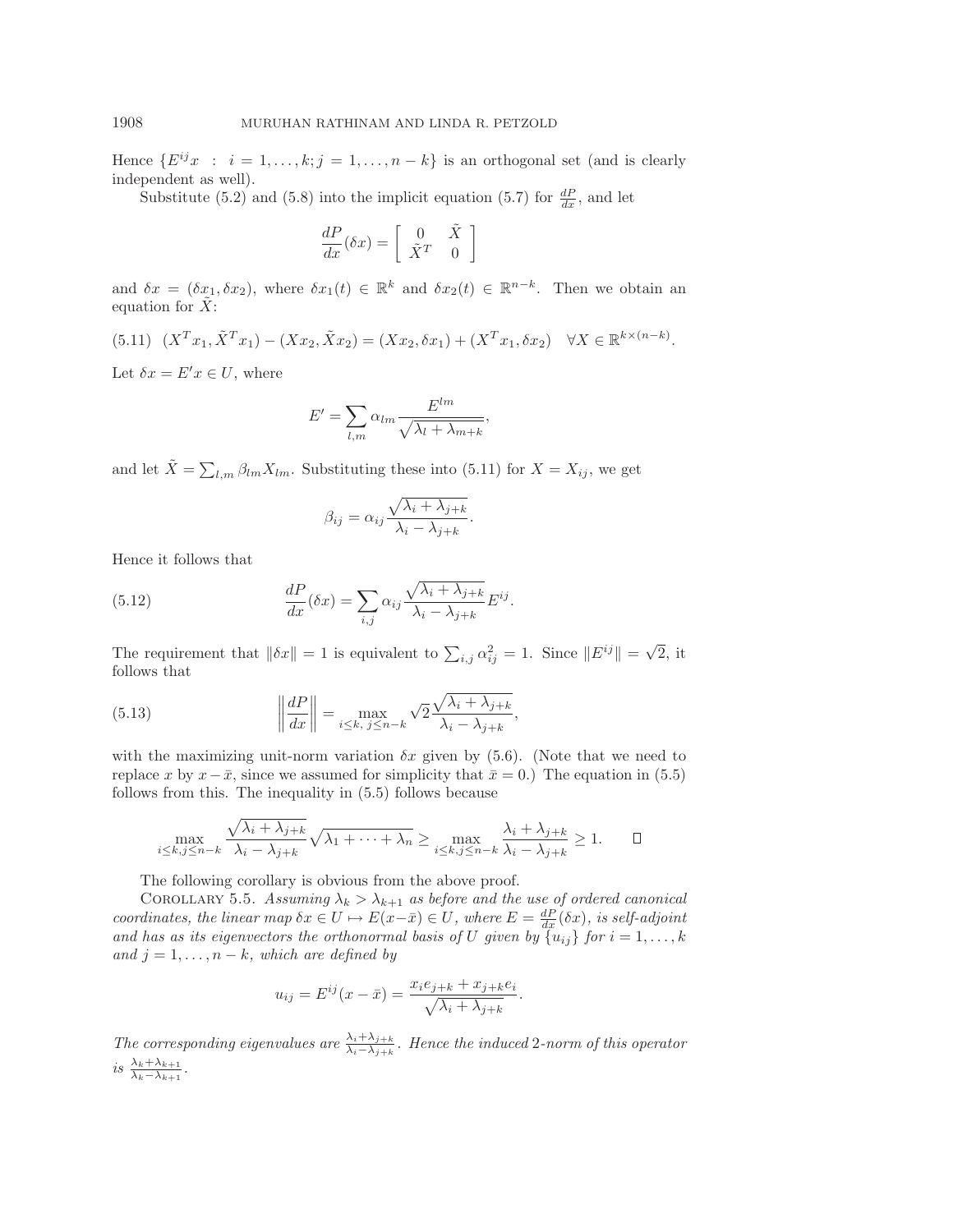

FIG. 5.1. POD sensitivity for y near x: This shows the four different possibilities of using the reduced models computed from x and  $y = x + \delta x$  to approximate these data sets. The solid arrows indicate the construction of a POD reduced model from a data set. A pair of dashed and dotted arrows together show the reduced model being applied to a data set to obtain a reduced and approximate data set. The approximate data obtained and its square error with respect to x are shown on the far right.

Remark 5.6. Proposition 5.4 was concerned with the POD method of finding the best approximating affine subspace using the mean and the covariance matrix of the data x. Instead, if we considered the POD method of finding the best approximating linear subspace using the correlation matrix, then we get the same equations and the same final expression (5.5) for  $S_k(x)$  (in the definition of the space U,  $(x-\bar{x})$  needs to be replaced by x). However, x, the perturbation  $\delta x$ , and the worst-case perturbation of  $\delta x$  as well as functions in the space U are no longer necessarily zero mean.

**5.2.** Sensitivity of the projected data  $\tilde{y} = P(x)(y - \bar{x}) + \bar{x}$  and the **error**  $\|\tilde{y} - y\|^2$  when  $y = x$  and/or  $y = x + \delta x$ . In some applications the POD reduced model  $(\bar{x}, P(x))$  constructed from a data set x may be used to approximate x itself  $(y = x$  situation) or some nearby data  $y = x + \delta x$ . For instance, consider coding a  $512 \times 512$  grey scale image by dividing it into subimages of size  $8 \times 8$  to provide an ensemble of  $4096(= 64 \times 64)$  points in the 64 dimensional subimage space. Suppose that by applying POD to this ensemble we find a subspace of dimension 6 that captures 99.9% of the energy. We could then apply the POD projection to the subimages and code the entire image using  $4096 \times 6$  grey scale values. This is the  $y = x$  situation. If we have a sequence of nearby images (such as in video), then we can use the same reduced model  $(\bar{x}, P(x))$  for the nearby images  $y = x + \delta x$ .

From a theoretical point of view, several different sensitivities may be of interest. These are shown in Figure 5.1. The sensitivities  $\delta \tilde{x}_1$  and  $\delta \xi_1$  correspond to the situation where the same reduced model  $(\bar{x}, P(x))$  (obtained from x) is applied to both x and to a nearby  $y = x + \delta x$ . The quantity  $\delta \tilde{x}_1$  is the perturbation of the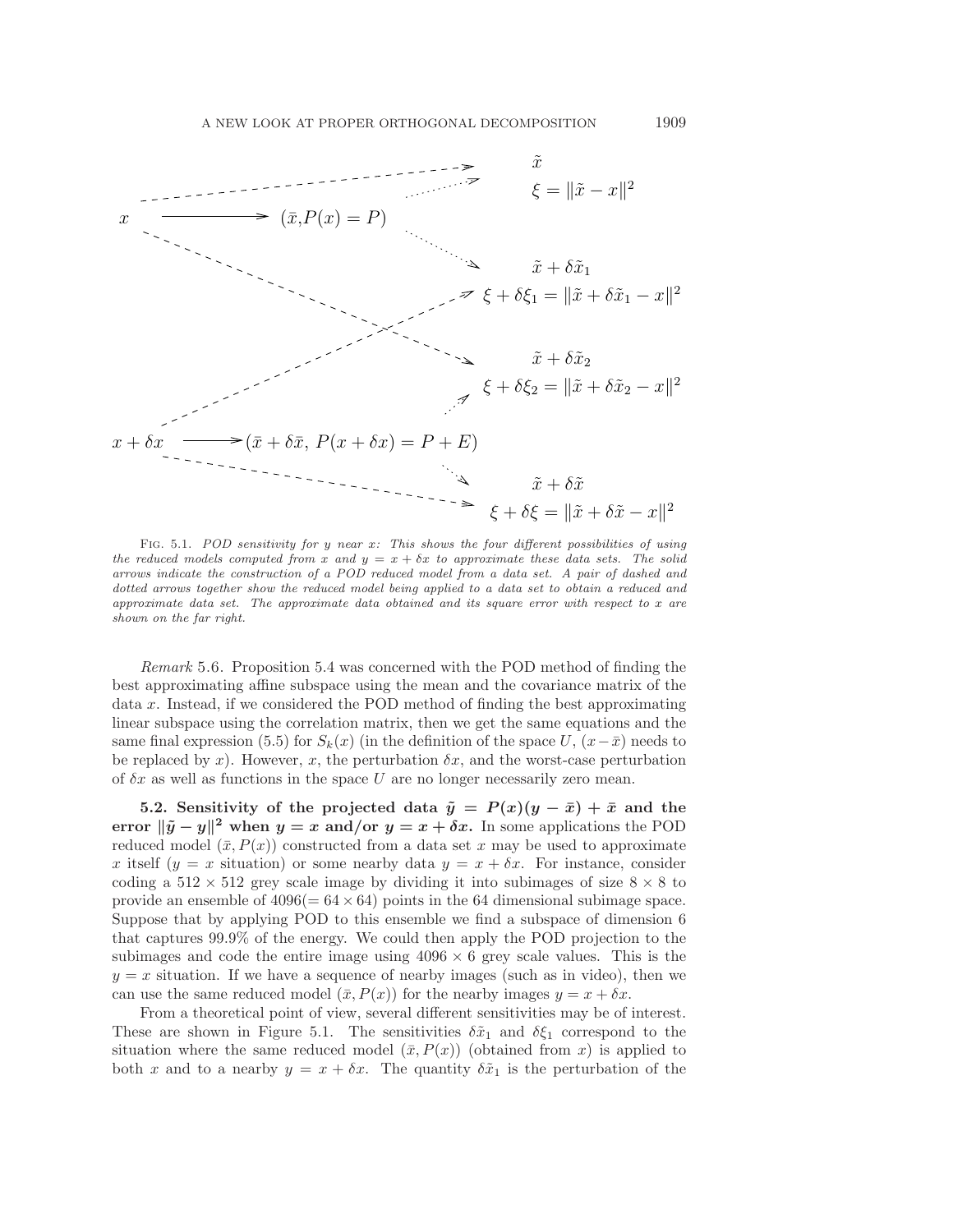approximate data, and  $\delta \xi_1$  is the perturbation of the square error  $\xi = ||\tilde{x} - x||^2$ . Thus

$$
\delta \tilde{x}_1 = (P(x)(x + \delta x - \bar{x}) + \bar{x}) - \tilde{x}
$$

and

$$
\delta \xi_1 = ||(\tilde{x} + \delta \tilde{x}_1) - (x + \delta x)||^2 - \xi,
$$

where  $\tilde{x} = P(x)(x - \bar{x}) + \bar{x}$ . This is the most common kind of sensitivity one is interested in in practice. Note that the reason for considering the square of the error rather than the error  $\|\tilde{x} - x\|$  itself is because the square root is not smooth when its argument is zero.

The sensitivities  $\delta \tilde{x}_2$  and  $\delta \xi_2$  correspond to the situation where two nearby reduced models  $(\bar{x}, P(x))$  and  $(\bar{x} + \delta \bar{x}, P(x + \delta x))$  are applied to the same data x. Thus

$$
\delta \tilde{x}_2 = (P(x + \delta x)(x - (\bar{x} + \delta \bar{x})) + (\bar{x} + \delta \bar{x})) - \tilde{x}
$$

and

$$
\delta \xi_2 = ||(\tilde{x} + \delta \tilde{x}_2) - x||^2 - \xi.
$$

The sensitivities  $\delta \tilde{x}$  and  $\delta \xi$  correspond to the situation where two nearby reduced models  $(\bar{x}, P(x))$  and  $(\bar{x}+\delta\bar{x}, P(x+\delta x))$  are applied to the respective data sets x and  $x + \delta x$  from which they were constructed. Thus

$$
\delta \tilde{x} = (P(x + \delta x)((x + \delta x) - (\bar{x} + \delta \bar{x})) + (\bar{x} + \delta \bar{x})) - \tilde{x}
$$

and

$$
\delta \xi = \|(\tilde{x} + \delta \tilde{x}) - (x + \delta x)\|^2 - \xi.
$$

We provide a useful and easy-to-prove lemma stated without proof.

LEMMA 5.7. Let  $L : H \to H$  be a linear operator in the Hilbert space H. Let  $K \subset$ H be a closed linear subspace of H. Then we can write  $H = K \oplus K^{\perp}$ . Furthermore, suppose  $L(K) \subset K$  and  $L(K^{\perp}) \subset K^{\perp}$  and that the restrictions  $L|_K$  and  $L|_{K^{\perp}}$  are bounded operators. Then  $||L||_2 = \max{||L||_K||_2, ||L||_K||_2}.$ 

PROPOSITION 5.8. Consider applying POD to a data set x to find the best approximating  $k(< n)$  dimensional subspace. Let the ordered eigenvalues of the covariance matrix of the data x be given by  $\lambda_1 \geq \cdots \geq \lambda_n$ . Suppose  $\lambda_k > \lambda_{k+1}$ , which ensures that  $P(x)$  is well defined. Consider the sensitivities depicted in Figure 5.1. For unit-norm (infinitesimal) variations  $\delta x$  of x, the worst-case variations are given by

(5.14) δx˜1 = δx,

(5.15) 
$$
\|\delta \tilde{x}_2\| = \frac{\lambda_k + \lambda_{k+1}}{\lambda_k - \lambda_{k+1}} > 1,
$$

(5.16) 
$$
\|\delta \tilde{x}\| = \frac{\lambda_k + \sqrt{\lambda_k \lambda_{k+1}}}{\lambda_k - \lambda_{k+1}} > 1,
$$

(5.17) 
$$
|\delta \xi_1| = |\delta \xi| = 2\|\tilde{x} - x\| = 2\sqrt{\xi},
$$

$$
\delta \xi_2 = 0.
$$

(All norms are 2-norms.)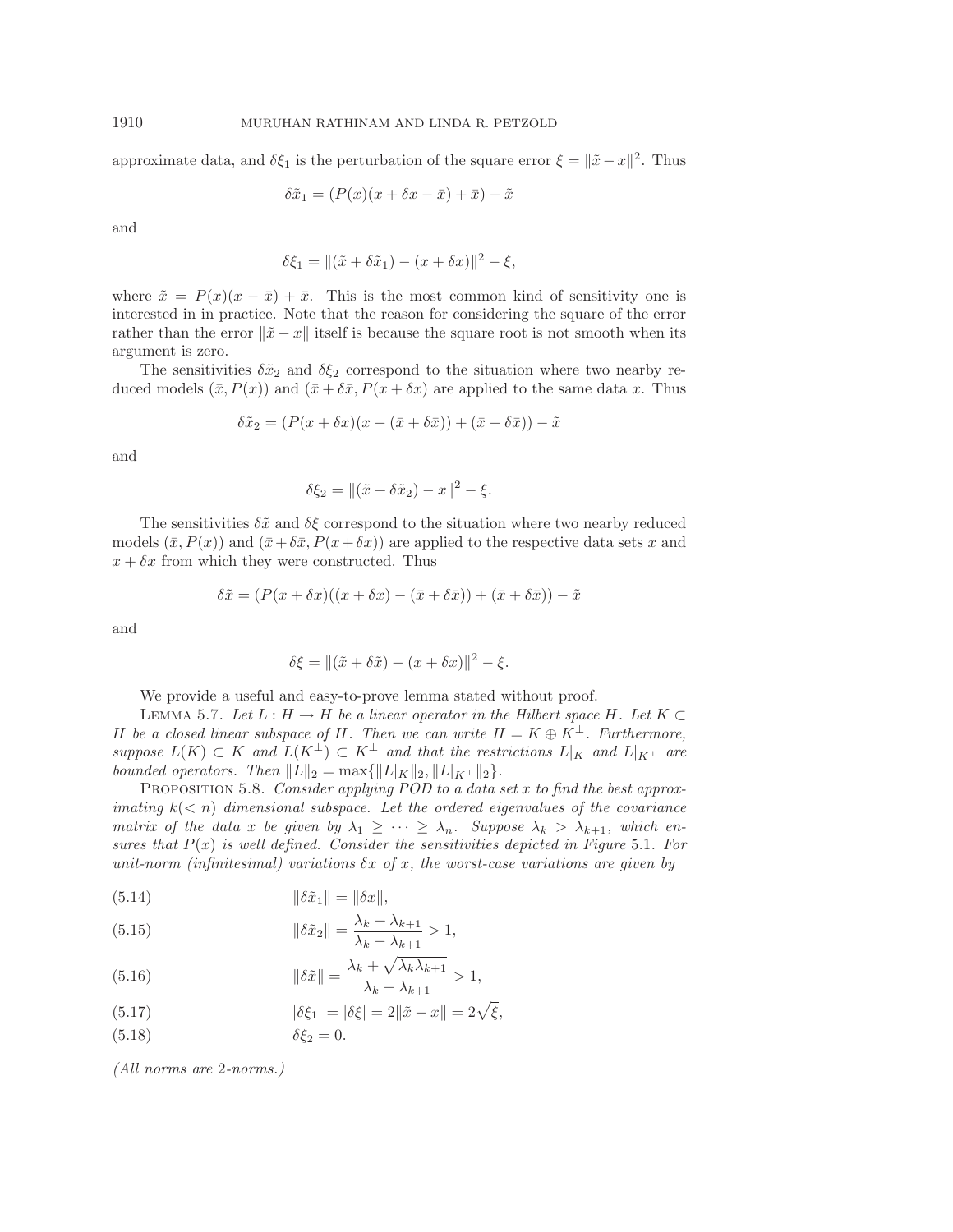Proof. We shall use the ordered canonical coordinate system whenever necessary. We define some relevant subspaces. As before we shall consider the data  $x$  to be a single trajectory  $x : [0, T] \to \mathbb{R}^n$  for simplicity of exposition. However, the results will hold for more general types of data. We shall assume  $x \in \mathcal{L}_2([0,T], \mathbb{R}^n)$ , the space of all square integrable  $\mathbb{R}^n$ -valued functions in  $[0, T]$ . Let  $Z \subset \mathcal{L}_2([0, T], \mathbb{R}^n)$  denote the (closed) subspace of all zero mean functions:

$$
Z = \left\{ x \in \mathcal{L}_2([0,T], \mathbb{R}^n) \ : \ \int_0^T x dt = 0 \right\}.
$$

Its orthogonal complement  $Z^{\perp}$  is finite dimensional and consists of functions that are constant-valued (almost everywhere) in  $[0, T]$ . We shall further decompose Z into the orthogonal sum  $Z = W \oplus Y$ , where

(5.19) 
$$
W = \text{span}\left\{\frac{x_{\alpha}}{\sqrt{\lambda_{\alpha}}}e_{\beta} : \alpha = 1, \ldots, \tilde{n}, \beta = 1, \ldots, n\right\}.
$$

Here  $\tilde{n}$  is the number of nonzero eigenvalues of the covariance matrix associated with trajectory x (thus W depends on x), and  $x_\alpha$  are its components in the ordered canonical coordinate system. Since  $Y$  is the orthogonal complement of  $W$  in  $Z$ , it is closed. The  $n\tilde{n}$  dimensional W is further decomposed into the orthogonal sum  $W = U \oplus U_2 \oplus V_1 \oplus V_2$ , where

$$
U = \text{span}\left\{u_{ij} = \frac{x_i e_{j+k} + x_{j+k} e_i}{\sqrt{\lambda_i + \lambda_{j+k}}}: i = 1, ..., k; j = 1, ..., n-k\right\},\
$$
  

$$
U_2 = \text{span}\left\{u_{ij}^2 = \frac{\lambda_{j+k} x_i e_{j+k} - \lambda_i x_{j+k} e_i}{\sqrt{\lambda_i \lambda_{j+k} (\lambda_i + \lambda_{j+k})}}: i = 1, ..., k; j = 1, ..., \tilde{n} - k\right\},\
$$
  

$$
V_1 = \text{span}\left\{\frac{x_i e_\alpha}{\sqrt{\lambda_i}}: i = 1, ..., k; \alpha = 1, ..., k\right\},\
$$
  

$$
V_2 = \text{span}\left\{\frac{x_{j+k} e_{\beta+k}}{\sqrt{\lambda_{j+k}}}: j = 1, ..., \tilde{n} - k; \beta = 1, ..., n - k\right\}.
$$

It should be noted that the spanning elements above form orthonormal bases for the respective subspaces. Furthermore, define  $\tilde{U} = U \oplus U_2$  and  $V = V_1 \oplus V_2$ . Also note that  $U$  defined above is the same as in  $(5.9)$ .

The perturbation  $\delta \tilde{x}_1$  is given by

$$
\delta \tilde{x}_1 = P(x)(x + \delta x - \bar{x}) + \bar{x} - P(x)(x - \bar{x}) - \bar{x}
$$

and simplifies to  $\delta \tilde{x}_1 = P(x)\delta x$ . Hence the worst perturbation  $\delta x$  is in the image of  $P(x)$ , resulting in  $\delta \tilde{x}_1 = \delta x$ . Note that this holds for finite as well as infinitesimal perturbations.

The variation  $\delta \tilde{x}_2$  is given by

$$
\delta \tilde{x}_2 = E(x - \bar{x}) + (1 - P(x))\delta \bar{x},
$$

where  $E = \frac{dP}{dx}(\delta x)$ . Note that  $\delta x \in Z^{\perp}$  implies that  $E = 0$  and hence that  $\delta \tilde{x}_2 =$  $(1 - P)\delta \bar{x} \in Z^{\perp}$ . Also note that  $\delta x \in Z$  implies  $\delta \tilde{x}_2 \in Z$ . Furthermore, if  $\delta x \in Z$  and  $\delta x \perp U$ , then  $\delta \tilde{x}_2 = 0$ . If  $\delta x \in U$ , then  $\delta \tilde{x}_2 = E(x - \bar{x}) \in U \subset Z$ . From Corollary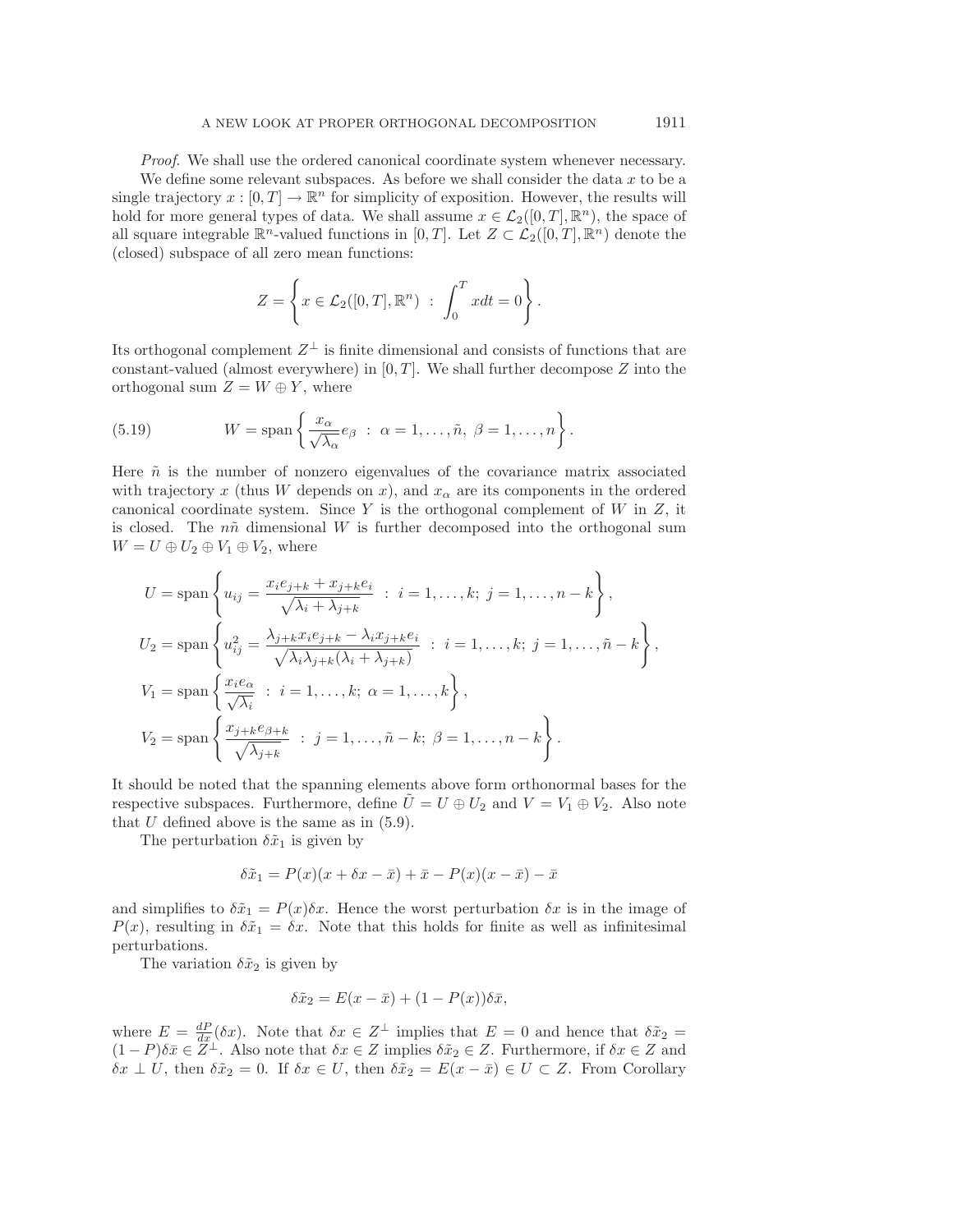5.5 and Lemma 5.7 it is clear that the worst-case variation  $\|\delta \tilde{x}_2\| = \frac{\lambda_k + \lambda_{k+1}}{\lambda_k - \lambda_{k+1}} > 1$  and that it corresponds to  $\delta x = \frac{x_k e_{k+1} + x_{k+1}e_k}{\sqrt{\lambda_k + \lambda_{k+1}}}.$ 

The variation  $\delta \tilde{x}$  is given by

$$
\delta \tilde{x} = E(x - \bar{x}) + P \delta x - P \delta \bar{x} + \delta \bar{x}.
$$

Denote by L the operator that maps  $\delta x$  to  $\delta \tilde x$ . The following are easy to establish:  $L(Z) \subset Z$ ,  $L(Z^{\perp}) \subset Z^{\perp}$ ,  $L(W) \subset W$ ,  $L(Y) \subset Y$ ,  $L(V) \subset V$ , and  $L(\tilde{U}) \subset \tilde{U}$ . If  $\delta x \in Z^{\perp}$ , then  $\delta \tilde{x} = \delta x = \delta \bar{x}$ , so  $||L||_{Z^{\perp}}|| = 1$ . If  $\delta x \in Z$  and  $\delta x \perp \tilde{U}$ , it follows that  $\delta \tilde{x} = P \delta x$ . Hence by Lemma 5.7

$$
||L|| = \max{||L|_{\tilde{U}}||, 1}.
$$

It can be verified that the following orthonormal basis of  $\tilde{U}$  are eigenvectors of the finite dimensional operator  $L|_{\tilde{U}} : \tilde{U} \to \tilde{U}$ :

$$
\left\{\frac{x_i e_{j+k}}{\sqrt{2\lambda_i}} + \frac{x_{j+k} e_i}{\sqrt{2\lambda_{j+k}}}, \frac{x_i e_{j+k}}{\sqrt{2\lambda_i}} - \frac{x_{j+k} e_i}{\sqrt{2\lambda_{j+k}}}, \frac{x_i e_{j+k}}{\sqrt{2\lambda_i}} : i = 1, \dots, k; j = 1, \dots, \tilde{n} - k;
$$
  

$$
\tilde{j} = \tilde{n} - k + 1, \dots, n - k\right\}.
$$

The eigenvectors  $\{\frac{x_i e_{\tilde{j}+k}}{\sqrt{2k}}\}$  $\frac{2\bar{z}_{j+k}}{2\lambda_i}$  all have eigenvalue 1. The eigenvectors  $\{\frac{x_i e_{j+k}}{\sqrt{2\lambda_i}} + \frac{x_{j+k}e_i}{\sqrt{2\lambda_{j+k}}}\}$ have corresponding eigenvalues  $\frac{\lambda_i + \sqrt{\lambda_i \lambda_{j+k}}}{\lambda_{j+k}}$  $+\frac{\sqrt{\lambda_i\lambda_{j+k}}}{\lambda_i-\lambda_{j+k}} > 1$ . The eigenvectors  $\left\{\frac{x_ie_{j+k}}{\sqrt{2\lambda_i}} - \frac{x_{j+k}e_i}{\sqrt{2\lambda_{j+k}}}\right\}$ have corresponding (positive) eigenvalues  $\frac{\lambda_i - \sqrt{\lambda_i \lambda_{j+k}}}{\lambda_i - \lambda_{j+k}}$  $\frac{-\sqrt{\lambda_i\lambda_{j+k}}}{\lambda_i-\lambda_{j+k}} < 1$ . Hence the norm  $||L||_{\tilde{U}}||$  is given by the largest eigenvalue  $\frac{\lambda_k + \sqrt{\lambda_k \lambda_{k+1}}}{\lambda_k - \lambda_{k+1}}$  $\frac{+\sqrt{\lambda_k\lambda_{k+1}}}{\lambda_k-\lambda_{k+1}} > 1.$  Hence  $||L|| = \frac{\lambda_k+1}{\lambda_k}$  $\sqrt{\lambda_k \lambda_{k+1}}$  $\frac{1}{\lambda_k - \lambda_{k+1}}$ .

The (infinitesimal) variation  $\delta \xi_1$  is given by

$$
\delta \xi_1 = 2(\tilde{x} - x, \delta \tilde{x}_1 - \delta x) = (\tilde{x} - x, (P - 1)\delta x),
$$

and hence the worst case is when  $\delta x = \pm \frac{\tilde{x} - x}{\|\tilde{x} - x\|}$  and results in  $|\delta \xi_1| = 2\|\tilde{x} - x\|$ . The variation  $\delta \xi$  is given by

$$
\delta\xi = 2(\tilde{x} - x, \delta\tilde{x} - \delta x)
$$
  
= 2(\tilde{x} - x, E(x - \bar{x})) + 2(\tilde{x} - x, (1 - P)\delta\bar{x}) + 2(\tilde{x} - x, (1 - P)\delta x)  
= 2(\tilde{x} - x, (1 - P)\delta x).

As before, the worst-case variation is given by  $\delta x = \pm \frac{\tilde{x} - x}{\|\tilde{x} - x\|}$  and results in  $|\delta \xi|$  $2\|\tilde{x} - x\|.$ 

The variation  $\delta \xi_2$  is given by

$$
\begin{aligned} \delta \xi_2 &= 2(\tilde{x} - x, \delta \tilde{x}_2) \\ &= 2(\tilde{x} - x, E(x - \bar{x})) + 2(\tilde{x} - x, (1 - P)\delta \bar{x}). \end{aligned}
$$

Since  $\tilde{x} - x \in V_2$ ,  $E(x - \bar{x}) \in U$ , and  $(1 - P)\delta \bar{x} \in Z^{\perp}$ , it follows that  $\delta \xi_2 = 0$ . П

Remark 5.9. The above proposition shows that the projected data  $\tilde{x}$  may become extremely sensitive to perturbations in the data set when  $\lambda_k \approx \lambda_{k+1}$ . However, the (square of the) error itself does not show this sensitivity. This is related to the fact that when  $\lambda_k = \lambda_{k+1}$  there are infinitely many choices for  $P(x)$  and thus for  $\tilde{x}$ , and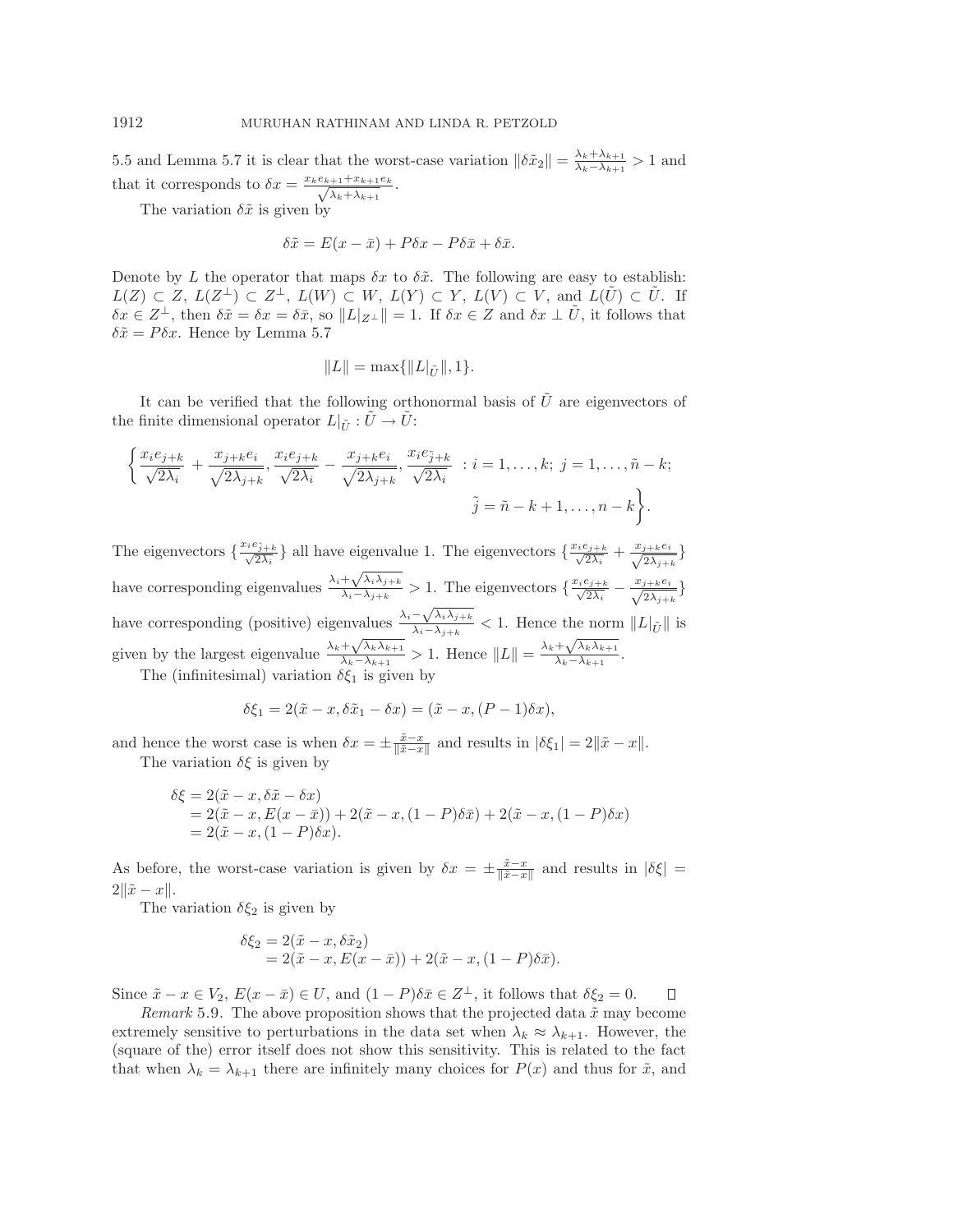these different choices for  $\tilde{x}$  may be quite different from each other. However, they all have exactly the same error  $\sqrt{\lambda_{k+1} + \cdots + \lambda_n}$ . It should also be noted that our sensitivity results hold for infinitesimal variations, and finite perturbations are likely not to be as sensitive as the first derivative may suggest.

Example 2. This example illustrates a situation where the reduced model solution is very sensitive to perturbations of the trajectory  $x$  used as POD data. We consider a dissipative ODE example which has a periodic orbit which is a global attractor. Consider the ODE

$$
\dot{x} = A(x - f(t)) + f'(t), \quad x \in \mathbb{R}^n,
$$

where  $f : \mathbb{R} \to \mathbb{R}^n$  is smooth. Observe that for any choice of A and  $f, x = f(t)$  is a trajectory of this system. We exploit this fact to independently choose  $f(t)$  and A to create an interesting example which highlights some of the potential problems with the POD procedure.

We chose  $f(t)$  to be periodic and A to be a constant matrix with all of its eigenvalues in the complex left half plane. Thus  $x = f(t)$  will be a global attractor of this system. Specifically we chose  $f(t)$  to be of the form

$$
f(t) = \left(\sqrt{a_1}\sin\left(\frac{2\pi t}{25}\right), \sqrt{a_2}\cos\left(\frac{2\pi t}{25}\right), \sqrt{a_3}\sin\left(\frac{4\pi t}{25}\right), \sqrt{a_4}\cos\left(\frac{4\pi t}{25}\right)\right)^T,
$$

where  $a_i$  are real nonnegative constants. This trajectory has period 25. If we use this trajectory in the interval [0, 50] (two periods) as POD data, we will get a reduced model with  $\bar{x} = 0$  and a diagonal covariance matrix R with  $R_{ii} = 25a_i$ . This is because the component functions of  $f(t)$  in the interval  $[0, 50]$  form an orthogonal set. If we choose  $a_4 = 0$  (or very small), then the POD procedure based on this trajectory will give a reduced model ODE by projecting onto the first three components in  $\mathbb{R}^4$ . This projection will preserve all (or almost all) of the energy of the POD data trajectory. Now consider a matrix A that has all of its eigenvalues in the complex left half plane, but its submatrix consisting of the first three rows and columns (i.e., the projection of A onto the first three components in  $\mathbb{R}^4$  has an eigenvalue in the complex right half plane. Such a choice of A will lead to a reduced model which is unstable. If  $a_4 = 0$ , the global attractor  $x = f(t)$  will still be a trajectory of the reduced model but it will not be an attractor. Thus the qualitative behavior of the reduced model will be quite different even though the POD procedure is based on a global attractor of a dissipative system.

In order to find such an A, we first chose A to be diagonalizable with eigenvalues

$$
\lambda(A) = \{-0.7 + 0.4i, -0.7 - 0.4i, -0.2, -0.1\}.
$$

Then by trial and error, applying random similarity transformations, we found an A with the above canonical form such that its submatrix consisting of the first three rows and columns had an eigenvalue of about 1.8 in the complex right half plane.

If we choose  $a_4 = 0$ , then with  $k = 3$  we do not expect high sensitivity to perturbations in the data. However, we get an interesting example where doing POD on a lower dimensional global attractor still leads to a reduced model which is unstable and qualitatively different. Since we were interested in studying the effects of perturbations in the POD data on the final outcome of a POD reduced model solution, instead of choosing  $a_4 = 0$ , we chose the following values for  $a_i$ .

$$
a_1 = 5, \ a_2 = 0.5, \ a_3 = 0.011, \ a_4 = 0.01,
$$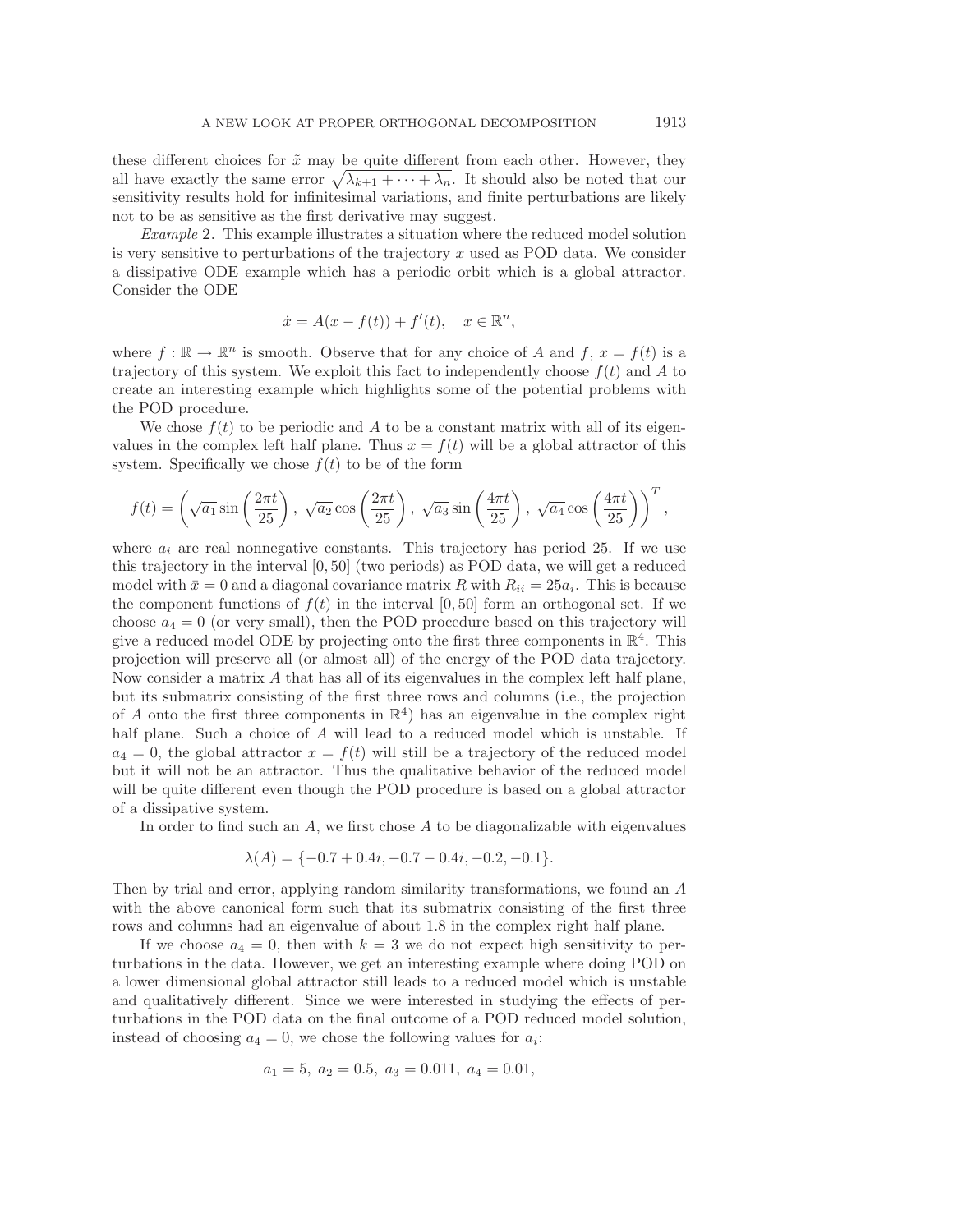

FIG. 5.2. Example 2: True solution  $x(t)$ .

where  $a_3 \approx a_4$ . With this choice, a reduced model of dimension  $k = 3$  will capture most of the energy, but we will expect high sensitivity to small perturbations in the POD data. We chose the initial value problem with  $x(0) = f(0)$  and time interval  $[0, 50]$ . Thus the solution trajectory is  $x = f(t)$  and consists of two periods. In order to incoorporate the effects of numerical errors, we computed the solution using the MATLAB solver ode45 and then computed the POD reduced model of dimension  $k = 3$  numerically. We also numerically computed the projected trajectory  $\tilde{x}$  as well as the solution  $\hat{x}$  of the reduced ODE model. We found that the POD procedure preserved 99.8% of the energy and that the sensitivity factor was  $S_k = 480$ . We found  $||x|| = 11.75$  and  $||\tilde{x}|| = 11.74$ . The reduced model solution was highly unstable and  $\|\hat{x}\| = 1.25 \times 10^{38}$ . The eigenvalues of the reduced model matrix were {1.80, −0.281 +  $0.217i, -0.281 - 0.217i$ .

Then we perturbed the trajectory x by  $\delta x$  in the direction given by (5.6) that creates the worst perturbation in P. We chose  $\|\delta x\| = 0.1$ . We then computed the POD reduced model corresponding to  $x + \delta x$  and also computed the perturbed projected trajectory  $\tilde{x} + \delta \tilde{x}$  as well as the perturbed reduced model solution  $\hat{x} + \delta \hat{x}$ . Figure 5.2 shows a plot of the numerically computed true solution  $x(t)$  (i.e., the full model solution). Figures 5.3 and 5.4 show how a small perturbation in  $x$  leads to a larger perturbation in  $\tilde{x}$ , and Figure 5.5 shows an even larger perturbation in  $\hat{x}$ . We also observed that while the unperturbed reduced model projected almost onto the first three components in  $\mathbb{R}^4$ , the perturbed reduced model was projecting onto a subspace that consisted of the span of  $\{e_1, e_2\}$  and a combination of  $e_3$  and  $e_4$ , and this subspace was rotated from the span of  $\{e_1, e_2, e_3\}$  by an angle of about 41°  $(e_i$ being the standard basis vectors in  $\mathbb{R}^4$ ). It was also observed that the eigenvalues of the perturbed reduced model matrix were {2.89, −0.337, −0.166}, which correspond to a larger instability and a qualitatively different nonoscillatory behavior from that of the unperturbed reduced model.

This example illustrates two potential inadequacies of the POD method. One is that even capturing 100% of the energy of a globally attracting low dimensional trajectory may still lead to a POD reduced model with the wrong dynamics. Second, it also illustrates how POD sensitivity to the data trajectory may lead to qualitatively different reduced models.

The first problem is related to two factors. One is that a single trajectory (even a global attractor) or a set of trajectories alone does not carry all the information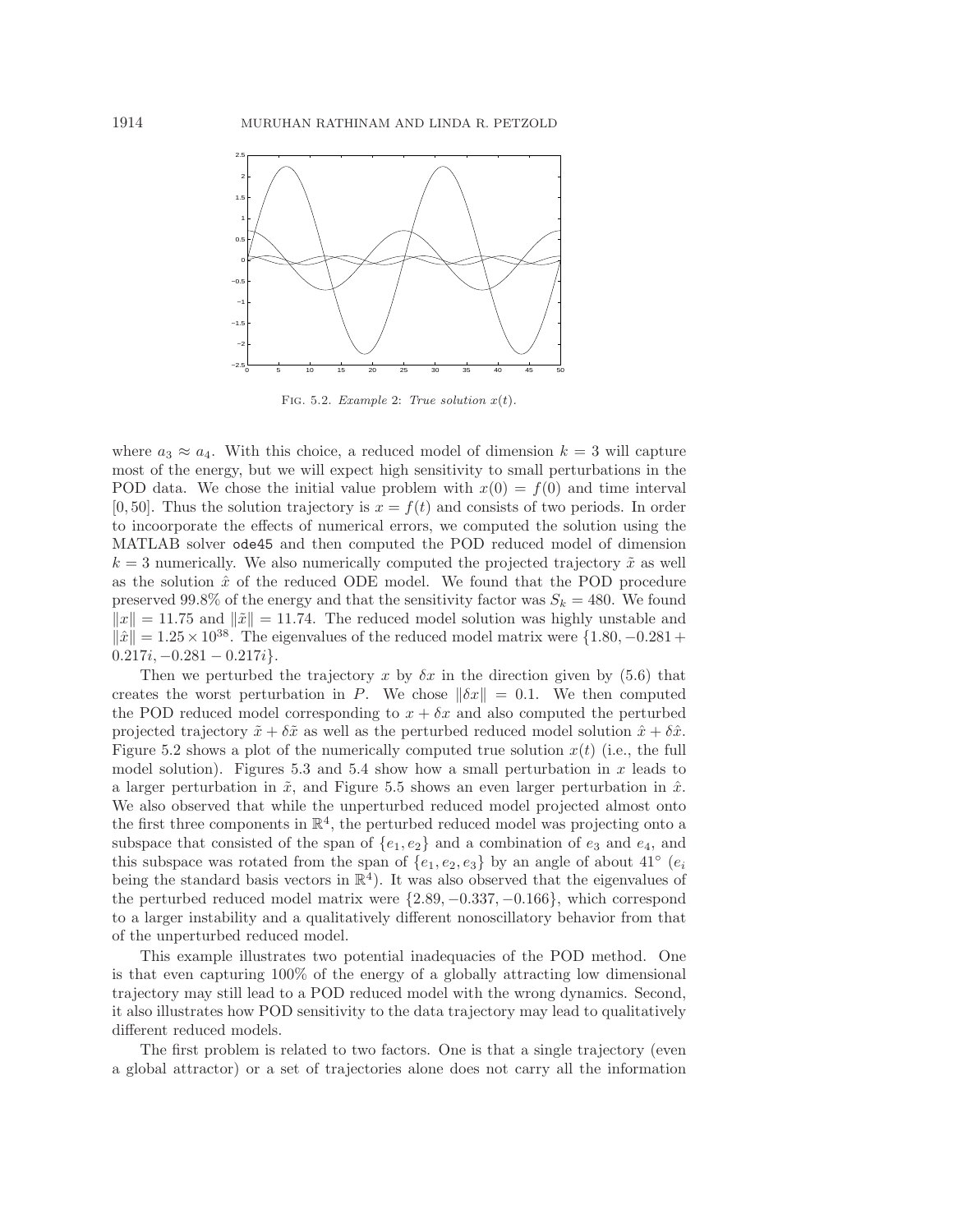

FIG. 5.3. Example 2. Perturbation of x: Solid: x; dashed:  $x + \delta x$ . The perturbation is so small  $\left(\frac{\|\delta x\|}{\|x\|}\right) = 0.0085$ ) that the two trajectories are barely distinguishable. Note that all four components are plotted for both x and  $x+\delta x$ . The perturbation is only noticeable in the two smaller components.



FIG. 5.4. Example 2. Perturbation of  $\tilde{x}$ : Solid:  $\tilde{x}$ ; dashed:  $\tilde{x} + \delta \tilde{x}$ . The perturbation is larger than that of x but still not noticeable for the two large components.

about the dynamics. Second, the projection of a vector-field onto a given subspace does not preserve its stability characteristics. Our example has these characteristics and in addition has a high sensitivity factor.

**5.3. Effect of POD sensitivity in data representation and model reduction.** Consider the reduced model  $(\bar{x}, P(x))$  obtained from a data set x. Suppose we apply this reduced model to represent another data set y and obtain  $\tilde{y} =$  $P(x)(y - \bar{x}) + \bar{x}$ . The previous subsection was concerned with the special situation where  $y = x$ . In general situations, the data set y is different from x. The variation  $\delta \tilde{y}$  due to a variation  $\delta x$  is given by

$$
\delta \tilde{y} = E(y - \bar{x}) + \delta \bar{x} - P \delta \bar{x},
$$

where E is the corresponding variation of P. Since  $||E|| \leq S_k \frac{||\delta(x-\bar{x})||}{||x-\bar{x}||}$  (assuming  $||x - \bar{x}|| \neq 0$ , we obtain

$$
\|\delta \tilde{y}\| \leq S_k \frac{\|y - \bar{x}\|}{\|x - \bar{x}\|} \|\delta(x - \bar{x})\| + \|\delta \bar{x}\|.
$$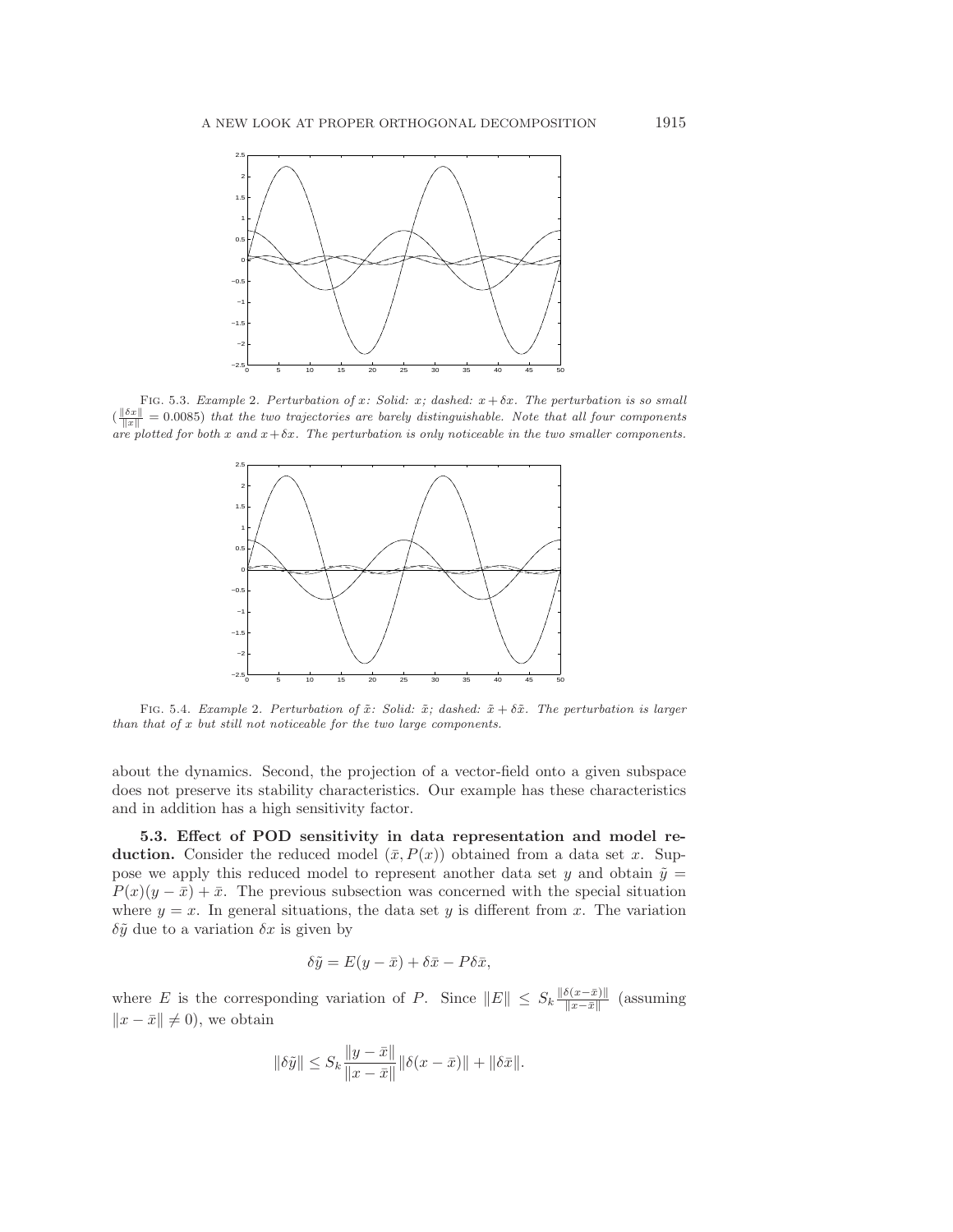

FIG. 5.5. Example 2. Perturbation of  $\hat{x}$ : Solid:  $\hat{x}$ ; dashed:  $\hat{x} + \delta \hat{x}$ . Note that  $\hat{x}$  appears to be zero since it is of the order  $10^{38}$ , while  $\hat{x} + \delta \hat{x}$  is of the order  $10^{61}$ .

Assuming further that  $||y|| \neq 0$ , we obtain the following fractional sensitivity relation:

(5.20) 
$$
\frac{\|\delta \tilde{y}\|}{\|y\|} \leq S_k \frac{\|y - \bar{x}\|}{\|y\|} \frac{\|\delta(x - \bar{x})\|}{\|x - \bar{x}\|} + \frac{\|\delta \bar{x}\|}{\|y\|}.
$$

Now let us consider the case where we use the reduced model  $(\bar{x}, P(x))$  to compute the solution of an ODE initial value problem for a linear time invariant system  $\dot{y} = Ay$ , with initial condition  $y(0) = y_0$  in the interval  $[0, T]$ . Let y denote the true solution and  $\hat{y}$  denote the reduced model solution. Then  $\hat{y}$  satisfies the initial value problem  $\hat{y} = PA\hat{y}, \hat{y}(0) = P(y_0 - \bar{x}) + \bar{x}$ . Taking variations, we get

$$
\dot{\delta y} = P A \delta \hat{y} + E A \hat{y},
$$

with initial condition  $\delta \hat{y}(0) = E(y_0 - \bar{x}) - P \delta \bar{x} + \delta \bar{x}$ . Hence applying the estimate (3.2), we get

$$
\|\delta \hat{y}\| \le \|F(T;PA)\| \|E\| \|A\| \|\hat{y}\| + \|G(T;PA)\| \|E\| \|y_0 - \bar{x}\| + \|G(T;PA)\| \|\delta \bar{x}\|,
$$

where F and G are defined by (3.1). Since  $||E|| \leq S_k \frac{||\delta(x-\bar{x})||}{||x-\bar{x}||}$ , it follows that

(5.21) 
$$
\frac{\|\delta \hat{y}\|}{\|\hat{y}\|} \le \left( \|F(T; PA)\| \|A\| + \|G(T; PA)\| \frac{\|y_0 - \bar{x}\|}{\|\hat{y}\|} \right) S_k \frac{\|\delta(x - \bar{x})\|}{\|x - \bar{x}\|} + \|G(T; PA)\| \frac{\|\delta \bar{x}\|}{\|x - \bar{x}\|}.
$$

Example 3. We considered the same initial value problem of Example 2 in the same interval. However, instead of using the true solution as POD data, we used the set of eight trajectories  $x$  obtained by solving the system in the same interval with the symmetrically placed initial conditions  $x(0) = e_i$  and  $x(0) = -e_i$  for  $i = 1, \ldots, 4$ , where  $e_i \in \mathbb{R}^4$  are the standard basis vectors as POD data, and computed the rank 3 projection matrix  $P(x)$ . The sensitivity factor was  $S_k = 10.140$ . We then perturbed this data set  $x$  in the direction given by  $(5.6)$  (this gives the worst perturbation in P) by an amount  $\|\delta x\| = 0.5$ . The norm of the data set was  $\|x\| = 54.070$ , and  $||x - \bar{x}|| = 52.90$ . Thus we had the fractional change  $||\delta x||/||x - \bar{x}|| = 0.0095$ . We also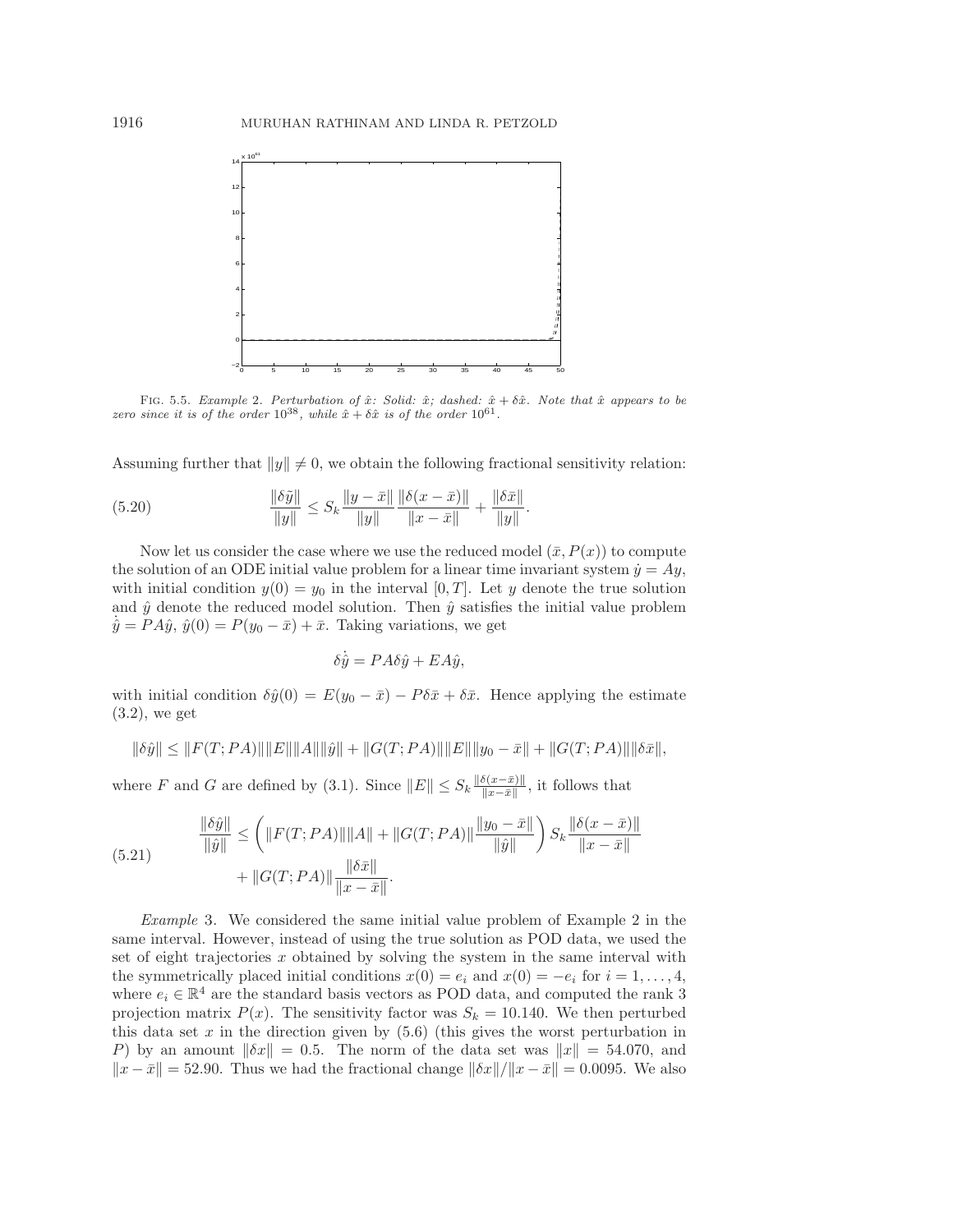

FIG. 5.6. Example 3. Perturbation of  $\tilde{y}$ : Solid:  $\tilde{y}$ ; dashed:  $\tilde{y} + \delta \tilde{y}$ .



FIG. 5.7. Example 3. Perturbation of  $\hat{y}$ : Solid:  $\hat{y}$ ; dashed:  $\hat{y} + \delta \hat{y}$ .

computed the projections  $P(x)$  and  $P(x + \delta x)$  corresponding to the data sets x and  $x + \delta x$ .

Denote by  $y$  the true solution of the initial value problem. (This is the same as  $x(t)$  of Example 2 in Figure 5.2.) We applied both reduced models  $P(x)$  and  $P(x+\delta x)$ to compute  $\tilde{y} = P(x)(y - \bar{x}) + \bar{x}$  and  $\tilde{y} + \delta \tilde{y} = P(x + \delta x)(y - \bar{x} - \delta \bar{x}) + \bar{x} + \delta \bar{x}$ , the projected solutions. Figure 5.6 shows the two different projected solutions.

We then computed the reduced model solutions  $\hat{y}$  and  $\hat{y}+\delta\hat{y}$  corresponding to  $P(x)$ and  $P(x + \delta x)$ , respectively. These are plotted in Figure 5.7. This again illustrates how a small perturbation in the POD data set may cause a large perturbation in the reduced model solution.

Remark 5.10. In this section we basically saw how POD results may be very sensitive to slight perturbations in the data when  $\lambda_k \approx \lambda_{k+1}$ . However, one needs to be careful in interpreting these results. This raises the question of whether one should consider the sensitivity factor  $S_k$  (in addition to the projection error  $\sqrt{\lambda_{k+1} + \cdots + \lambda_n}$ ) as an important factor in choosing an appropriate dimension  $k$  for the reduced model. Sometimes the distribution of eigenvalues may be such that seeking higher accuracy may lead to a high sensitivity factor  $S_k$ . The importance of  $S_k$  depends on the nature of the application. It must also be noted that our sensitivity analysis holds only for infinitesimal perturbations; the sensitivity for finite perturbations is likely to be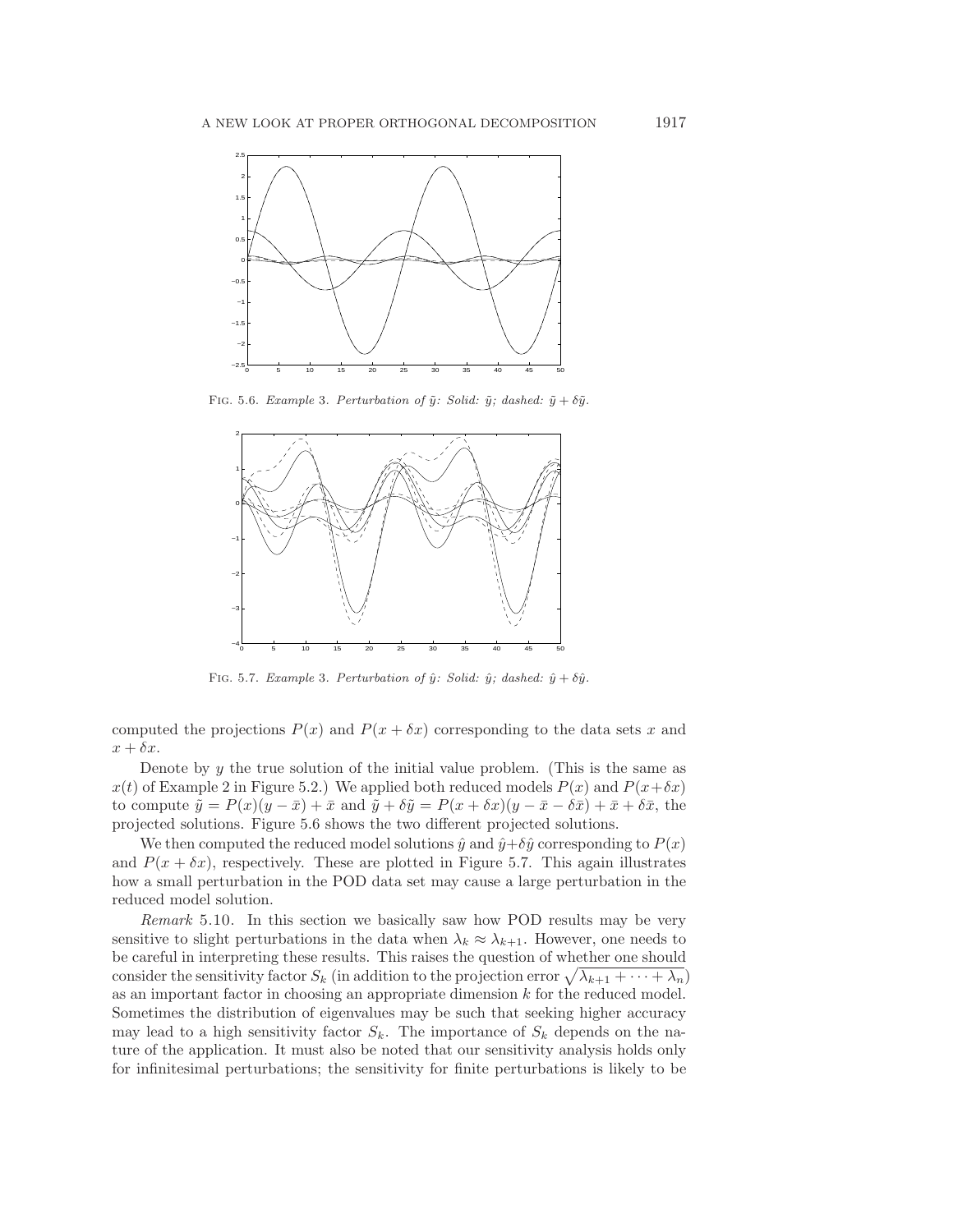different. For instance, infinitesimal analysis predicts that in the limit  $\lambda_k \to \lambda_{k+1}$ the sensitivity of  $P$  with respect to  $x$  grows indefinitely. However, since projection matrices live on a compact set ( $||P|| = 1$ ), the finite perturbations of P cannot grow indefinitely. As mentioned in Remark 5.9, when  $y \approx x$ , for data compression type problems we have already argued that the sensitivity factor is not a serious issue. However, in reduced order models for ODEs, Examples 2 and 3 show how a small perturbation in the POD data may lead to very large perturbations in the reduced model solutions.

In addition, we would like to note that in iterative methods based on POD such as the DIRM method [20, 21], the convergence of the iterations will depend on the sensitivity factor. This has been theoretically and numerically demonstrated in [20].

**6. Computational complexity of POD reduced order models.** Since the POD method of model reduction results in a smaller dimensional system of ODEs, one might expect computational savings when integrating the resulting system. However, this may not be so in practice. In this section we shall take a close look at the complexity of computation for integrating a system of ODEs (initial value problems) and evaluate the savings if any in using the POD method.

To be precise, by complexity we shall mean the asymptotic behavior of the number of floating point operations (flops—addition, multiplication, and elementary functions each count as one flop) involved per integration step as the system size  $n$  ( $k$  for reduced models) becomes very large. Table 6.1 shows the complexity of various basic operations that are used in integration of ODEs. All matrices are  $n \times n$  and vectors are n dimensional. Banded matrices are assumed to have  $b + 1$  nonzero entries symmetrically placed around the diagonal. See [11] for details on complexity of linear algebraic operations. We slightly abuse the notation and denote by  $f(n)$  the number of flops involved in computing a nonlinear vector-field  $f(x, t)$ , where  $f : \mathbb{R}^n \times \mathbb{R} \to \mathbb{R}^n$ . Computing the reduced order vector-field  $\rho f(\rho^T z + \bar{x}, t)$  could potentially be more expensive than  $f(n)$ . If this is naively treated as a composition of functions, then the complexity is  $f(n)+4nk$  (two matrix-vector multiplications should be included). Depending on the form of  $f$ , one may not be able to improve on this. However, often the analytical formula  $\rho f(\rho^T z + \bar{x}, t)$  may be simplified, especially if f is a polynomial in x. We shall denote the complexity of this term by  $\hat{f}(k, n)$ . This may be bounded as follows:

$$
\hat{f}(k,n) \le f(n) + 4nk.
$$

For Jacobian evaluations we have assumed the use of centered finite differences. See [9] for efficient numerical evaluation of banded Jacobians by finite difference approximation. Throughout the rest of this section we will assume that  $f(n)$  and  $f(k,n)$ are of order greater than or equal to n and k, respectively. Under this assumption we can ignore the subtractions and divisions involved in computing the finite differences. If analytical Jacobians are used, the corresponding complexity is likely to be similar [5]. It must be noted that even if the original Jacobian is banded, the reduced model Jacobian is not likely to be.

First we shall consider a linear time invariant system  $\dot{x} = Ax$ . Table 6.2 shows the asymptotic complexities for various cases. The explicit method considered is forward Euler, and the implicit method considered is backward Euler. The explicit case  $(x_n = x_{n-1} + h_n A x_{n-1})$  involves basically a matrix-vector product. The implicit case involves solving the equation  $(I - h_n A)x_n = x_{n-1}$  at each time step. We assumed that this is done by Gaussian elimination, first doing an LU decomposition and then two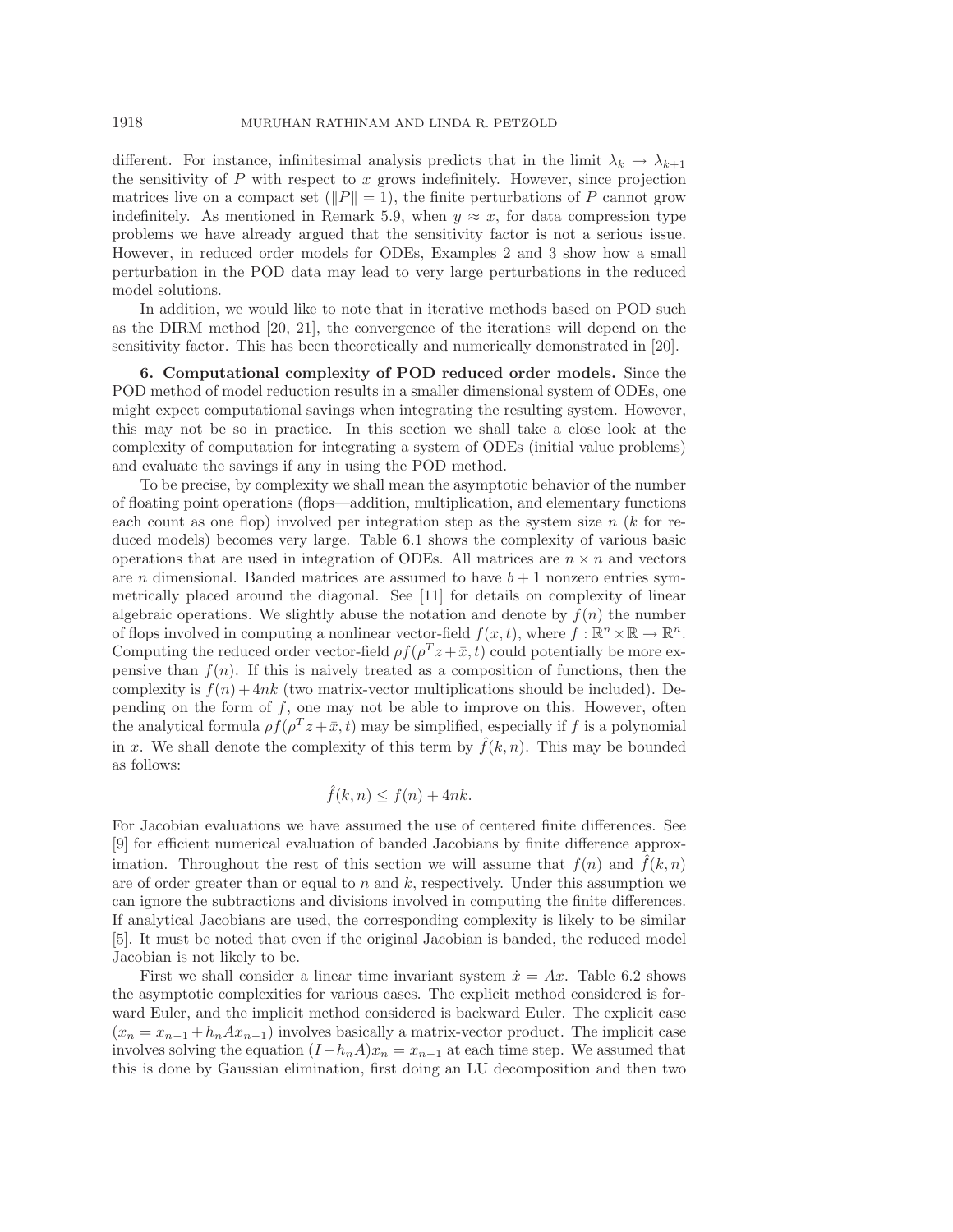|  | ۰. |
|--|----|
|--|----|

Complexity of some basic operations. Dense and banded refer to the full model Jacobians. Jacobian evaluation assumes centered finite differencing.

|                                               | Dense            | <b>Banded</b>    |
|-----------------------------------------------|------------------|------------------|
| Matrix-vector product Ab                      | $2n^2$           | 2bn              |
| LU decomposition                              | $\frac{2n^3}{3}$ | $b^2n$           |
| Triangular linear system solve                | $n^2$            | bn.              |
| Nonlinear function evaluation                 | f(n)             | f(n)             |
| Nonlinear function evaluation (reduced model) | f(k,n)           | $\hat{f}(k,n)$   |
| Nonlinear Jacobian evaluation                 | 2nf(n)           | $2(b+1)f(n)$     |
| Nonlinear Jacobian evaluation (reduced model) | $2k\hat{f}(k,n)$ | $2k\hat{f}(k,n)$ |

TABLE  $6.2$ Asymptotic complexity for linear systems.

|        | Full model | Reduced model | Full model                   | Reduced model |
|--------|------------|---------------|------------------------------|---------------|
|        | explicit   | explicit      | implicit                     | implicit      |
| Dense  | $2n^2$     | $2k^2$        |                              | $k^3$         |
| Banded | 2bn        | $2k^2$        | $+3b+2)n$<br>$\overline{20}$ | $k^3$         |

triangular system solves (one forward and one backward). Usually the LU decomposition needs to be computed only whenever the time step  $h_n$  changes. Throughout this section we shall assume that on average, the LU decomposition needs to be computed only once every 10 time steps. Thus we obtain a complexity of  $\frac{n^3}{15} + 2n^2 + \frac{n^2}{10} + \frac{n}{10} \sim \frac{n^3}{15}$  for a dense matrix A and  $(\frac{b^2}{20} + 3b + 2)n$  for a banded matrix A (the quantity b is held constant). If a POD reduced order model of dimension  $k(< n)$  is used, then we replace  $n$  by  $k$  in most of the expressions except for that for banded  $A$  (the reduced model matrix  $\rho A \rho^T$  is not likely to be banded, and we shall assume it to be dense). It must be noted that in several examples when  $n \to \infty$ , the adequate size k of a reduced model remains constant after an initial growth. This is especially true in discretized PDE systems, since a finite number of empirical modes are adequate to capture any given percentage of the energy. As a result the asymptotic formulae for  $k \to \infty$  are often not applicable.

For nonlinear systems  $\dot{x} = f(x, t)$ , the explicit method (forward Euler) involves evaluating  $x_n = x_{n-1} + h_n f(x_{n-1}, t_{n-1})$ ; hence the complexity is  $f(n) + 2n \sim f(n)$ . If the reduced model is used, then one needs to evaluate  $\rho f(\rho^T z_{n-1} + \bar{x}, t_{n-1})$ , and the corresponding complexity is  $\hat{f}(k,n)+2k \sim \hat{f}(k,n)$ .

For the implicit case one needs to solve the nonlinear system of equations

$$
F(x_n) \triangleq x_n - x_{n-1} - h_n f(x_n, t_n) = 0
$$

for  $x_n$ . This is done typically by Newton iteration

(6.1) 
$$
\left[I - h_n \frac{\partial f}{\partial x}\right] \delta_n^{(m)} = x_{n-1} - x_n^{(m-1)} + h_n f(x_n^{(m-1)}, t_n),
$$

where  $\delta_n^{(m)} = x_n^{(m)} - x_n^{(m-1)}$  is the correction. Ideally

$$
\frac{\partial f}{\partial x} = \frac{\partial f}{\partial x}(x_n^{(m-1)}, t_n);
$$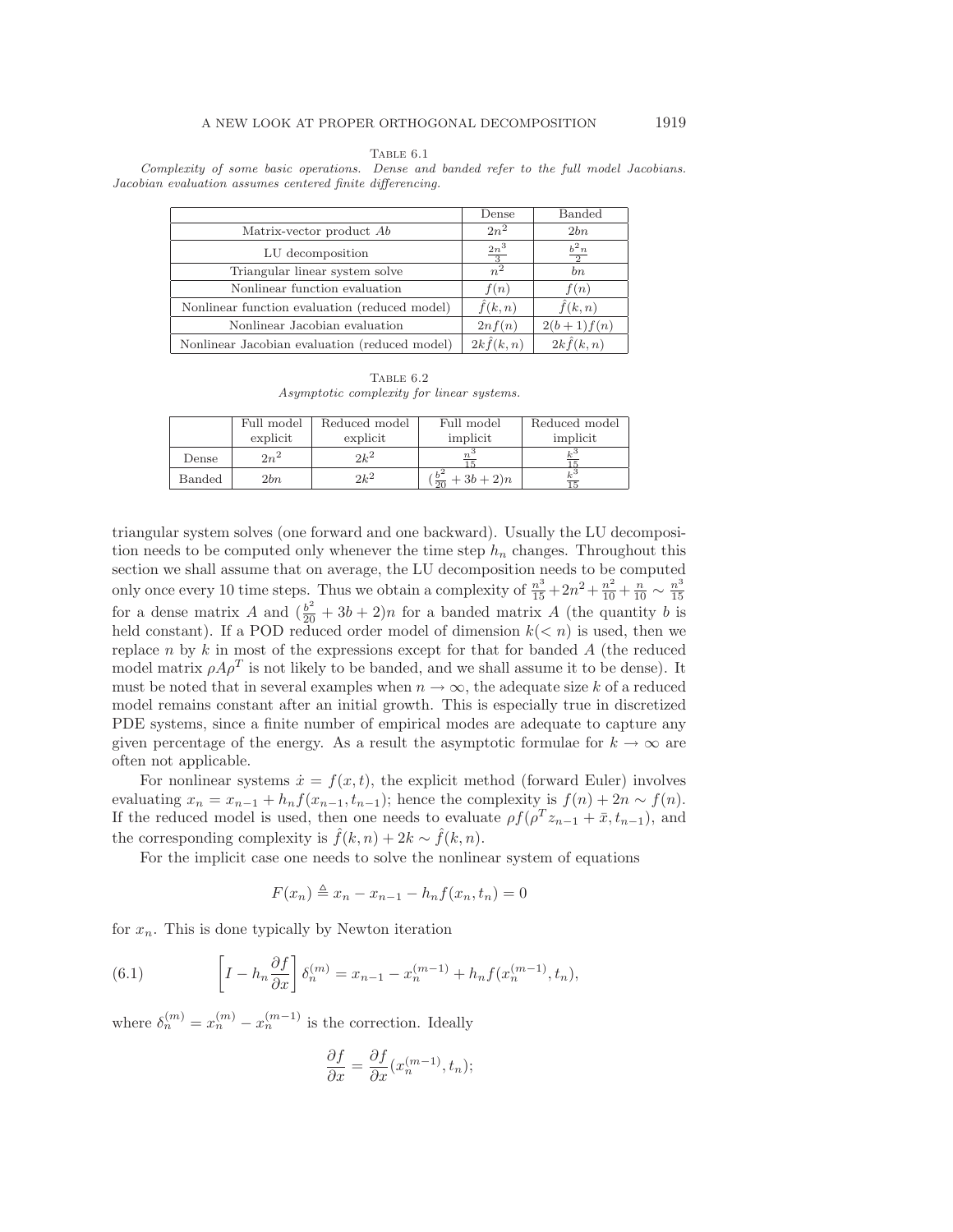|        | Full model<br>explicit | Reduced model<br>explicit | Full model<br>implicit             | Reduced model<br>implicit |
|--------|------------------------|---------------------------|------------------------------------|---------------------------|
| Dense  | (n)                    | k(n)                      | $n^3$<br>n f(n)<br>$\overline{15}$ | $k\hat{f}(k,n)$<br>$k^3$  |
| Banded | (n)                    | (k, n)                    | $b^2n$<br>b f(n)<br>20             | $k \hat{f}(k,n)$          |

Table 6.3 Asymptotic complexity for nonlinear systems.

hence the Jacobian should be evaluated at every Newton iteration inside a given time step. In practice it has been observed that one could get away with keeping the Jacobian unchanged not only during the Newton iteration but also for a few time steps, without severely compromising the accuracy. We assumed that the Jacobian update and the LU decomposition typically need to be done only once every 10 time steps. Note that the right-hand side of (6.1), however, needs to be computed at every Newton iteration. The evaluation of the right-hand side alone requires an asymptotic complexity of  $f(n)$  at every Newton iteration for the full model. For the model reduced system one needs to evaluate  $\rho f(\rho^T z_n + \bar{x}, t_n)$ , which involves an asymptotic complexity of  $\hat{f}(k, n)$ . It is reasonable to assume that the number of Newton iterations per time step is on average a number independent of system size  $n$  (or  $k$  for the reduced model). Often in practice this could be about 2. Thus asymptotically the complexity of the Jacobian evaluations dominates over the complexity of evaluating the righthand side of  $(6.1)$ . Under these assumptions we get the asymptotic complexities shown in Table 6.3.

For nonlinear systems with explicit solver the asymptotic savings depend solely on the complexity of the nonlinear function evaluations  $f(n)$  and  $\hat{f}(k,n)$ . Hence savings can be expected only if  $\rho f(\rho^T z + \bar{x}, t)$  can be analytically simplified.

For nonlinear systems with implicit solver the complexity has two components: one from the nonlinear function evaluations and the other from the linear algebra. Depending on the complexity of f (or  $\hat{f}$  for reduced models), one of these terms may be dominant. Asymptotic savings achieved depend on several factors including complexity of  $f(n)$  and  $f(k, n)$  as well as the assumptions on asymptotic behavior of k as  $n \to \infty$ .

In our complexity analysis we have made several assumptions which are not always valid in practice. Even though most of these assumptions are reasonable, the combined error in our estimate of computational savings can sometimes be wrong by more than a factor of 10. For instance, we looked at complexity per time step. This is useful only if both the full model and the reduced model took more or less the same number of time steps. In the two examples here, the number of time steps did not vary by more than a factor of 2, except for the case of the explicit solver applied to the nonlinear PDE example with reduced model dimension  $k = 6$ . The asymptotic formulae may not be very applicable for the reduced models because of their smaller size. In addition we ignored computations associated with adaptive stepsize control, which seem to be a significant percentage, for the banded Jacobian case.

It must also be noted that we assumed that we care only about the solution value at the final time (or perhaps only at a few different points in the time interval), and this allowed us to ignore the cost of computing  $\hat{x} = \rho^T z + \bar{x}$ . The next two examples illustrate how various complex factors can affect the computational savings achieved by the use of POD reduced order models.

Example 4 (RC circuit—dense Jacobian). We considered the example of an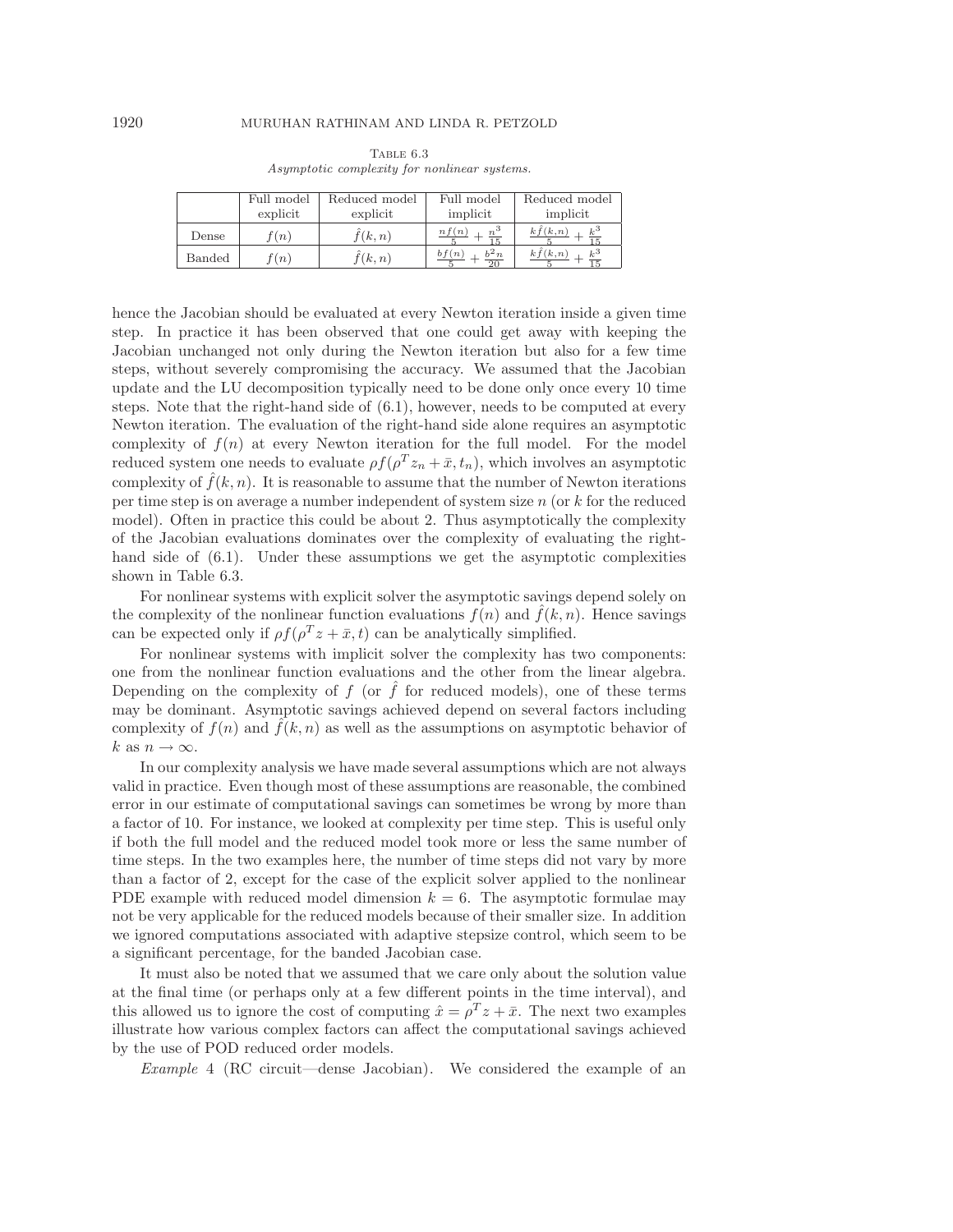electric circuit with resistors and capacitors. By connecting each node to every other node, we obtain a dense Jacobian. One of the nodes is considered the ground (has zero voltage). Such a circuit with  $n$  nodes other than ground is described by a first order system of n linear ODEs. The current  $i_{jk}$  from the jth node to the k node is given by

$$
i_{jk} = g_{jk}(v_j - v_k) + c_{jk}(\dot{v}_j - \dot{v}_k),
$$

where  $g_{jk}$  and  $c_{jk}$  are the appropriate conductances and the capacitances, and  $v \in \mathbb{R}^n$ is the vector of node voltages. We may add a nonlinearity to the resistors to obtain

$$
i_{jk} = g_{jk}(v_j - v_k) + h_{jk}(v_j - v_k)^3 + c_{jk}(v_j - v_k).
$$

These equations when combined with Kirchoff's current law give rise to an equation  $\dot{v} = f(v).$ 

We chose the parameter values somewhat ad hoc so that the resulting linearized system had a reasonable range of eigenvalues. We chose a system with  $n = 500$ . A random initial condition was chosen, and the time interval was chosen to be [0, 2]. Both linear and nonlinear versions were simulated, with both explicit and implicit solvers ode45 and ode15s from MATLAB. Reduced order models were computed from the resulting trajectories and applied to both the linear and nonlinear systems. A reduced order model of size  $k = 50$  was used, even though a size of  $k = 2$  would have preserved more than 99% of the energy. The reason for using  $k = 50$  is that  $k = 2$  is too small for the asymptotic formulae to be valid. The number of floating point operations as counted in MATLAB are shown in Table 6.4.

The asymptotic complexity of function evaluations for this example are given by

$$
f(n) = Cn^2,
$$

where  $C = 13$  for the nonlinear (cubic) case and  $C = 2$  for the linear case. The complexity for the nonlinear reduced model is

$$
\hat{f}(k,n) = Cn^2 + 4nk,
$$

when  $\rho f(\rho^T z + \bar{x})$  is not analytically simplified. Since  $f(x)$  is cubic for the nonlinear case, it is possible to analytically simplify  $\rho f(\rho^T z + \bar{x})$ . This will improve the savings achieved by the reduced order model. In fact assuming that we get a cubic polynomial  $(in z)$  with all the possible monomials (dense cubic), we can estimate the complexity of  $\hat{f}$ . Table 6.5 compares the complexities of  $\hat{f}$  after analytical simplification (assuming a dense cubic) for different values of k with that of  $f(n)$ . It is clear that for values of  $k = 15$  or  $k = 8$  we can expect significant savings.

We can see from Table 6.6 that the savings predicted by our theory is within an order of magnitude of the actual savings. It must be noted that our theory is only valid asymptotically as  $n$  and  $k$  get arbitrarily large and that our theory was based on forward and backward Euler methods, while the example used a Runge–Kutta method for the explicit case and a numerical differentiation formula (NDF) for the implicit case [24]. The discrepancies are due to several other factors as well. One is that the reduced model size  $k = 50$  is not large enough to use the asymptotic formula. This is an important factor in the linear implicit case but not in the explicit case. Another reason is that the number of steps taken were different for the full model and the reduced model. Furthermore, there are computations associated with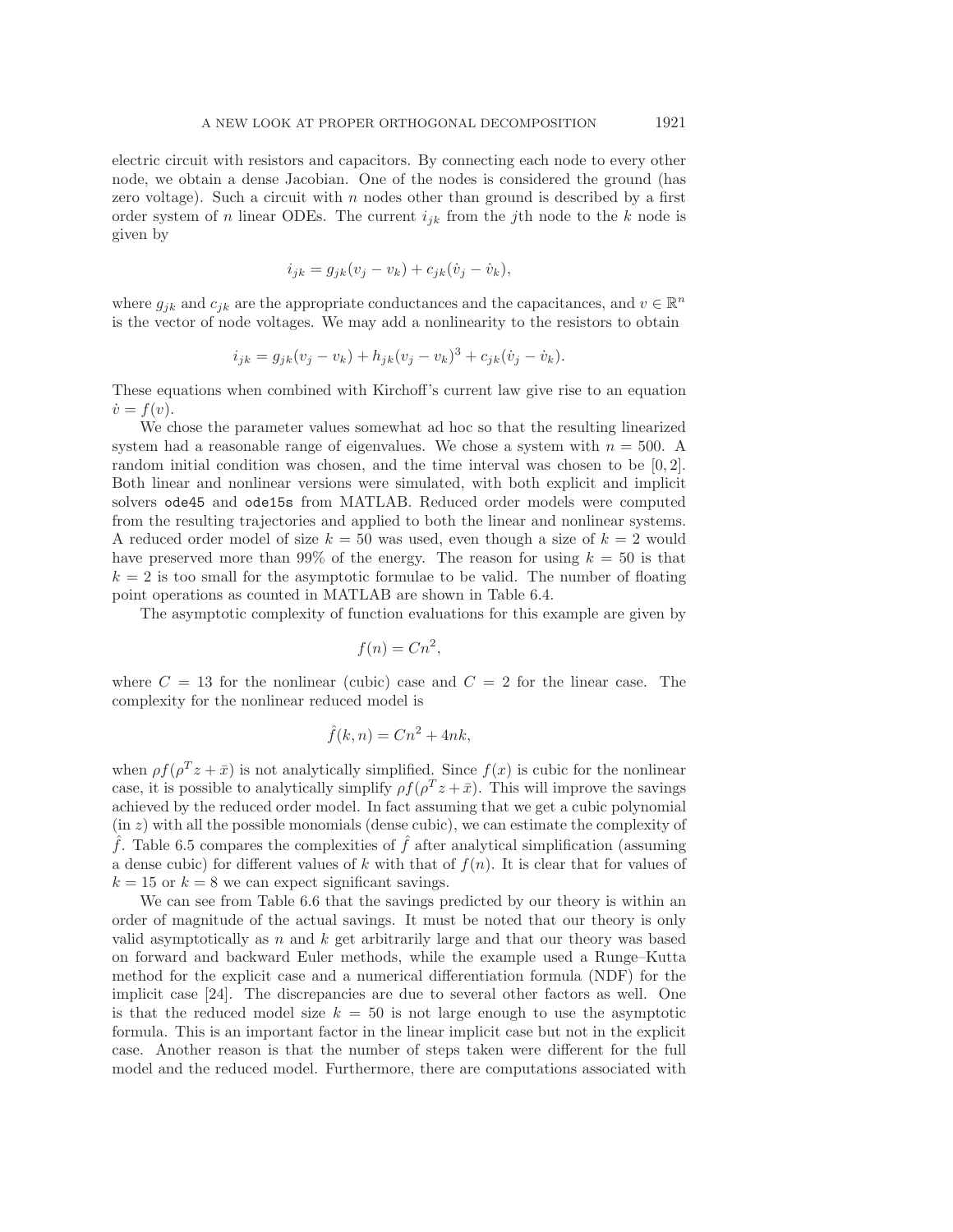Table 6.4

Computational cost in  $10^3$  flops: RC circuit. Full model versus unsimplified reduced model with  $k = 50.$ 

|                    | Full model | Reduced model (unsimplified, $k = 50$ ) |
|--------------------|------------|-----------------------------------------|
| Linear explicit    | 37,632     | 645                                     |
| Nonlinear explicit | 238, 382   | 305,041                                 |
| Linear implicit    | 646, 460   | 2.323                                   |
| Nonlinear implicit | 2,609,800  | 400, 177                                |

TABLE  $6.5$ Cost (in flops) of f and simplified  $\hat{f}$ : RC circuit.

| Full model | Reduced model | Reduced model | Reduced model |
|------------|---------------|---------------|---------------|
| $n=500$    | $k=50$        | $k = 15$      | $k=8$         |
| 3250000    | 2342500       | 24450         | 2624          |

TABLE 6.6

Computational savings ratio: RC circuit, unsimplified reduced model with  $k = 50$ .

|                    | Observed savings | Asymptotic theoretical savings |
|--------------------|------------------|--------------------------------|
| Linear explicit    | 58               | 100                            |
| Nonlinear explicit | 0.78             |                                |
| Linear implicit    | 278              | 1000                           |
| Nonlinear implicit | 6.5              |                                |

adaptive stepsize control which were not accounted for by our theory. The latter was a significant factor in the explicit case. We found that the computations associated with adaptive stepsize control grew linearly with system dimension. Furthermore, we found that the Jacobian evaluations were done much less often than the LU decomposition, contrary to our initial assumption. In fact there was only one Jacobian evaluation for the whole simulation in all of the implicit solvers.

Example 5 (reaction-diffusion PDE in one dimension—banded Jacobian). We considered the one dimensional reaction diffusion equation

$$
x_t = 0.1x_{ss} - cx^3
$$

in the spatial interval  $s \in [0,6]$  with zero boundary conditions. We discretized the spatial dimension on a uniform grid of  $n$  interior points using centered differences for both first and second derivatives. This yields a system of ODEs:  $\dot{x} = f(x)$  with  $x \in \mathbb{R}^n$ . We chose two values  $c = 0$  and  $c = 1$ . The first gives rise to a linear system and the second to a nonlinear system, both being dissipative. In both cases the Jacobian is a tridiagonal matrix (hence is banded with  $b = 2$ ). We chose a system of size  $n = 499$  and used a reduced order model of size  $k = 50$ . The following smooth initial condition was chosen:

$$
x(0, s) = \exp\left(-\frac{(s-3)^2}{9}\right)\sin^2(\frac{\pi s}{2}), \quad s \in [0, 6].
$$

The time interval of simulation was  $[0, 5]$ . We simulated the systems with two different MATLAB solvers: ode23 (explicit) and ode15s (implicit). The cost of the computation is shown in Table 6.7.

The asymptotic complexity of function evaluations for this example is given by

$$
f(n) = Cn,
$$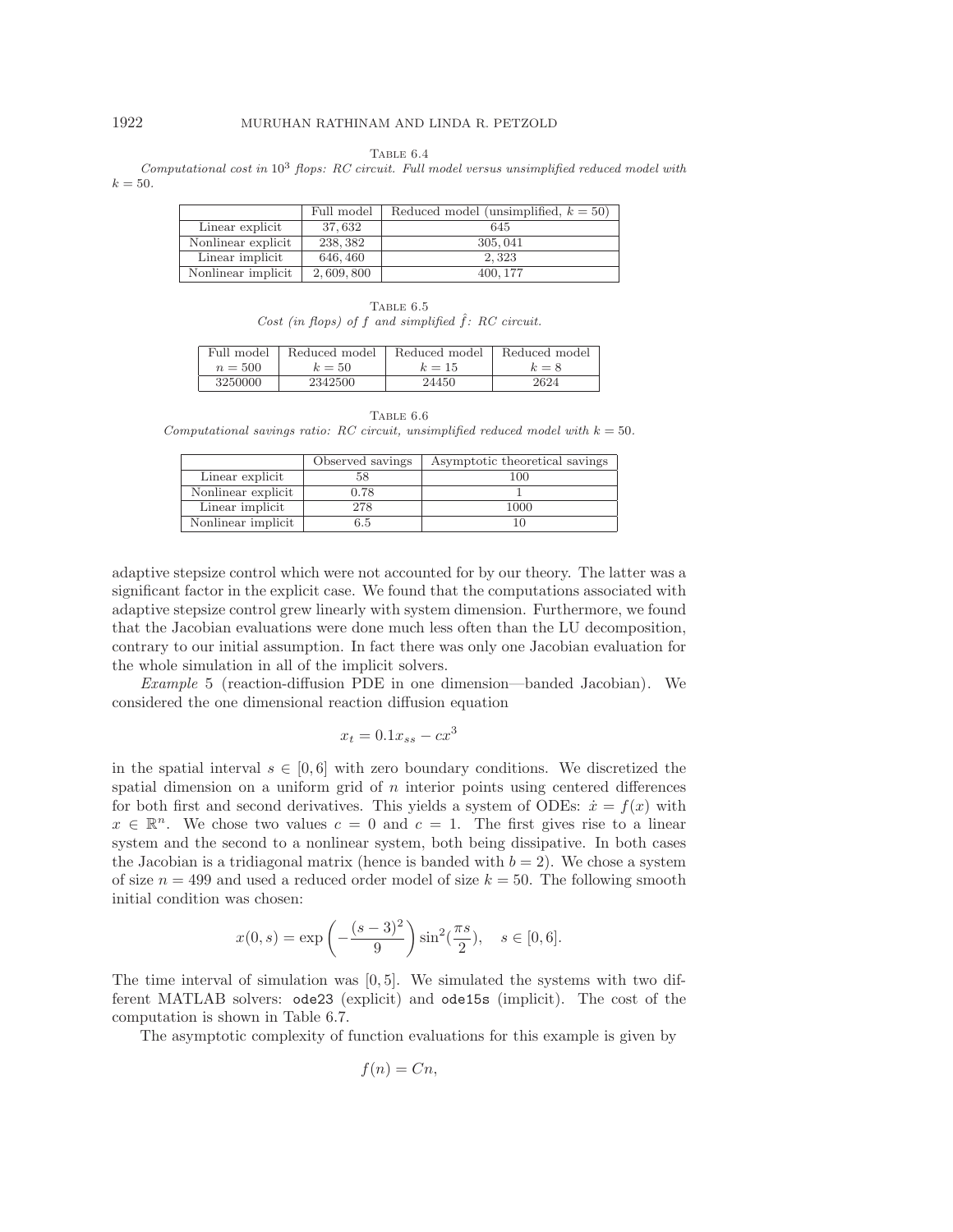Table 6.7

Computational cost in  $10^3$  flops: One dimensional PDE example, full model and unsimplified reduced model with  $k = 50$ .

|                    | Full model | Reduced model (unsimplified, $k = 50$ ) |
|--------------------|------------|-----------------------------------------|
| Linear explicit    | 149, 150   | 69.527                                  |
| Nonlinear explicit | 182, 310   | 1, 342, 400                             |
| Linear implicit    | 1,732      | 3.508                                   |
| Nonlinear implicit | 2,089      | 30.458                                  |

TABLE 6.8

Computational savings factor: One dimensional PDE example,  $k = 50$ , unsimplified  $\hat{f}$ .

|                    | Observed savings | Asymptotic theoretical savings |
|--------------------|------------------|--------------------------------|
| Linear explicit    |                  | 0.6                            |
| Nonlinear explicit | 0.14             | 0.048                          |
| Linear implicit    | 0.49             | 0.49                           |
| Nonlinear implicit | 0.069            | 0.002                          |

where the constant  $C = 2(b+1) = 6$  for the linear case and  $C = 10$  for the nonlinear case. The complexity of the nonlinear reduced model function evaluations is

$$
\hat{f}(k,n) = Cn + 4nk,
$$

when  $\rho f(\rho^T z + \bar{x})$  is not analytically simplified.

The computational savings achieved and the theoretical asymptotic values are compared in Table 6.8. With the exception of the nonlinear implicit case, the asymptotic theory is within an order of magnitude of the observed values. For the same reasons as in the dense Jacobian case, one cannot expect the theory to be very accurate. In addition, in the banded Jacobian case there are other factors. Since the costs associated with overhead such as stepsize control as well as the rest of the computational costs grow linearly with system size for the unreduced systems, it is no longer valid to neglect the cost of such overhead even asymptotically. Hence the theory underestimates the cost for the unreduced case. This basically explains why the savings were better than predicted by theory. Another reason for the observed discrepancies is that MATLAB (version 5) does not take advantage of the banded structure of the Jacobian. It uses only the sparsity pattern. As a result, the cost of LU decomposition and triangular system solves is greater than that predicted by the theory.

It must be noted that one reason why there are no computational savings is due to the fact that the cost of function evaluation is significantly worse for the reduced model in the nonlinear case:  $\hat{f} \approx 10n + 4nk = 210n \gg 10n \approx f(n)$ . This was with no expression simplification applied to  $\rho f(\rho^T z + \bar{x})$ . If we simplify the expression and treat it as a dense cubic, the cost of evaluation (for the  $k = 50$ case) is  $\hat{f} = 2342500 \gg 104790 = 217n$ , which is even worse. This is because the cubic nonlinearity in  $f$  is diagonal in the original  $x$  coordinates, while the simplified expression for  $f(z)$  is (typically) a dense cubic. The cost of evaluating a dense cubic  $\mathbb{R}^k \to \mathbb{R}^k$  is of order  $\frac{k^4}{3}$  and can be prohibitively large if k is not sufficiently small. However, if we use a smaller reduced order model of size  $k = 6$ , which in this example preserves all of the energy of the solution trajectory up to eight digit accuracy, we indeed get significant computational savings. For  $k = 6$ , the cost of function evaluation (assuming a dense cubic) is only  $\approx 996$  flops. Table 6.9 shows the savings factor for  $k = 6$  when the simplified expression for nonlinear  $\hat{f}$  is used and compares this with the theoretical asymptotic values. The theoretical values are within an order of magnitude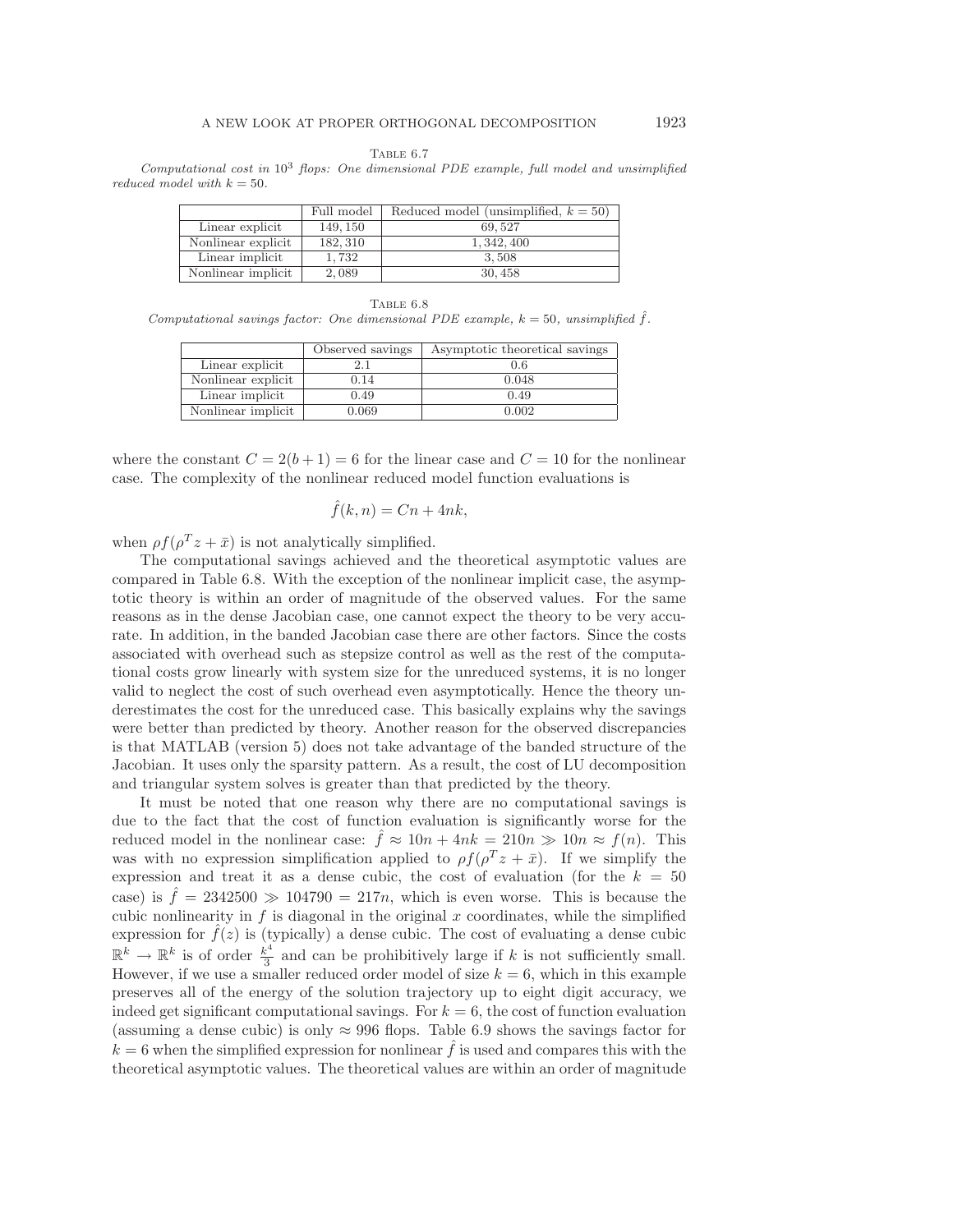Table 6.9

Computational savings factor: One dimensional PDE example,  $k = 6$ , simplified nonlinear  $\hat{f}$ .

|                    | Observed savings | Asymptotic theoretical savings |
|--------------------|------------------|--------------------------------|
| Nonlinear explicit | 860              | 105                            |
| Nonlinear implicit | $10.9\,$         |                                |

of the observed values. The discrepancies are again due to various factors.

This example illustrates how a multitude of factors affects the computational costs of using a POD reduced model in place of the full original model.

**7. Conclusions.** We investigated some basic properties of the POD method in finite dimensions. We provided an analysis of the errors involved in computing the solution of a nonlinear ODE initial value problem using a POD reduced order model. In addition to providing quantitatively reasonable error estimates, the analysis also explains the various factors that affect the error.

We also provided a sensitivity analysis of the POD method. We introduced the POD sensitivity factor which was a nondimensional measure of the sensitivity of the resulting projection with respect to perturbations in the data. We studied the effect of data perturbation on the projected data as well as the reduced model solution of the POD method. The POD sensitivity factor is relevant in some applications of POD while it is not in some other applications. We provided a discussion of this issue.

In addition to the error and sensitivity analysis, we also provided an analysis of computational complexity in using the POD reduced model in computing the solution to an ODE initial value problem. Our analysis showed that the computational savings achieved by POD depend on several factors and that the complexity of the nonlinear function evaluations can significantly affect the savings that might be gained by the use of a POD reduced model. Our examples suggest that combining expression simplification with reduced order models (for the class of polynomial vector-fields) may achieve significant savings if the reduced models are small enough.

**Acknowledgment.** We would like to thank the reviewers for their constructive comments.

#### REFERENCES

- [1] R. Abraham, J. E. Marsden, and T. Ratiu, Manifolds, Tensor Analysis and Applications, 2nd ed., Springer-Verlag, New York, 1988.
- [2] V. ALGAZI AND D. SAKRISON, On the optimality of Karhunen-Loève expansion, IEEE Trans. Inform. Theory, 15 (1969), pp. 319–321.
- [3] N. AUBRY, W. LIAN, AND E. TITI, Preserving symmetries in the proper orthogonal decomposition, SIAM J. Sci. Comput., 14 (1993), pp. 483–505.
- [4] G. Berkooz and E. Titi, Galerkin projections and the proper orthogonal decomposition for equivariant equations, Phys. Lett. A, 174 (1993), pp. 94–102.
- [5] C. Bischof, A. Carle, P. Hovland, P. Khademi, and A. Mauer, Adifor 2.0 Users' Guide (Revision D), Technical report CRPC-95516-S, Center for Research on Parallel Computation, Houston, TX, 1995.
- [6] W. BOOTHBY, An Introduction to Differentiable Manifolds and Riemannian Geometry, 2nd ed., Academic Press, New York, 1994.
- [7] Y. Cao and L. R. Petzold, A Note on Model Reduction for Analysis of Cascading Failures in Power Systems, manuscript.
- [8] E. A. CHRISTENSEN, M. BRØNS, AND J. N. SØRENSEN, Evaluation of proper orthogonal decomposition–based decomposition techniques applied to parameter-dependent nonturbulent flows, SIAM J. Sci. Comput., 21 (2000), pp. 1419–1434.